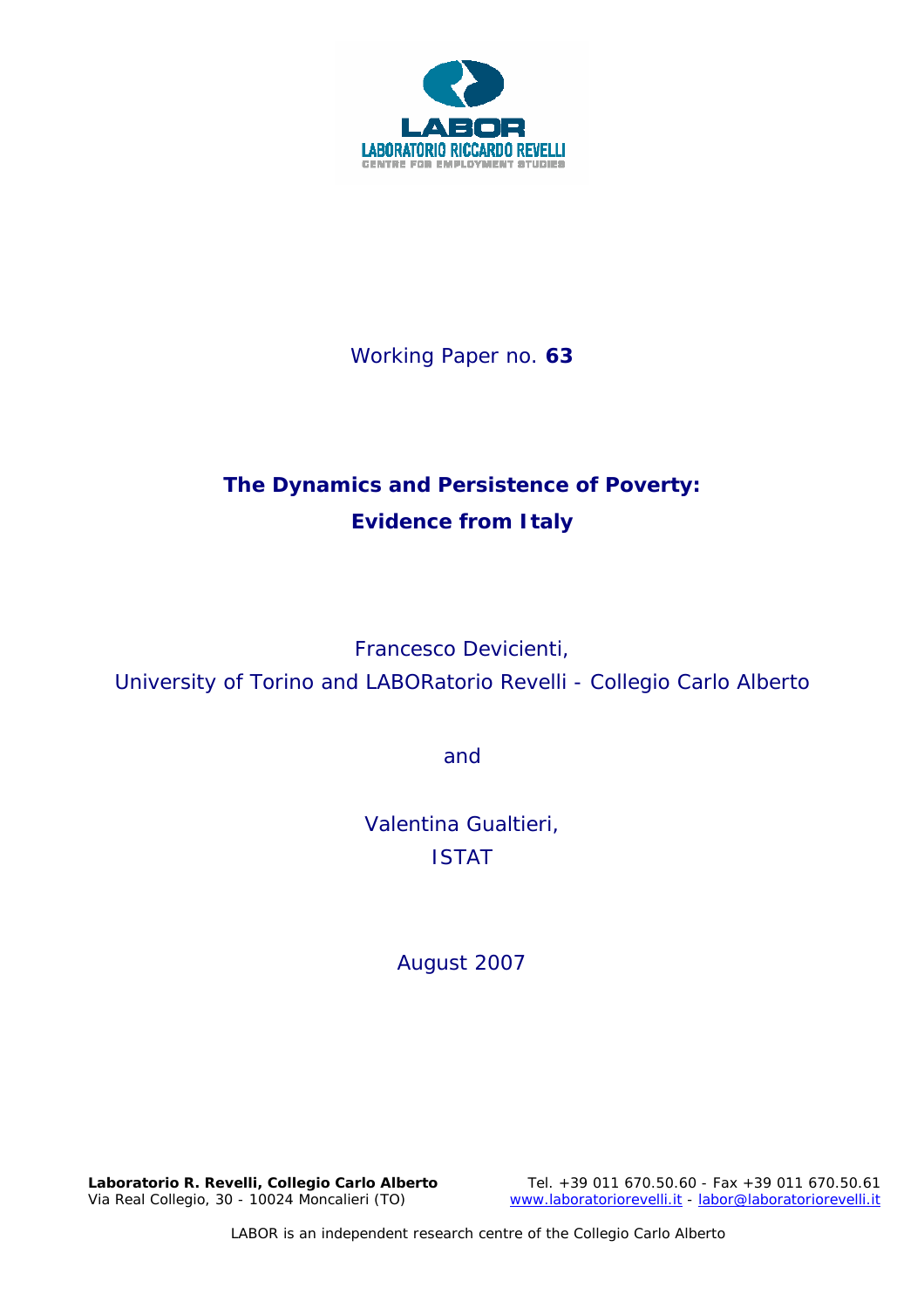# **The Dynamics and Persistence of Poverty: Evidence from Italy**

Francesco Devicienti,

University of Torino and LABORatorio Revelli - Collegio Carlo Alberto

and

Valentina Gualtieri, ISTAT

Address for correspondence:

Dipartimento di Scienze Economiche e Finanziarie "G. Prato" Università di Torino - Facoltà di Economia Corso Unione Sovietica 218bis 10134 Torino (Italy) Tel: +39 0116706288 email: devicienti@econ.unito.it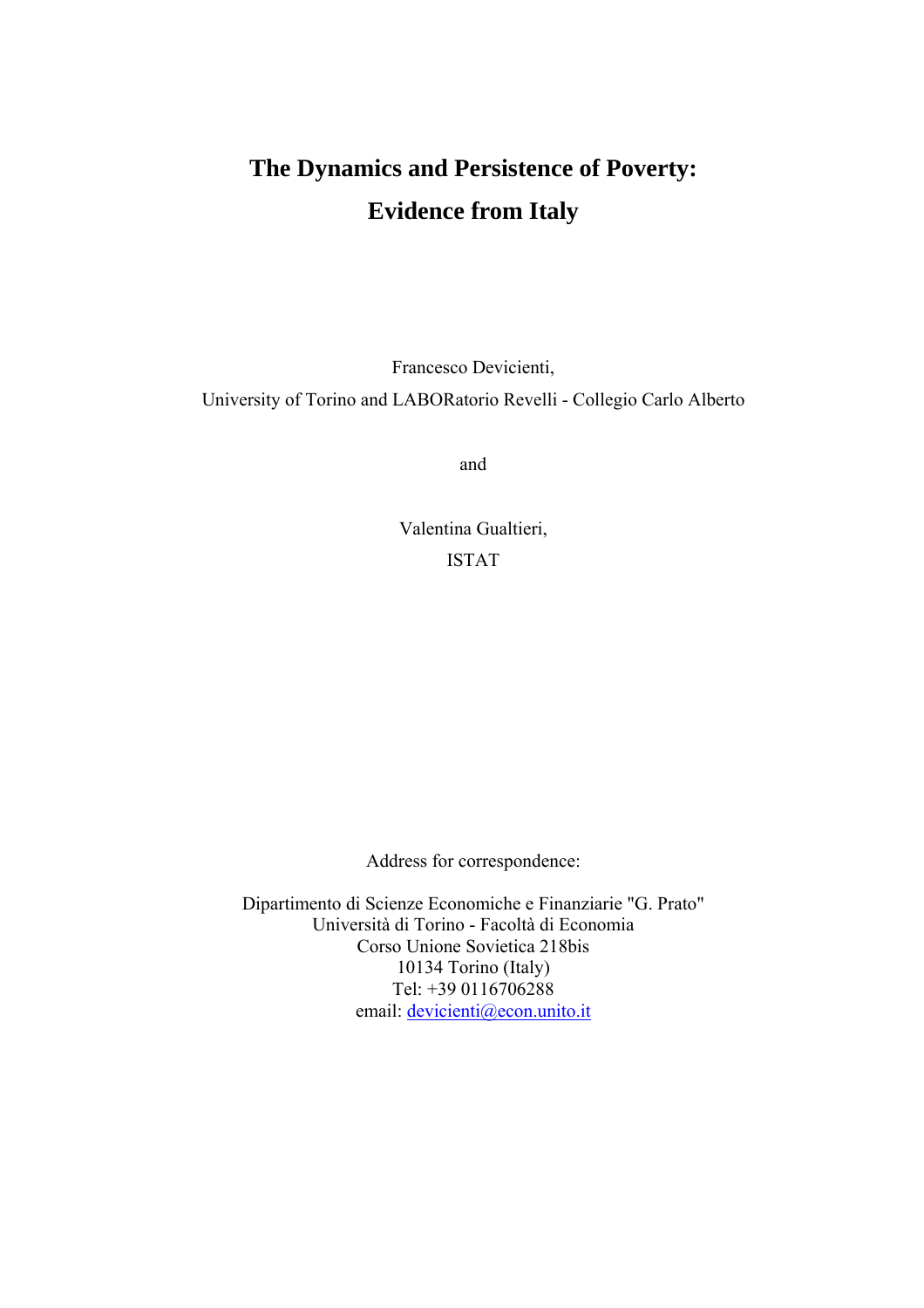#### **Abstract:**

This article studies the dynamics and persistence of poverty in Italy during the nineties, using the ECHP, 1994-2001. Various definitions of poverty are analyzed in parallel, income poverty, subjective poverty and a multidimensional index of life-style deprivation. For each poverty definition, the hazard rates of leaving poverty and re-entering into it are estimated and combined to compute a measure of poverty persistence that takes account of individuals' repeated spells in poverty. The estimates provide a picture of high poverty turnover for the majority of the Italian population, which is true for any of the alternative definitions of poverty considered. Thus movements in and out of poverty cannot be simply related to spurious transitions due to measurement errors in household income. Multivariate exit and re-entry rate regressions are then estimated jointly to allow for correlated unobserved heterogeneity. The results highlight the role of demographic characteristics, the insufficiencies of the existing social security system and, above all, the weaknesses of the Italian labor market in generating persistent poverty for certain subgroups of the population.

#### **Keywords:**

Poverty dynamics, poverty persistence, repeated spells, duration models, Italy.

We acknowledge financial support from the *Commissione di Indagine sull'Esclusione Sociale*. A sincere thanks goes to the *Commissione*'s president, Giancarlo Rovati, and to Andrea Brandolini for their useful suggestions and continuous encouragement throughout the project. The usual disclaimers apply.

 $\mathcal{L}_\mathcal{L} = \{ \mathcal{L}_\mathcal{L} = \{ \mathcal{L}_\mathcal{L} = \{ \mathcal{L}_\mathcal{L} = \{ \mathcal{L}_\mathcal{L} = \{ \mathcal{L}_\mathcal{L} = \{ \mathcal{L}_\mathcal{L} = \{ \mathcal{L}_\mathcal{L} = \{ \mathcal{L}_\mathcal{L} = \{ \mathcal{L}_\mathcal{L} = \{ \mathcal{L}_\mathcal{L} = \{ \mathcal{L}_\mathcal{L} = \{ \mathcal{L}_\mathcal{L} = \{ \mathcal{L}_\mathcal{L} = \{ \mathcal{L}_\mathcal{$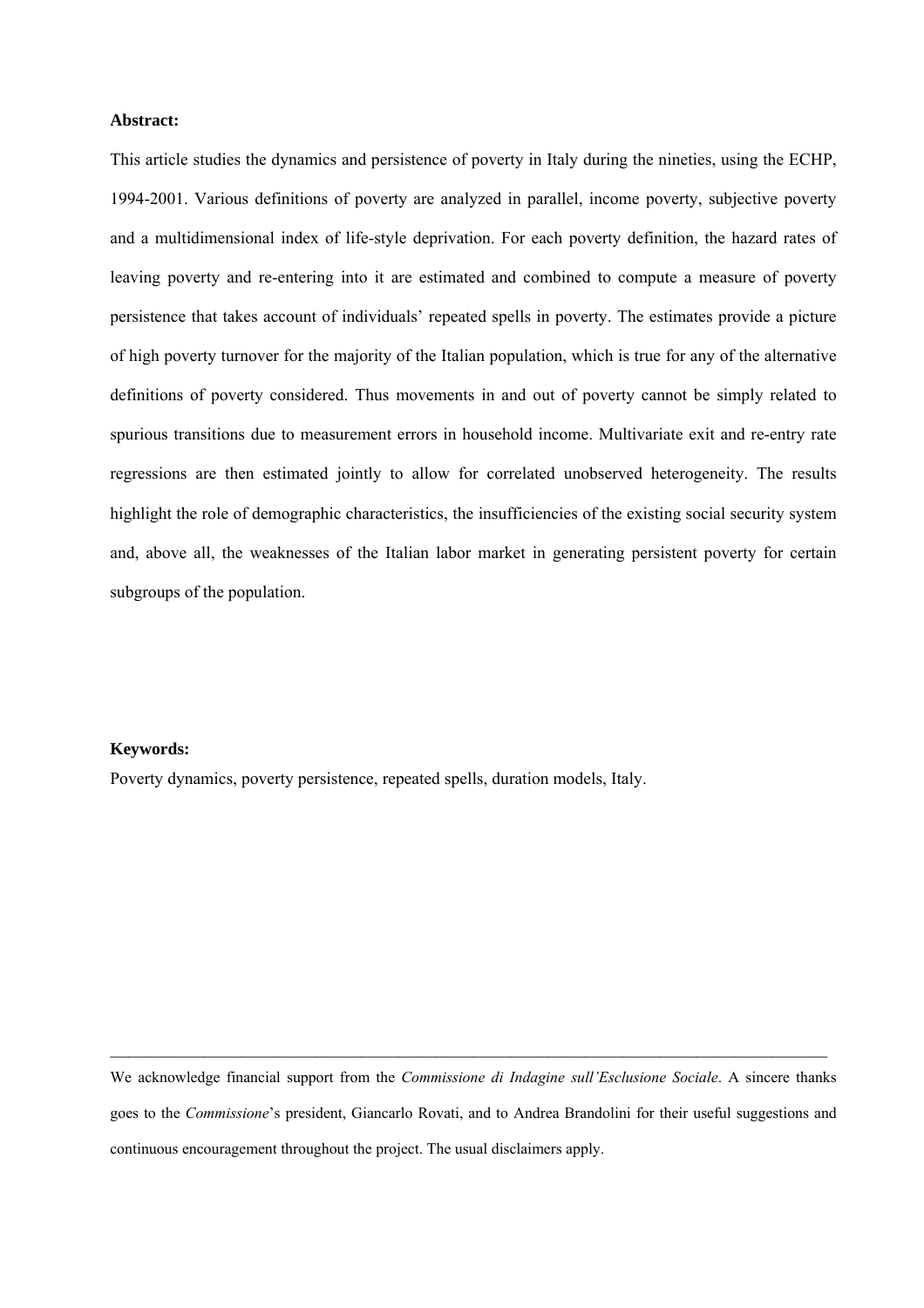#### **1. INTRODUCTION**

This article studies the dynamics and persistence of individual poverty in Italy during the nineties, using longitudinal data from the European Community Household Panel (ECHP), 1994-2001. It is generally agreed that, for a deeper understanding of the poverty phenomenon and for the design of adequate policy interventions, the traditional "static" approach measuring the spread and intensity of poverty at a given moment in time ought to be supplemented with longitudinal analyses of the individual experiences in poverty (eg., Jenkins, 2000). However, very little is currently known on the duration and persistence of poverty for people living in Italy, partly owing to the limited availability of panel data with repeated measurements on individuals' well-being over relatively long time periods.

The transitions in and out of income poverty, and its persistence, are analyzed in OECD (2001), in a comparative perspective for 12 European countries, Canada and the United States. The analyses are conducted for Italy (and the majority of the other European countries) only with reference to the first 3 waves of the ECHP. Other recent studies on the dynamics of income poverty in Italy include Brandolini et. al. (2002), Addabbo (2000) and Giraldo et. al. (2002), all of which have relied on the data from the Bank of Italy's Survey on Household Income and Wealth (SHIW). However, the SHIW has a number of limitations for the study of the duration of poverty at the individual level. First, its panel component is very small and, second, its bi-annual release makes it impossible to detect poverty spells that last less than two years (which, as we will see, are numerous). Annual poverty transitions, which constitute the focus of the present paper, are instead detectable from the ECHP. Unlike the OECD (2001) study, this paper focuses on Italy alone, but it extends the period of observation to the first 8 waves of the ECHP (1994- 2001), and adopts a different methodological approach. The availability of a more extended period of observation is crucial given the emphasis on the persistence in poverty. Not only can the estimates be produced with greater precision, they also ought to be of greater interest.

Beyond its focus on Italy, the paper makes a number of additional contributions to the empirical literature on poverty dynamics. In recent years, a number of approaches to complement traditional measurement based on income or expenditure have emerged in the literature (e.g., Deutsch and Silber, 2005), partly reflecting dissatisfaction with traditional monetary approaches and partly as a genuine reflection of the complexity and multidimensionality of the phenomenon studied. Hence our first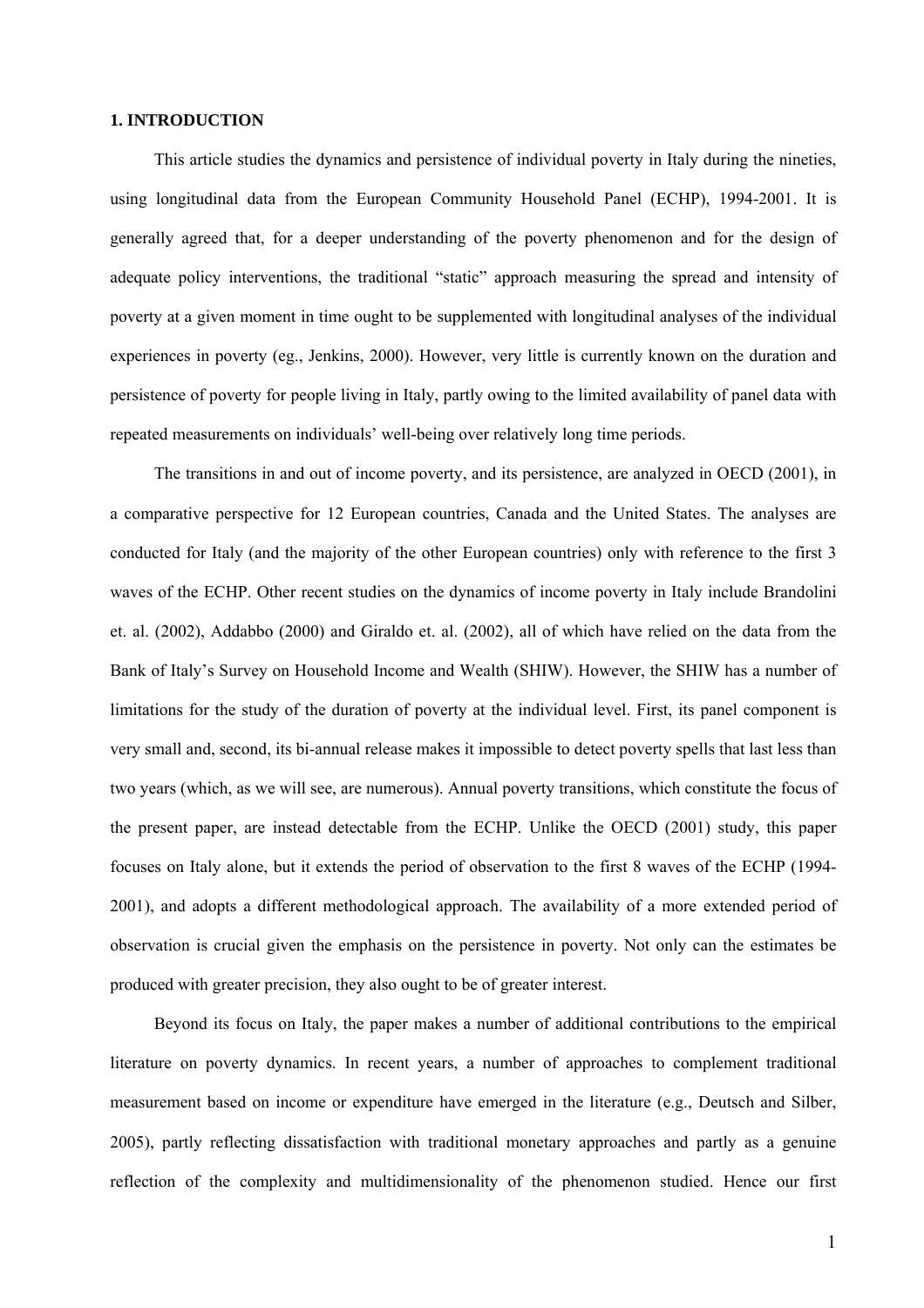additional contribution is to study in parallel the dynamics of a number of alternative definitions of poverty: income poverty, subjective poverty and a multidimensional index of life-style deprivation. Income poverty is defined in terms of equivalent household income. Subjective poverty is defined according to an individual's own assessment of her ability to make ends meet given available financial resources. The index of "life-style deprivation" is similar to that proposed, among others, by Whelan et al. (2004) and is obtained by combining the survey's information on the (lack of) possession of a number of items deemed as "essential" in contemporary western life. For each poverty definition, the transitions in and out of poverty, and poverty persistence, are estimated and compared. This is an important departure from most of the existing literature, which has analyzed the dynamics of poverty only in terms of income insufficiency. One of the main findings of this literature is that, despite frequent re-entry into income poverty, exits are relatively rapid, making most spells of low income of short-duration. How far is this result still valid if other ways of identifying the poor are taken on board? Answering to this question is important because a household's total income is often measured with error, which may result in spurious transitions in and out of low income. While in the literature there are a few attempts at correcting for measurement error, so as to estimate the error-free amount of low-income turnover, the statistical methods employed often rely on somewhat restrictive identifying assumptions (e.g., Breen and Moisio, 2004; Whelan and Maitre, 2006). In this respect, comparing the amount of turnover in poverty obtained with different definitions of poverty – which do not exclusively rely on the household income reconstructed in the surveys – may provide a significant alternative validation strategy.

Second, an important characteristic of the approach adopted lies in its ability to analyze the episodes of repeated poverty to which some individuals are subject over a given observation period. For a number of countries, a few papers have documented that those who succeed to escape income poverty in any one year remain at risk of falling back below the low-income threshold in the following years (for the US, Stevens, 1999; for Spain, Cantό Sanchez, 2002 and 2003; for the UK, Jarvis and Jenkins, 1997; Jenkins, 2000; Devicienti, 2002). To analyze these issues, we first estimate the poverty exit and re-entry rates for the population as a whole. These are then used to calculate the distribution of the number of years (not necessarily consecutive) that the individuals spend below the poverty line within a time horizon of seven years. This distribution lies at the centre of the poverty persistence measures adopted in the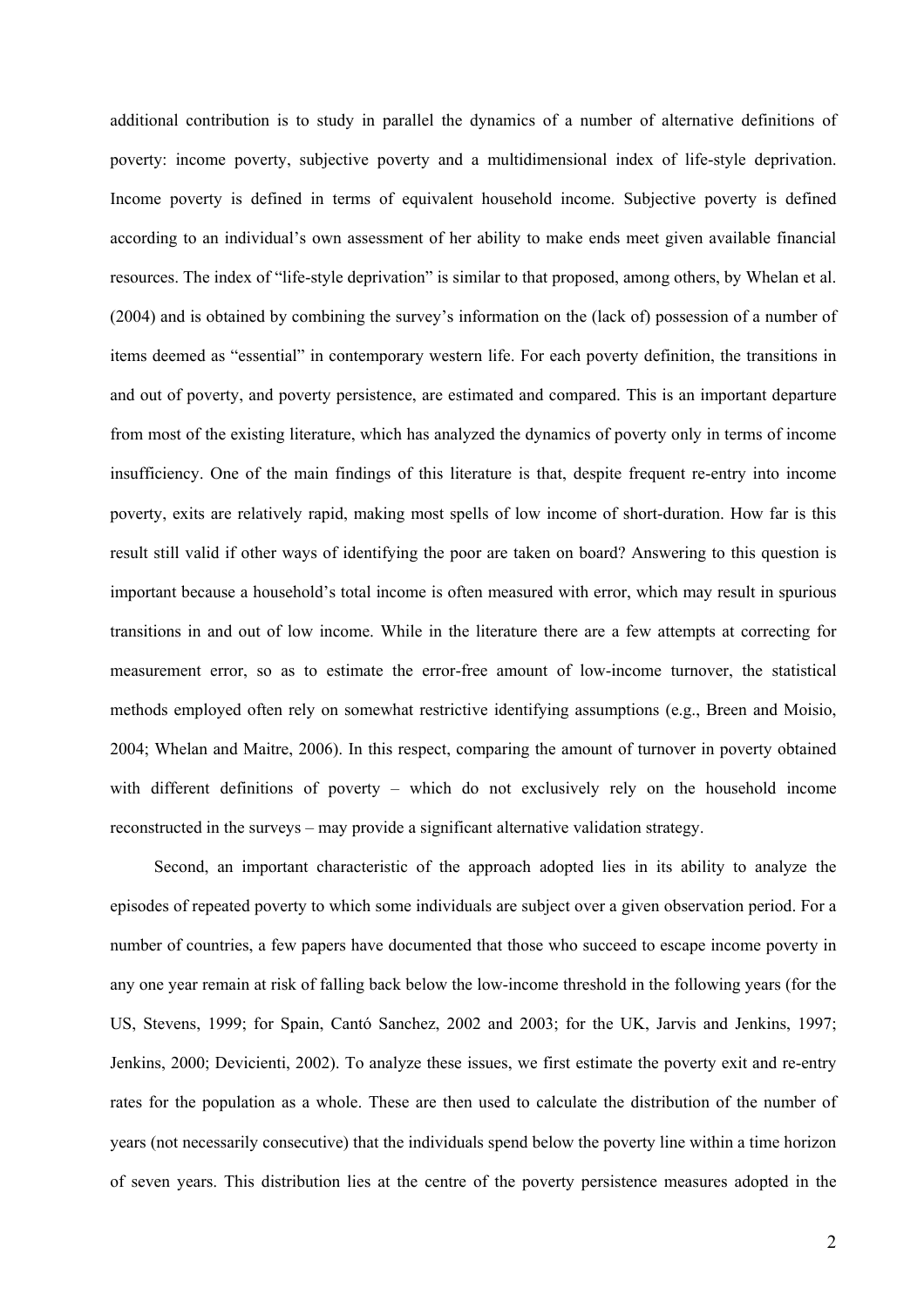paper. By combining the exit and re-entry rates, this approach takes account of the fact that a relatively high number of those who escape poverty continue to remain at risk of successive falls back, and this risk is particularly high in the years immediately following the escape from poverty. While this approach has been used in a few papers that analyze the persistence of poverty in the US (Stevens, 1999) and in the UK (Devicienti, 2001; Jenkins, Rigg and Devicienti, 2001), no similar estimates for Italy are currently available. Moreover, as far as we know, our own is the first attempt to apply the approach to definitions of poverty other than low income.

Third, we estimate discrete-time multivariate duration models to go more in depth into the demographic and socio-economic circumstances that are associated to persistence in poverty. While other modeling approaches (e.g., covariance structure models) have been used in the case of income poverty (e.g., Biewen, 2005; Devicienti, 2001), these approaches would be less appropriate for the other two poverty definitions considered in the paper. With our hazard-rate models we will try to answer the following questions. If an individual becomes poor, for how long will s/he remain so? In order to measure the persistence in poverty, how important is it to consider the multiple episodes of poverty of the same individual? Which personal and household characteristics are more frequently associated to low (high) transition probabilities out of (in) poverty, thereby making the individual more vulnerable to recurrent and persistent situations of economic deprivation? Is poverty dynamically self-reinforcing, in the sense that "true" state dependence can be found after controlling for unobserved heterogeneity? Are exit rates independent of re-entry rates, conditional on observed characteristics, or are there latent factors that make the two hazards correlated over an individual's lifetime?

To provide answers to these questions we estimate multiple-spell models of transitions in and out of poverty, controlling for observed and correlated unobserved individual heterogeneity. The models are estimated separately for each of our poverty definitions. However, exit and re-entry rates for each poverty definition are estimated jointly, to allow for correlated unobserved heterogeneity in the two hazards. The estimates allow us to assess the relative importance of several characteristics of the family and of the individual, both relative to demographics and the labor market. The estimates of the models are then used to predict the persistence in poverty experienced by selected sub-groups of the population, pointing out those cases that should receive more attention from the public actors committed to combat poverty.

3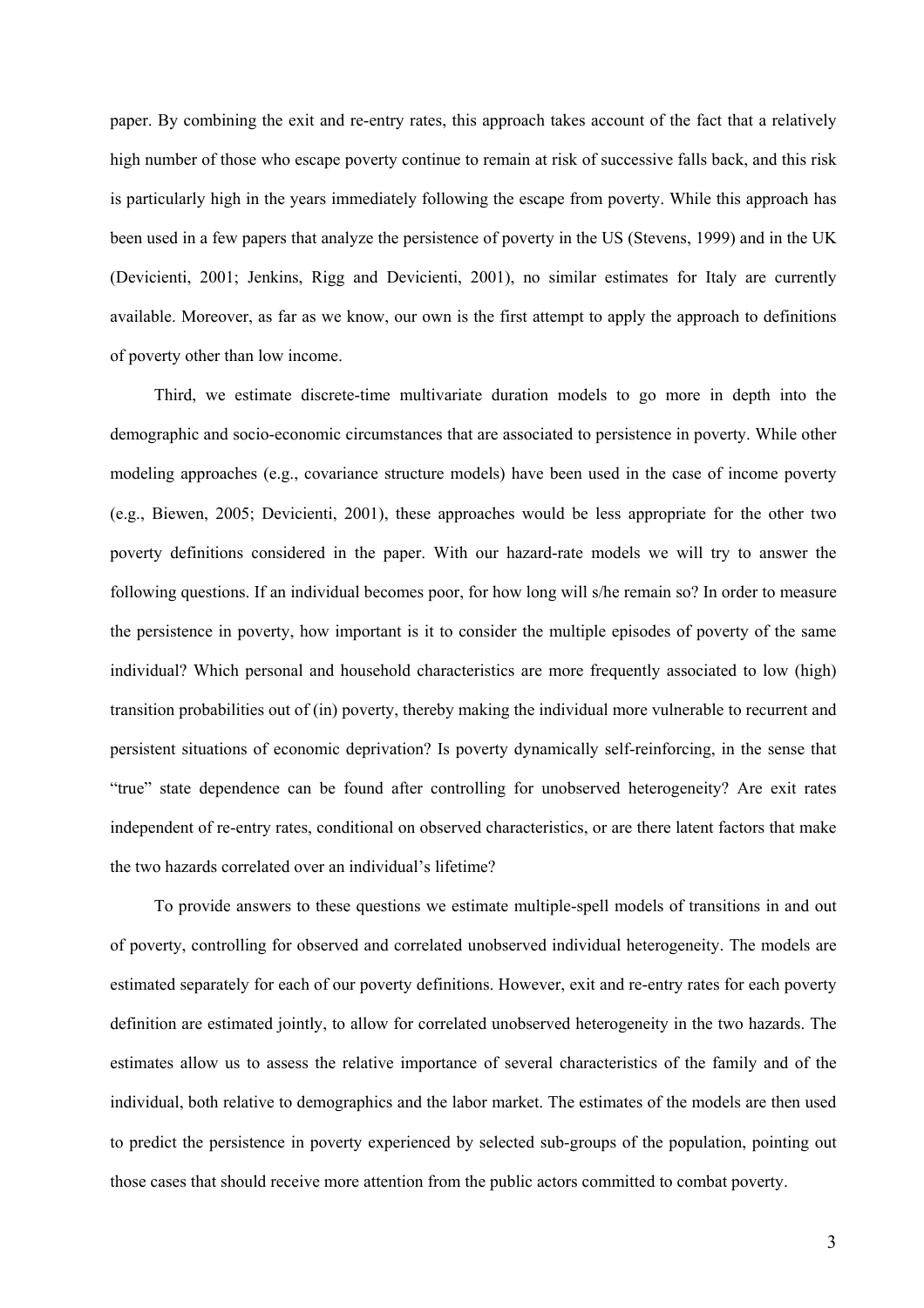Our results provide a picture of high poverty turnover for the majority of the Italian population, which is true for any of the alternative definitions of poverty considered. Thus movements in and out of poverty cannot be simply related to spurious transitions due to measurement errors in household income. The model estimates highlight the role of demographic characteristics, the insufficiencies of the existing social security system and, above all, the weaknesses of the Italian labor market – with notoriously low participation and deep territorial dualism – in generating persistent poverty for certain subgroups of the population. Moreover, the models indicate that, even after controlling for unobserved heterogeneity, significant negative duration dependence is found in both the poverty exit and the re-entry rates. The results, therefore, cast doubts on the appropriateness of the first-order Markov assumption often made in empirical work aimed at distinguishing between true state dependence in poverty or social exclusion and unobserved heterogeneity (e.g., Cappellari and Jenkins, 2002 and 2004; Breen and Moisio, 2004; Whelan and Maitre, 2006; Poggi, 2007).

The paper is organized as follows. Section 2 briefly describes the ECHP, sample selection issues and the definitions adopted in the empirical analysis. Section 3 first provides an overview of aggregate poverty trends (static analysis) and then moves to the dynamic analysis, estimating the poverty exit and re-entry rates. Next, these rates are combined in order to obtain measures of poverty persistence with reference to the population as a whole. Section 4 introduces the multivariate modeling strategy used to analyze the risks of poverty persistence for various subgroups of the population, whose results are found in sections 5 and 6. Section 7 concludes.

#### **2. DATA, DEFINITIONS AND SAMPLE SELECTION**

The data used for our analysis of poverty persistence in Italy are those of the European Community Household Panel (ECHP), which contain detailed income and socio-economic information for a representative sample of national families, and their members, interviewed for the first time in 1994 and then at successive yearly occasions until 2001. See Peracchi (2002) and the official data documentation for further details. $<sup>1</sup>$ </sup>

 $\overline{a}$ 

<sup>&</sup>lt;sup>1</sup> http://forum.europa.eu.int/irc/dsis/echpanel/info/data/information.html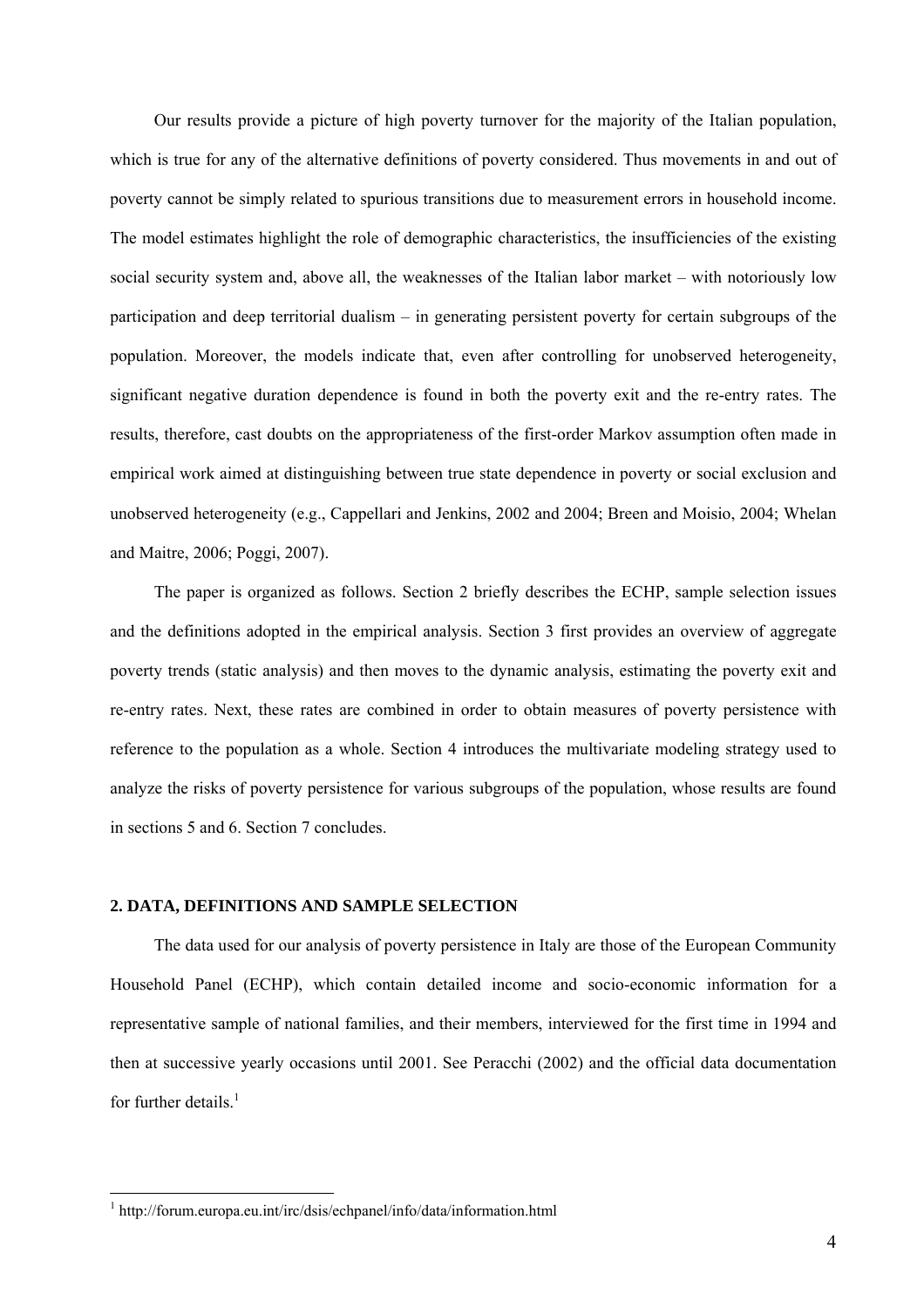Research on poverty has long clarified its multidimensional nature (e.g., Sen, 1997), however agreement on exactly how to measure poverty within this enlarged context is not unanimous in empirical work. In this paper we take the view that alternative approaches can be considered as complement, and analyze a number of them in parallel.

Our first approach is based on the traditional monetary approach and identifies the poor in terms of low income, which remains one of the main routes towards social exclusion.<sup>2</sup> The definitions that are used in this case are fairly standard in the international literature on low-income dynamics (e.g., Jenkins, 2000; Biewen, 2006; Commissione di Indagine sulla Esclusione Sociale, 2004), which is helpful when placing the results obtained for Italy in an international perspective, although cross-country comparisons are clearly beyond the aim of the present paper [see Valletta (2006) for a recent example of comparative low-income dynamics for the US, Canada, Britain and Germany]. The unit of analysis is the individual (adult and children) and not the household, so that we can follow each person as s/he moves from one household aggregation to another in the course of her/his life. An individual is counted as poor in a given year if his/her household net income is below a chosen poverty threshold. In each survey year, the household income refers to the previous year and is computed by summing all incomes of all household members, including income from employment, investment, private property, private transfers, pension income and other social transfers. All monetary values have been are converted in 2002 prices using the CPI provided by the Italian National Statistical Office (ISTAT). In order to account for varying household size and composition (and related economies of scales within the household), household net income is then divided by the OECD-modified equivalence scale, and the resulting value is equally attributed to all household members. Poor in a given survey year is anybody whose *household net equivalent income per person* (equivalent income, for short) is below the poverty line set for the same year. Following EU practice, the poverty line for year *t* has been fixed at 60% of the median equivalent income of the same year. An alternative line is obtained by fixing the threshold at 60% of the median equivalent income of the first wave (1994) and keeping this same value (fixed in real terms) also for the successive waves.

Subjective poverty is defined in relation to an individual's perception of her ability to make ends meet given available financial resources. Question HF002 of the ECHP asks: "A household may have

 $\overline{a}$ 

<sup>&</sup>lt;sup>2</sup> While official cross-sectional poverty statistics in Italy are computed on the basis of households' expenditures, the dynamics of poverty cannot be examined in this way because of the lack of the relevant information in the ECHP.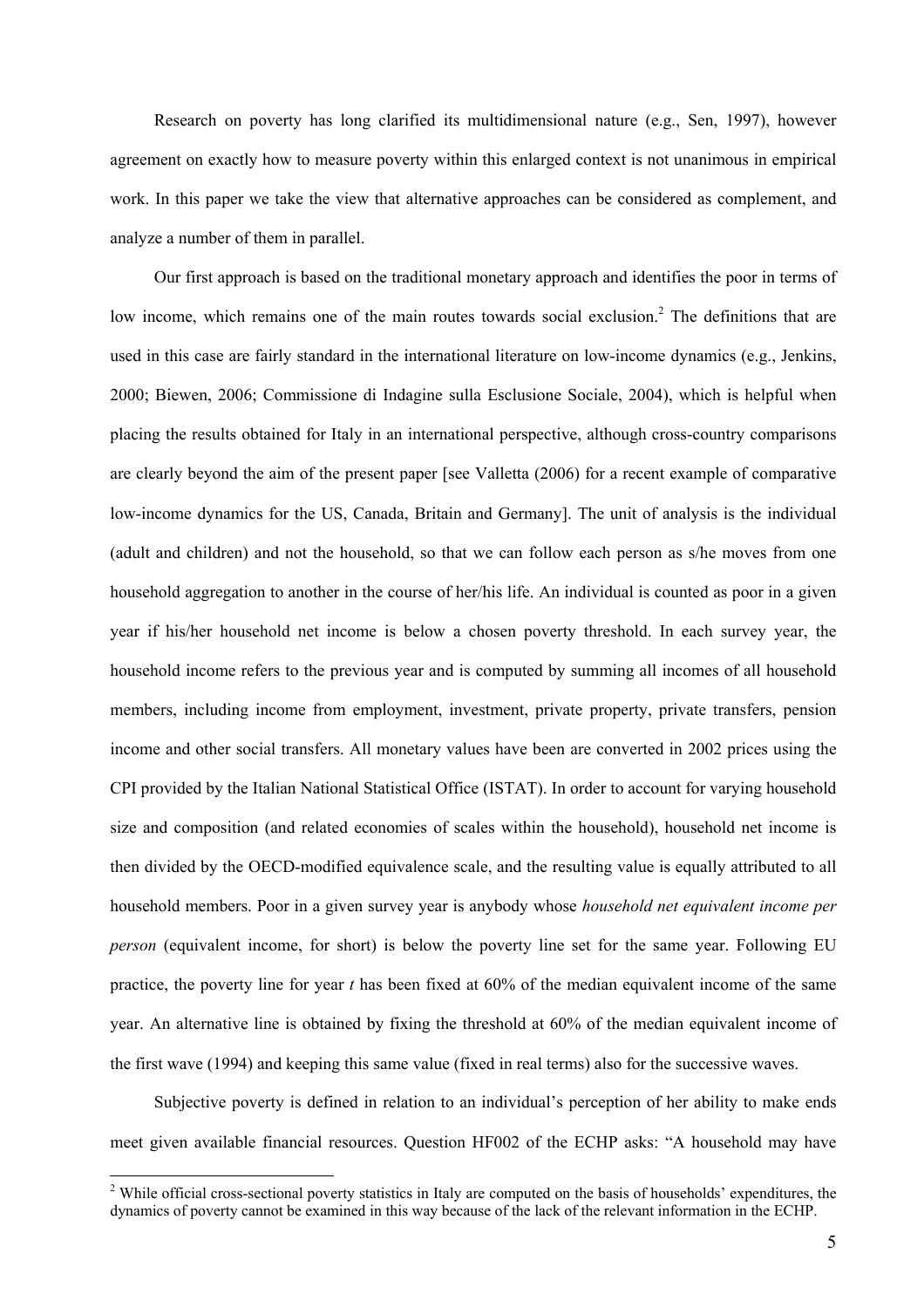different sources of income and more than one household member may contribute to it. Thinking of your household's total monthly income, is your household able to make ends meet?" The question is asked to the reference person in the household ("household head") and answers are elicited on a five-modality scale, ranging from "with great difficulty" to "very easily". An individual is defined as poor according to the subjective definition if s/he answers with either of the two worse cases: "with great difficulty" or "with difficulty".

Our third way of identifying the poor, inspired by Sen's capability approach (Sen, 1985), is based on assembling the ECHP available information on household deprivation of a plurality of items whose large diffusion in the Italian society make them tantamount to "essential" durable goods and services (see also Deutsch and Silber, 2005). The following is the list of items considered in the analysis, where in each case the lack of possession is indicative of a household's inability to afford the item due to its financial situation: (1) a color TV, (2) a washing-machine, (3) a telephone, (4) running hot water in the dwelling, (5) eating meat or fish every other day, (6) paying for a week's annual holiday away from home, (7) keeping the home adequately warm, (8) pay scheduled rent and mortgage payments for the accommodation, (9) pay scheduled utility bills, such as electricity, water, gas, etc., (10) pay hire purchase installments or other loan repayments. To these ten indicators, income insufficiency (as defined by our income poverty indicator) is also included, reflecting its importance in an individual's ability to achieve a certain standard of living.

The perspective adopted here is in essence multidimensional, even though the constituent indicators are then summarized in a scalar dichotomous indicator of poverty. While this procedure reduces much of the attractiveness of a multidimensional approach, the choice is made for convenience, as longitudinal analyses of multidimensional poverty indicators at the individual level are otherwise intractable. Moreover, it allows us to use the same methodology employed with the other two (dichotomous) measures of individual poverty. The same choice is made by Whelan et al. (2004), who define an index of "life-style deprivation" summarizing their set of "essential" items. For lack of a better alternative, we will use the same name for our third measure of poverty, which is computed as follows. First, for each of the 11 indicators, we construct corresponding dummy indicators, which are equal to 1 when the household is deprived in the item (and is missing when the household does not answer to the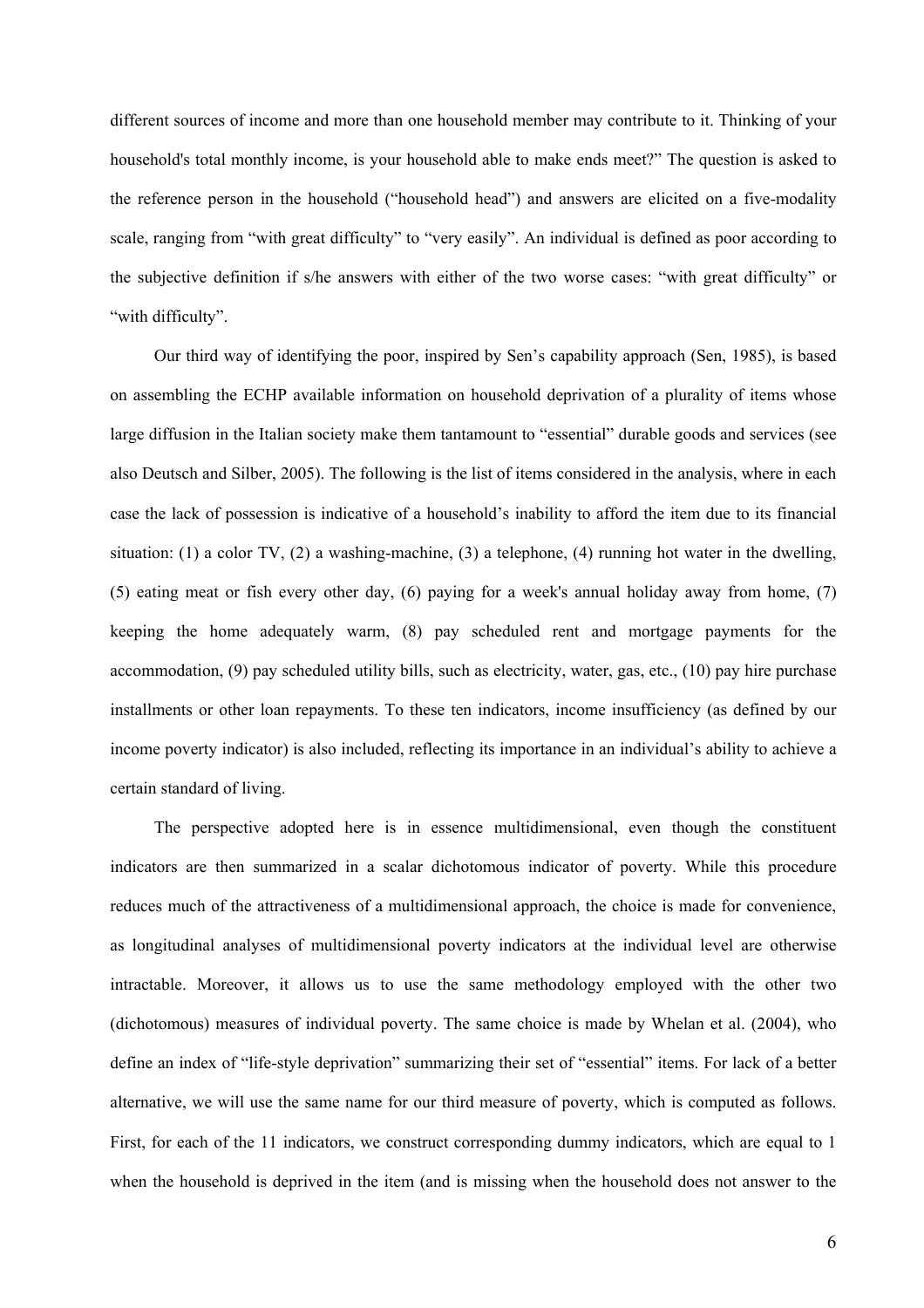question). Second, the dummy indicators are aggregated on the basis of a set of weights that should reflect the item's importance in the summary indicator of life-style deprivation. Following Lemmi et al., (1997), the weights are the inverse of the logarithm of the probability of the item deprivation in the population, thereby assigning more weight to those aspects of deprivation that are more widespread in the country analyzed. Third, for individual *i* our summary indicator of "life-style deprivation"  $(S_i)$  is obtained as:

$$
S_i = \frac{\sum_{j=1}^{J} w_j I(D_{ij} = I)}{\sum_{j=1}^{J} w_j I(D_{ij} = 0 \text{ or } D_{ij} = 1)}
$$
(1)

where  $0 \le S_i \le 1$ ,  $D_{ij}$  is the set of *J* dummy indicators (*J*=11 in our case),  $w_i$  is the corresponding weight and  $1(\cdot)$  is the indicator function. Finally,  $S_i$  is made dichotomous by setting a threshold that identifies who is in life-style deprivation and who is not in any given year. Clearly, the choice of the threshold is arbitrary and can be assigned on the basis of the existing literature, as we have done for income poverty, or can be chosen so as to reflect a particular focus. For example, the threshold can be "generous", thereby also capturing the type of deprivation suffered by middle-class households, or it can be set at a fairly low level, which should instead identify situations of more extreme hardship. As one of the aims of the paper is to explore the dynamics of fairly different definitions of poverty, here we have chosen the second alternative. Our threshold is that value of  $S_i$  that corresponds to the presence of the most "serious" symptom of deprivation, or to the presence of a number of symptoms whose sum of weights is less or equal to the weight of the most serious symptom. In our case the most serious symptom of deprivation is the inability to afford the most widespread item in the population, a color TV according to the items' weights shown in Table A1. Such circumstance is associated to a value of the threshold  $S^*$  equal to about 0.15; therefore, all individuals with  $S \geq S^*$  are assumed to be in "life-style deprivation".

Once the status of poverty  $P_{it}^{k}$  is established for each individual *i* at time *t* and for each definition of poverty (k= income poverty, subjective poverty, life-style deprivation), the next step is to construct individual spells of poverty and non-poverty, for each *k*. To every spell experienced by any sample member, we have then attached a vector of personal and household characteristics (covariates), which are allowed to be time varying. For transitions occurring between year *t* and *t*+1, the covariates refer to the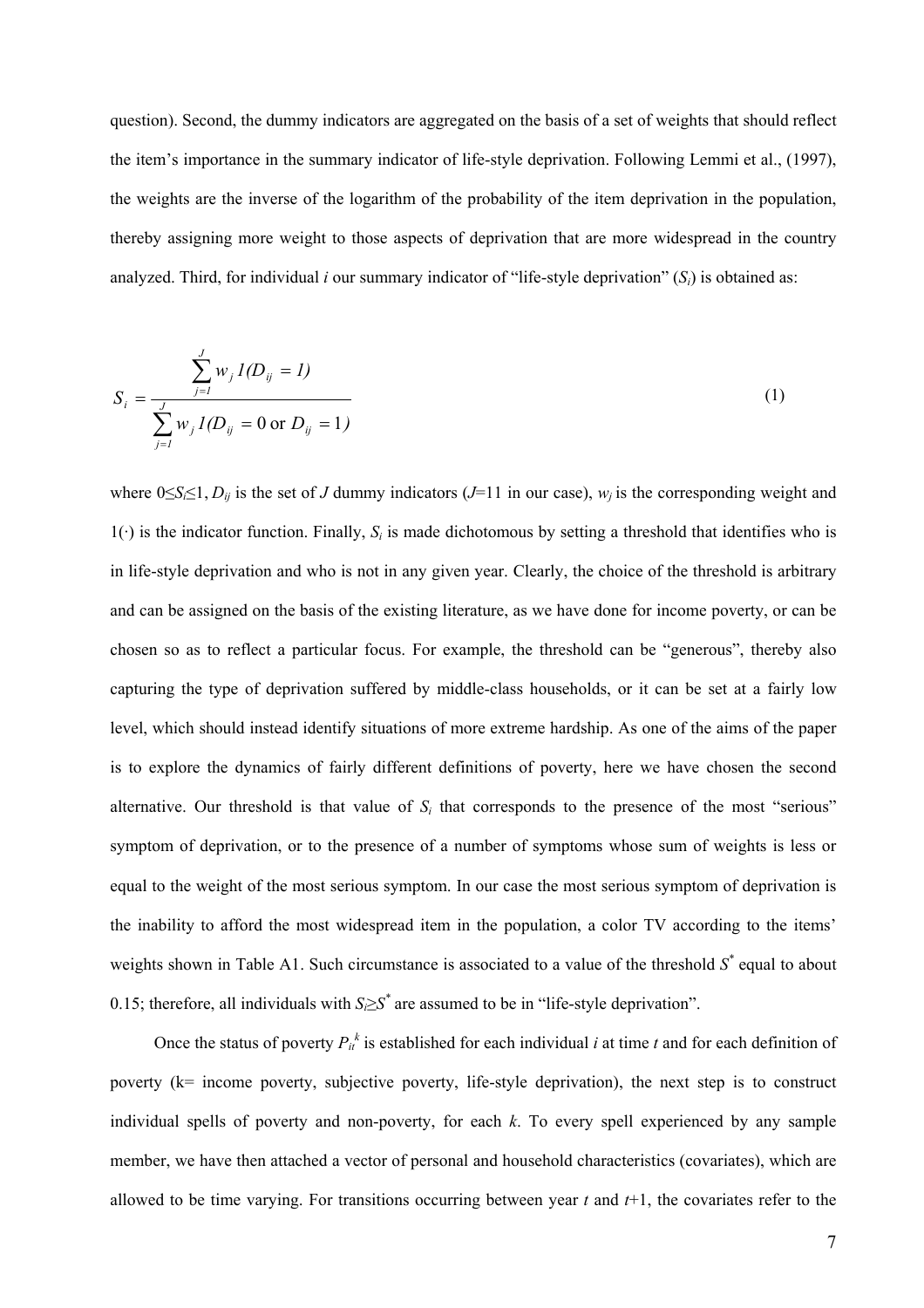value that the characteristic assume in year t, so as to reduce endogeneity/simultaneity problems with the transitions in and out of poverty. For the cross-sectional analyses of income poverty we use all the individuals in our sample for which valid household income information was available. For the dynamic analysis, the sample comprises all the individuals with non-missing equivalent income in two or more consecutive years, having one or more spells of poverty and/or non-poverty. This "unbalanced sample" design should reduce biases deriving from non-random attrition. Similarly, cross-sectional samples for subjective poverty and life-style deprivation comprise all individuals with non-missing poverty indicators, and the dynamic analyses are based on corresponding unbalanced samples (see Tables 1-3 for sample sizes).

#### **3. STATIC AND DYNAMIC ANALYSIS OF POVERTY IN ITALY**

#### *3.1 The incidence and dynamics of poverty: preliminary evidence*

Table 1 adopts a cross-sectional perspective and describes the percentage of individuals who are considered poor during the nineties in Italy, according to each of the three definitions of poverty. It should be noted that a direct comparison of the three levels of poverty, each measured in a different way and with different (arbitrary) poverty lines, is not very informative in any given year. More interesting is to document the aggregate changes in the three indicators over time. However, in general our interest in the rest of the paper will focus on the individual longitudinal experiences of poverty, i.e., the transitions that the individuals make below and above each of the three poverty lines.

Between 1994 and 2001 the median household equivalent income increased by approximately 20% (a 2.6% yearly growth, on average) and, concomitantly, the incidence of income poverty fell from 20% in 1994 to 13% in 2001, if the threshold fixed in real terms is used. If the line is allowed to vary annually, the fall in the incidence of income poverty is more modest, from 20% in 1994 to 19% in 2001, somewhat reflecting the decline in the inequality of the equivalent income distribution.<sup>3</sup>

Table 1 shows that on average about 22% of the individuals live in households who report difficulties in their ability to make ends meet, or what we have labeled "subjective poverty". The

<sup>&</sup>lt;sup>3</sup> During the period the Gini coefficient declined from 0.33 in 1991 to 0.29 in 2001.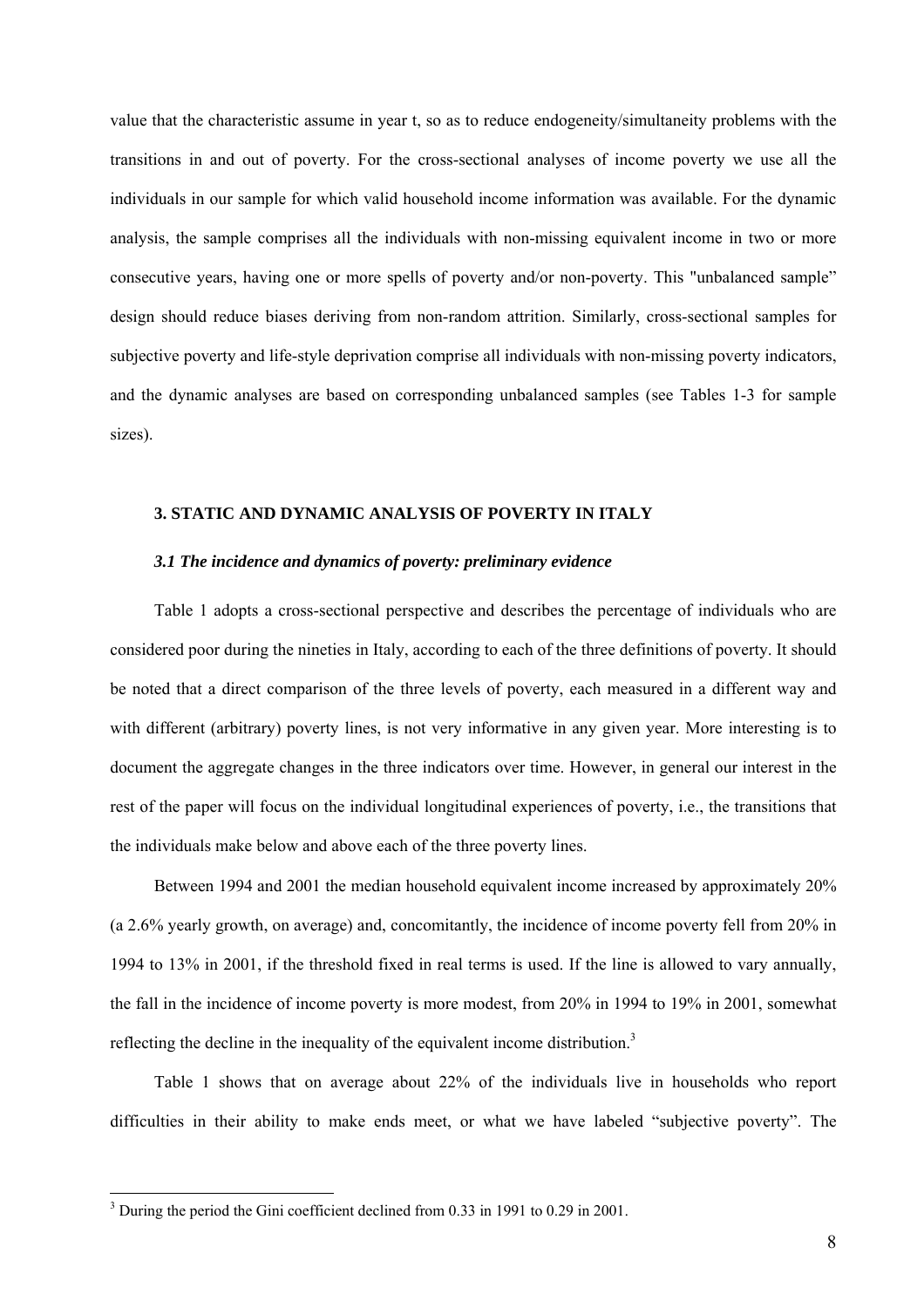incidence according to this definition of poverty is fairly constant over time, with slightly lower values in 1996 and 1997 and higher values in 1998/9.

On average over the period, about 13% of the population is in "life-style deprivation" according to our definition, or unable to fully satisfy needs that can be considered as "essentials" in the community where they live. Poverty so measured has a declining trend over time, with a reduction of 4 percentage points in its incidence over the period.

#### < Table 1 around here >

How far do the three definitions of poverty overlap at the individual level? In general, the overlap is not very high. The tetrachoric correlation coefficient between income and subjective poverty is about 0.51, about 0.60 between income poverty and life-style deprivation and 0.63 between subjective poverty and life-style deprivation. Cross-tabulating pairs of poverty definitions show that, among the income poor, only about half are also in subjective poverty. In other words, half of those whose household income is below the poverty line do not report serious difficulties in achieving their ends with the available resources. This may due to a number of reasons, including income underreporting and measurement error, the presence of household needs (e.g., disabled or unhealthy persons in the household) and circumstances (e.g., differences in local prices) not adequately captured by the "equivalence scale" factors. It is also possible that individuals long in situations of financial restraint may develop coping strategies and forms of adaptability that enables them to reach an acceptable standard of living, or at least one that they perceive as such. On the other hand, among those who are in life-style deprivation, about 64% are also in subjective poverty, in line with the view that the former may represent more severe situations of hardship. A moderate overlap is also found between the individual experiences in income poverty and life-style deprivation: among those in the latter, only 52% also report an equivalent household income below the poverty line. This finding is not new and has led Whelan et al. (2004) to conclude that income poverty and life-style deprivation are "tapping different phenomena". While further investigating on the reasons for the moderate overlap between the various definitions of poverty is not the aim of this paper (see also Perry, 2002), we see these results as a confirmation of the importance of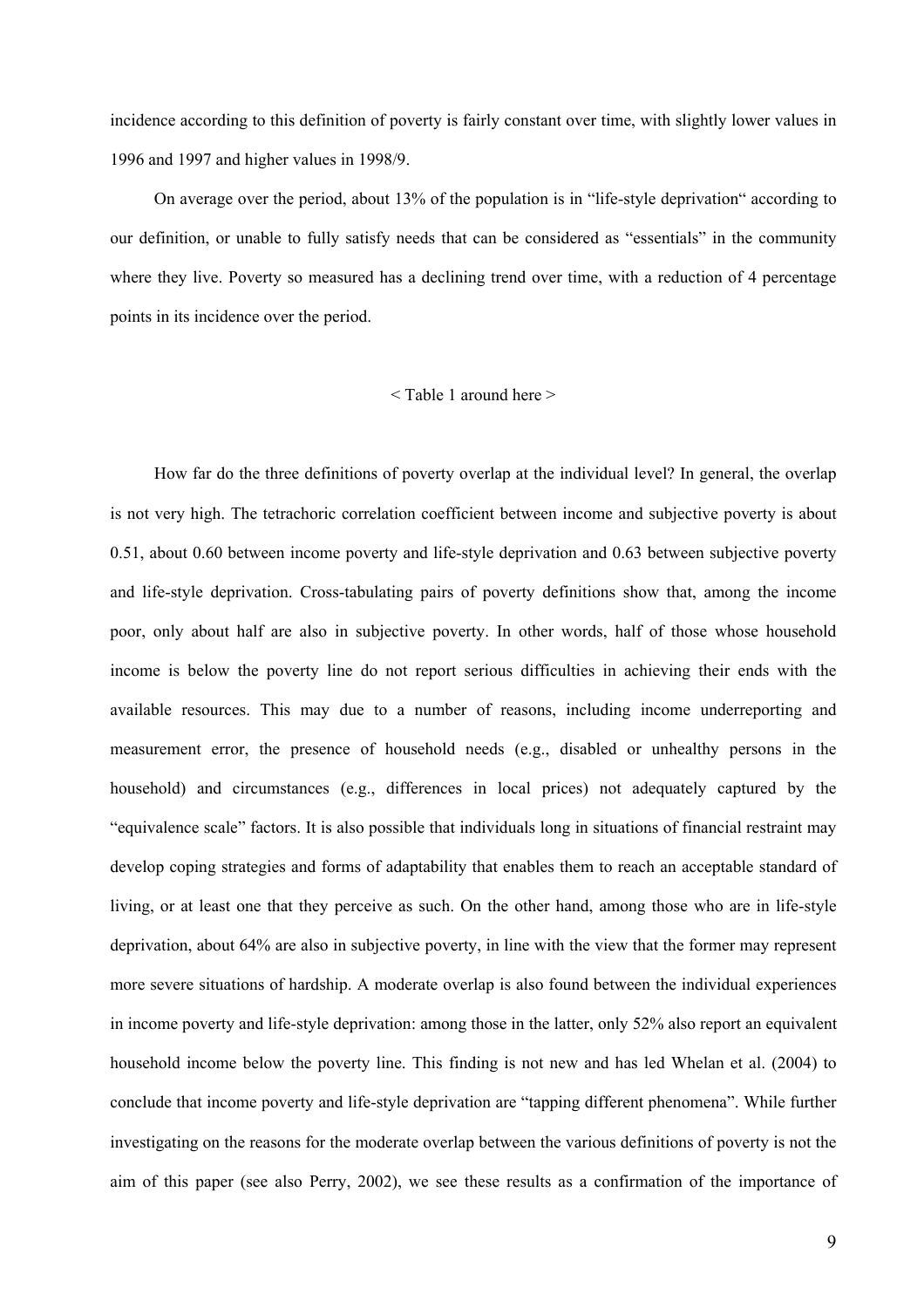studying the dynamics of poverty from different angles and perspectives, without subscribing a priori to any particular of them. We this idea in mind, we now abandon the "static" approach in favor of a longitudinal perspective at the individual level.

The first result that attracts the attention is offered in the bottom panel of Table 1: although the incidence of poverty in a given year is, on average, between 13% and 23%, depending on which definition is chosen, the fraction of the population that has low income in at least one year during the 1994-2001 period is much higher. In fact, about 41% of the population is touched by income poverty at least once (46% with a time-varying threshold), about 56% if we consider subjective poverty, and 36% in the case of life-style deprivation. These figures imply that, among those who turn out to be poor at least once, poverty is often temporary. For example, about 33% remain below the (fixed) income poverty line for only one year. The percentage is very similar (32%) in the case of subjective poverty, while it is even higher for life-style deprivation (42%). However, the number of people hit by persistence poverty is also fairly high. Among those who fall below the (fixed) low-income threshold, we find that about 37% remain poor for at least four years out of eight. The percentage is equal to 38% for the subjective poverty and slightly lower, at 25%, for life-style deprivation. There is also a non-negligible minority of individuals who are always in poverty: about 2.4% in income poverty, 3.3% in subjective poverty and 1.1% in life-style deprivation. These results provide preliminary evidence of the idea that poverty, however measured, is a condition "in movement", which can hit in transitory, occasional, repeated and persistent way. The following sections will try to further characterize the ins and outs of poverty in Italy.

Note that the longitudinal calculations discussed above - being based on the simple count of the number of years an individual spends in poverty - are subject to potentially important limitations. Those who at the end of the survey period (2001 in our case) are still in poverty can find themselves in the mid of fairly long spells, although the researcher can only observe them in poverty for a few years. Similarly, those who are already poor when they first enter in the panel (in 1994 in our case) may have been so for many years, although to the observer the individual appears poor only from 1994 onwards. The persistence in poverty computed in OECD (2001), Whelan et al. (2004) and Whelan and Maitre (2006) are all potentially subject to these limitations, besides of being based on a smaller number of waves of the ECHP. As discussed by Bane and Ellwood (1986) and Jenkins (2000), some methodological approaches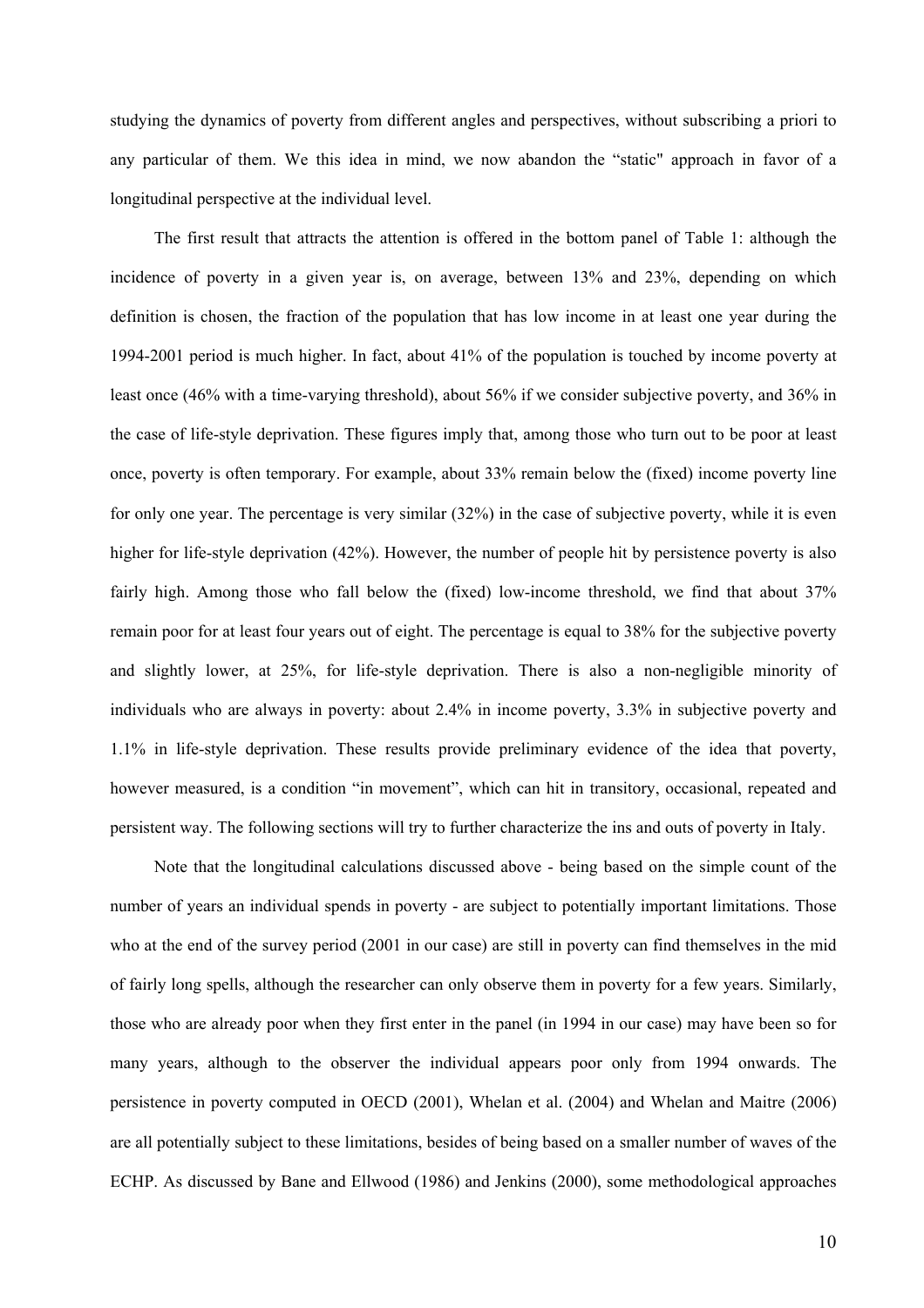exist that are particularly well suited for the study of the dynamics of poverty at the individual level. Not only are these more advanced techniques potentially immune to the censoring problem, they also lend themselves to multivariate analyses of the factors associated to the transitions in and out of poverty. In the following sections, the study of the persistence in poverty will be conducted through the use of special models of transition probabilities, able to hold account of the number of years that the individual has already spent under or above the poverty threshold. Note also that the dichotomous nature of the subjective and life-style deprivation variables prevent us from using models for continuous variables, as in the case of income, from which poverty implications can be successively derived (e.g., Stevens, 1999; Devicienti, 2001; Biewen, 2005).

#### *3.2 Rates of escape and of re-entry in poverty*

We now analyze the broad patterns of transitions in and out of poverty using simple non-parametric estimates of the hazard rates in and out of poverty, and examine how these depend on the length of time the persons has already spent below or above the poverty line. The exit rates refer to persons that have just fallen in poverty and are at risk of exiting. The exit rate after *d* years of poverty is calculated by dividing the number of persons who conclude a poverty spell after *d* years and the total number of persons in poverty for at least *d* years. The re-entry rates are calculated in a similar way, with the difference that they now refer to persons that have just terminated a poverty spell and are at risk of falling back in. Contrarily to the simple count of the number of years in poverty, the present approach accommodates right-censored spells: spells that are still in progress at the end of the survey year contribute every year to the estimation of the hazard rate (through its denominator) until the truncation year. On the contrary, as in most of the literature, left-censored are not easily accommodated within the framework and are discarded, implying that only spells that begin in wave 2 or successive can be considered. This means that, with the 8 waves of the ECHP, an escape from poverty can only occur in any of the next six survey years following the one in which the individual has first fallen in poverty. Including this last one, therefore, every individual can be observed from one to a maximum of seven interviews in poverty. A similar reasoning holds for out-of-poverty spells.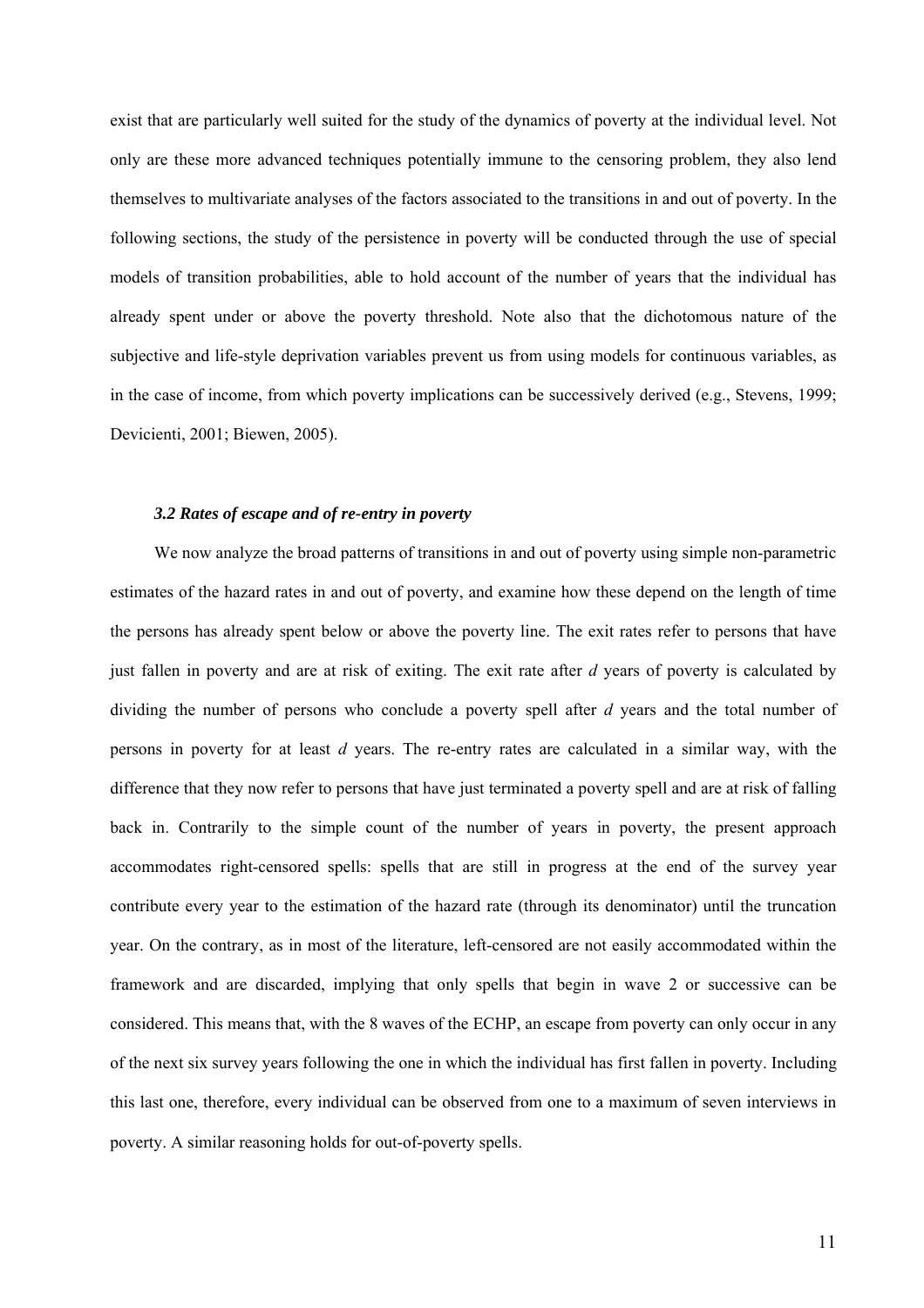Our estimates of hazard and survival function are displayed in Table 2 (poverty spells) and Table 3 (out-of-poverty spells), separately for each poverty definitions. In the interest of brevity, and given the high overlap at the individual level between income poverty with a fixed and with a time-varying threshold (correlation equal to  $0.93$ ), we will focus only on the former in the rest of the paper.<sup>4</sup> In many but not all papers on poverty dynamics, concern is expressed for those transitions in and out of low income that occur within a small interval centered over the income poverty line. For example one may not want to regard as genuine a transition if the threshold is overtaken by, say, only one euro. These transitions may simply reflect measurement errors or transitory income shocks that do not significantly affect the individual's living standard. In order to reduce the potential biases caused by this problem, Bane and Ellwood (1986), Duncan et al (1984), Jenkins (2000) and Devicienti (2002) define exits from poverty (out-of-poverty) as occurring only if post-transition income is greater (less) than 110% (90%) of the poverty line. For the same reasons and in order to facilitate comparisons with the existing empirical research, we have decided to follow this practice in this paper too. However, these adjustments to the actual transitions (obtaining what we will call 'adjusted transitions') are somewhat arbitrary and it is not clear whether they can really filter out 'genuine' poverty transitions only. As estimated hazard rates turn out to be sensitive to the used definition of transitions, we have also reported and discussed rates obtained without any modifications to the actual transitions (called 'unadjusted transitions').<sup>5</sup> Since the "adjusted" definition of transitions makes it more difficult for the individual to overtake the income threshold, it will not be surprising to find that the adjusted hazard rates are lower (and, conversely, the survival functions higher) than the unadjusted rates.

As shown in table 2, the estimated exit rates in income poverty reveal the existence of negative duration dependence: the longer an individual stays in poverty the less likely it is that she will leave that state in the next period. For the group of individuals that have just begun a spell of poverty, approximately 58% succeed to exit after the first year, when on looks at the unadjusted transitions; after five years the chances of exiting drop to 20%. If one refers instead to the "adjusted" transitions, the

 $\overline{a}$ 

 $4$  Note that fixing (in real terms) the income poverty line is more consistent with the way subjective poverty and life style-deprivation are defined, as both have a time-invariant thresholds. The results obtained with the time-varying income poverty line, including our multivariate hazard-rate models, are very similar to those obtained with the fixed line and are available from the authors upon request.

 $5$  Of the 4268 exits from income poverty observed in the data, 19% refer to individuals whose income exceeds the threshold by less than 10%. Of the 2795 entries in income poverty, 27% are associated to a post-transition income that does not fall below 90% of the poverty line.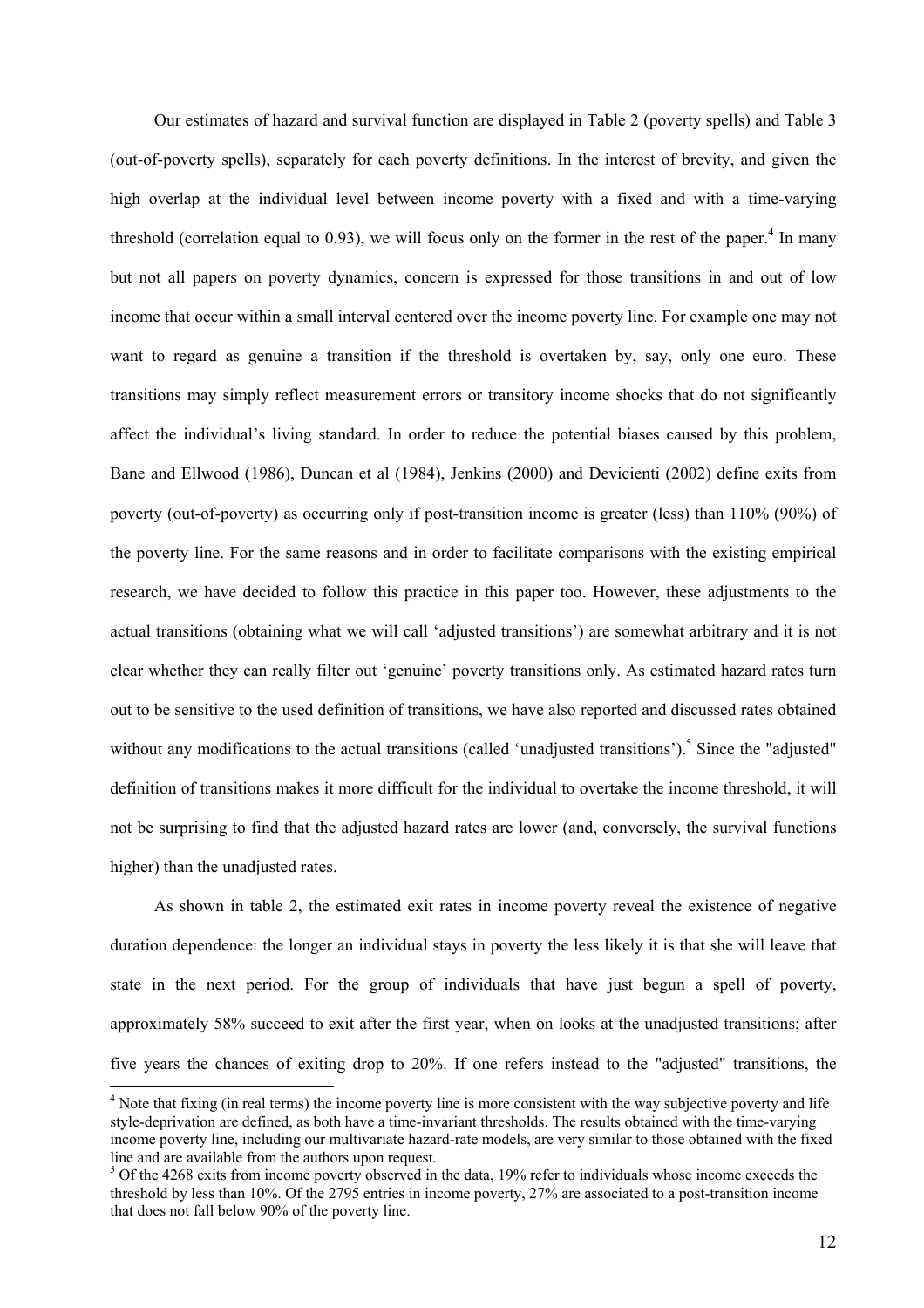estimated exit rate after a year is at 48%; also at longer duration, the adjusted hazards are lower than the unadjusted ones. Consequently, 9% of those who had been observed to become poor are still so after 6 years if the unadjusted transitions are used; and 18% with the adjusted transitions.

As for subjective poverty, about 56% of those who have just started a spell manage to exit after one year, a value not too dissimilar from the corresponding exit rate from income poverty. Exit rates between the two definitions of poverty are fairly similar also at longer duration - particularly if the unadjusted transitions are considered in the case of income poverty - but it is in general not possible to establish that the hazard function of one type of poverty everywhere dominates that of the other. Evidence of negative duration dependence is also found for subjective poverty; for instance, the exit rate drops to only 16% after five years. As shown by the survival function, about 10% of those who entered a spell of subjective poverty are still in the same state after 6 years.

Interestingly, exit rates tend to be higher in the case of life-style deprivation. Of all those who have just started a spell according to this definition of poverty, about 63% manage to leave the state after on year. After five years, the hazard is only 33%. As a consequence, survival in life-style deprivation is less likely than in the other two definitions of poverty: after 7 years, only 5% are still in life-style deprivation, against about 10% in subjective poverty and 7%-14% in income poverty. However, negative duration dependence is also found for life-style deprivation.

#### < Table 2 around here >

Table 3 displays the re-entry rates and the survival function for those who have just terminated a poverty spell. Also in this case the results confirm the existence of negative duration dependence: the more an individual remains out of poverty, the less likely it is that s/he will fall below the line in the successive periods. Once again, this is true for each of the three definitions of poverty. In general, re-entry rates are smaller than exit rates but still point to a significant risk that the individuals fall back below the threshold, particularly in the years just after an exit from poverty has occurred.

If the adjusted transitions are considered, approximately 19% of the individuals that conclude a spell of income poverty will be poor again after the first year; after four years, approximately 35% of the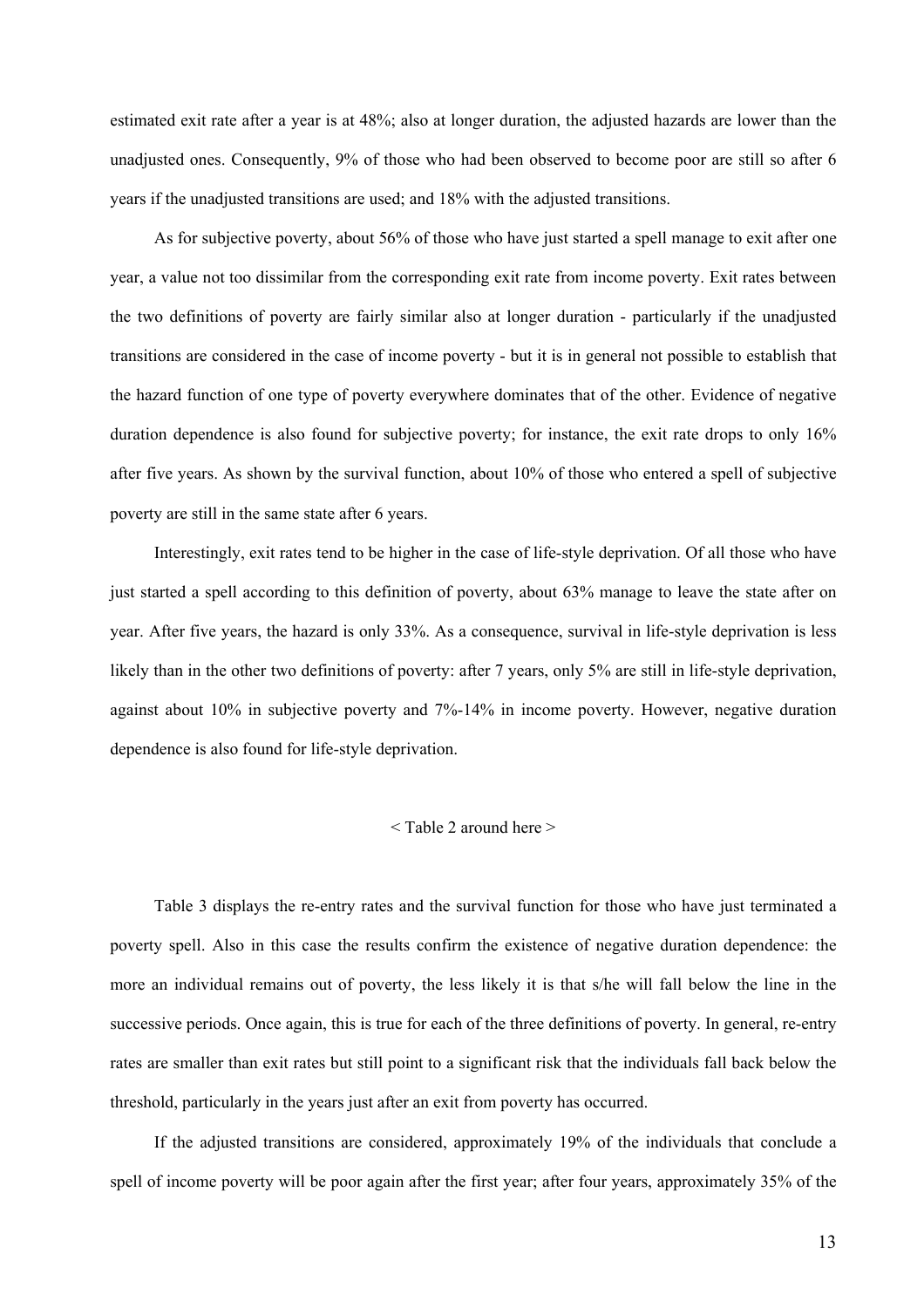poverty escapers will have become poor again. Even higher are the re-entry rates if no adjustments are made to the observed transitions. In this case, the fallback probability is 25% after a year; after 4 years about 46% of the poverty leavers will have returned below the line.

After exiting from a spell in subjective poverty the risk of falling back in after only one year is about 28%; after four years it is about 12%. The same picture emerge if one looks at the survival function: of those who have exited from subjective poverty, and are therefore at risk of re-entry, about 40% have managed to stay out of it for the next four years; after six years only 33% are still out of subjective poverty. Table 2 shows that, as for income poverty, evidence of negative duration dependence is also similarly found for the re-entry rates in subjective poverty. However, re-entry rates in the latter are systematically higher than those in the former. As a result, the survival functions record that, after six years, among 60 and 50% of those at risk of re-entry have managed to remain out of income poverty; in the case of subjective poverty the percentage is only 33%.

Re-entry rates in life-style deprivation are instead very similar to those of income poverty, especially when one considers the unadjusted transitions: after one year out of life-style deprivation the probability of re-entry is 23% and, after four years, is 8%. Not surprisingly, also the survival functions in life-style deprivation and in income poverty (unadjusted transitions) are very similar.

To summarize, the results of tables 2 and 3 show that in Italy, contrary to a static view of poverty, there is a fairly amount of movement in the poverty condition. Although there is a small group of people who are poor in each of the survey years, there is a relatively large number of persons who enter and exit poverty from one year to the next. These dynamic characteristics of poverty have been established empirically for a number of countries in the case of income poverty.<sup>6</sup> Here we have shown that an equally large amount of turnover emerges also when poverty is defined in a number of alternative ways. As the subjective approach does not rely on the net household income reconstructed in the ECHP data, and our multidimensional indicator of life-style deprivation only includes income among other eleven items, one

 $\overline{a}$ 

 $6$  Devicienti (2002) estimates that in Britain approximately a person out of two escapes poverty after one year; after four years the exit rate is at around 20%. For the US, Stevens (1999) reports similar figures: 54% for the exit rate after a year, and 23% after four years. The re-entry rates after one year is equal to 29% in Britain and 27% in the US. While it should be stressed that cross-country comparisons should always be interpreted with caution, it is interesting to note here that these estimates do not differ very much from those reported for Italy in Tables 2 and 3.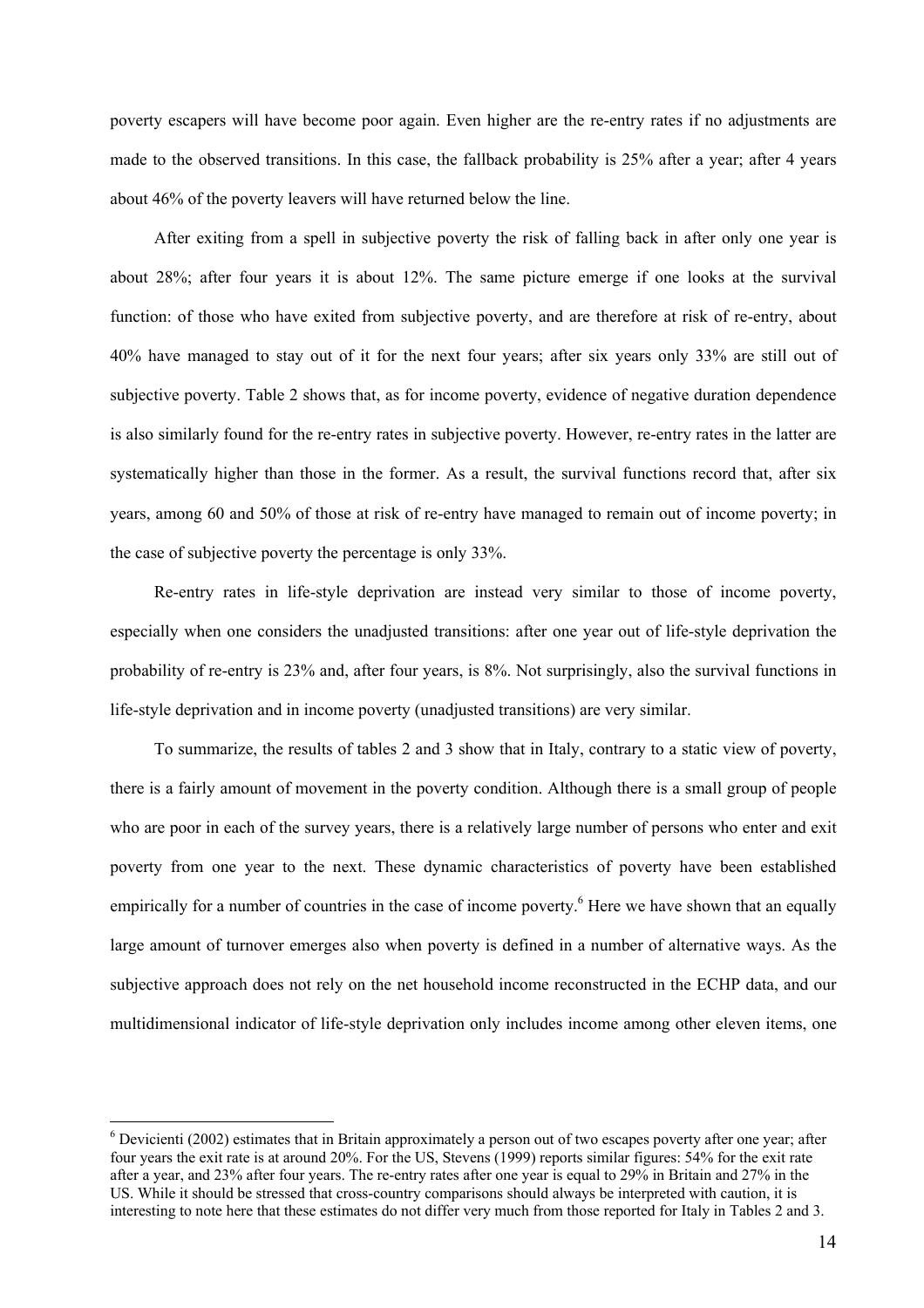may conclude that frequent movements in and out of poverty are a defining feature of poverty, and cannot be simply related to spurious transitions due to measurement errors in household income.

< Table 3 around here >

#### *3.3 Persistence in poverty*

The estimates of the exit and re-entry rates are now combined in order to derive the distribution of the "number of years spent in poverty", which is at the base of the measures of poverty persistence adopted in this paper. The importance of repeated spells in poverty for the same person over a relatively long time period has been emphasized by a number of papers (e.g., Stevens, 1999; Devicienti, 2001; Jenkins and Rigg, 2001). In fact, in our data almost 20% of those who begin an income poverty spell will have a second or a thirds spell during the next seven years, and the percentage is similar for subjective poverty and life-style deprivation. It seems therefore appropriate to consider poverty persistence measures that can take into account the total number of years that an individual spends in poverty within our 7-year temporal horizon, where it is not required – as it would be in a single-spell framework – that the years in poverty be consecutive. In other words, the measures account for both the chances of exiting and for the risks of successive re-entry that an individual is subjected to. As for as we know, this measure of persistence in poverty, based on repeated spells, has never been estimated for Italy before. Moreover, computing the 'distribution of the number of years in poverty' over repeated spells offers a convenient method to summarize the information on the exit and re-entry rates estimated in the previous section. It is then easier to compute and compare measures of poverty persistence of the three definitions of poverty. Two such measures are displayed at the bottom of Table 4, namely the expected number of years in poverty and the percentage of individuals who spend at least four years out of seven in the state.

Table 4 shows the distribution of years spent poor both in a single-spell approach – calculated using only the exit rates, i.e. not taking multiple spells into account – and in a repeated-spell approach – calculated using both exit and re-entry rates. To illustrate the way in which these distributions are calculated, consider the following simple example. Call *m* the total number of (not necessarily consecutive) interviews in poverty for an individual just starting a poverty spell in wave 2. For instance suppose that we want to calculate  $Prob(m=4)$ . This is given by the sum of the probability of all the possible poverty sequences over the 7-wave period in which a total of four interviews in poverty are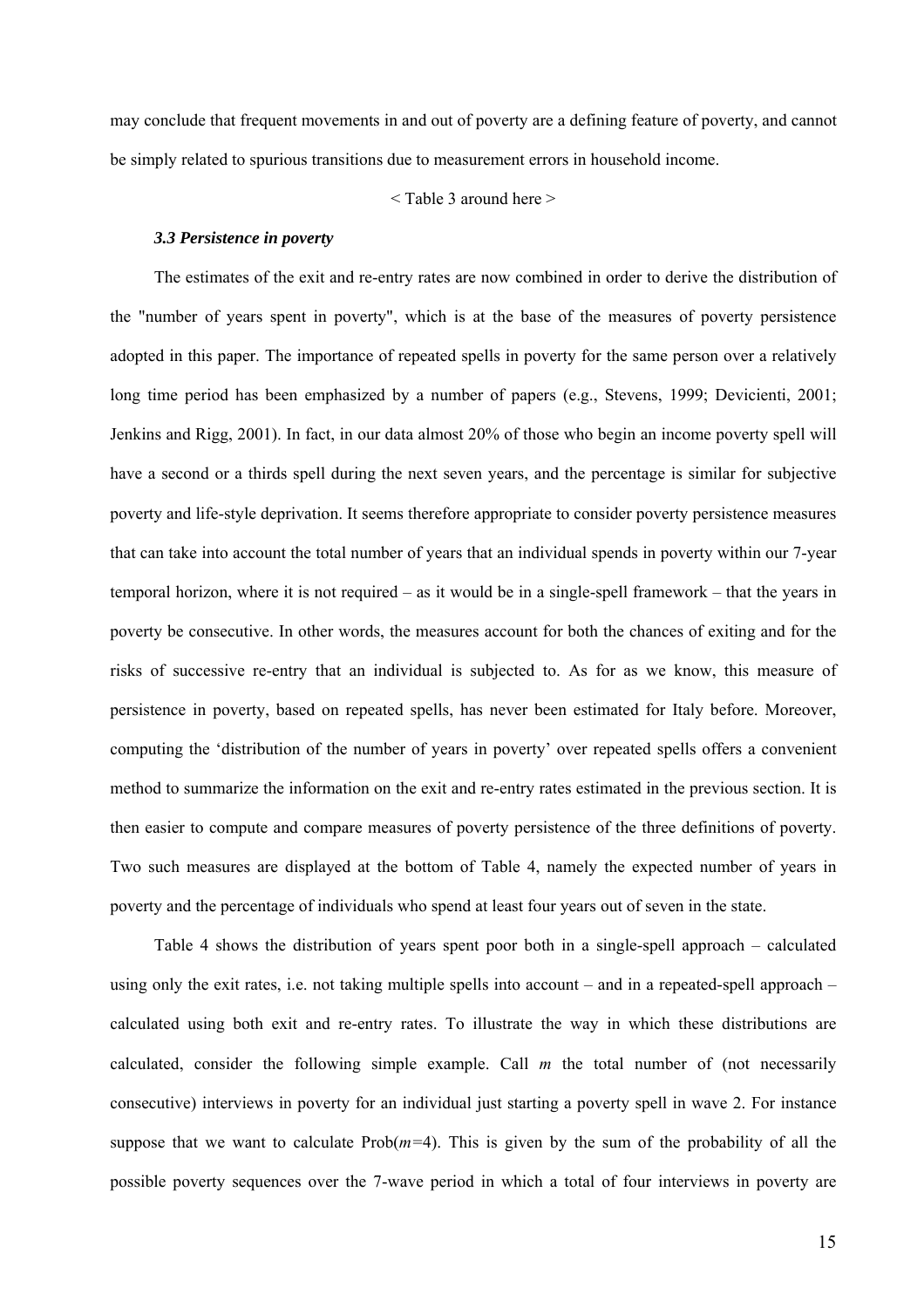found. One such sequence is, for instance, (0,1,1,0,0,1,1), where 0 at rank *i*th denotes poverty at interview *i*, while 1 denotes out-of-poverty. Over the entire time period, the individual represented in that sequence has had 4 interviews in poverty. We then need to calculate Prob(0,1,1,0,0,1,1). As we exclude the first left-censored non-poverty spell, this income sequence is clearly composed by a two-year completed poverty spell, a two-year completed non-poverty spell, and finally by a one-year censored poverty spell. Denoting with  $e(d)$  and  $r(d)$ , respectively, the exit and re-entry rates at duration *d*, as estimated in Tables 2 and 3, then we can write: Prob(0,1,1,0,0,1,1)*=*(1*-e*(1))*e*(2)(1*-r*(1))*r*(2)(1*-e*(1)). In other words, the probability of observing that income sequence is found as the product of the probability of the constituent spells. One then needs to compute the probabilities of all possible sequences that generate a total of four years in poverty, in order to obtain the value of Prob(*m=*4) reported in column 3 of Table 4. Note that in a single spell approach of column two, the only event giving rise to four years in poverty is the income sequence  $(0,1,1,1,1,0,0)$  which has probability  $(1-e(1))(1-e(2))(1-e(3))e(4)$ .

We look at income poverty first. As Table 4 shows, there is clear evidence that the single-spell approach estimates a distribution of *m* in which a larger proportion of the population experiences short stays in income poverty. For example, 58% of the population will have only one year in poverty out of the next seven according to the single spell approach (48% with the adjusted transitions); however, allowing for repeated spells the figure decreases at only 30%. The corresponding percentage obtained from the patterns directly observed in the sample is about  $25\%$ <sup>7</sup>. At longer duration, on the other hand, the single spell approach tends to underestimate the distribution of 'time spent poor', while a repeated spell approach does a better job in replicating observed patterns. For example, when referring to the unadjusted transitions, about 40% of the those starting an income poverty spell will spend at least 4 years below the poverty line if repeated spells are accounted for, while only 27% is the corresponding figure in a single spell predicting framework. The actual proportion in the sample that spent four out of seven interviews in poverty is about 47%.

These results seem to confirm the idea stressed in the paper that, in order to supply an adequate measure of the permanence in poverty, it is necessary to use information not only on the transitions out of

 $\overline{a}$ 

 $<sup>7</sup>$  This derives from a simple count of the interviews in poverty for the wave-2 low-income entry cohort - sequences</sup>  $(0,1,x,x,x,x,x)$ , where  $x = \{0,1\}$ . This distribution of *m* emerging from the actual patterns observed in the panel data provides a simple way of comparing predictions based on the single and the multiple spell approach.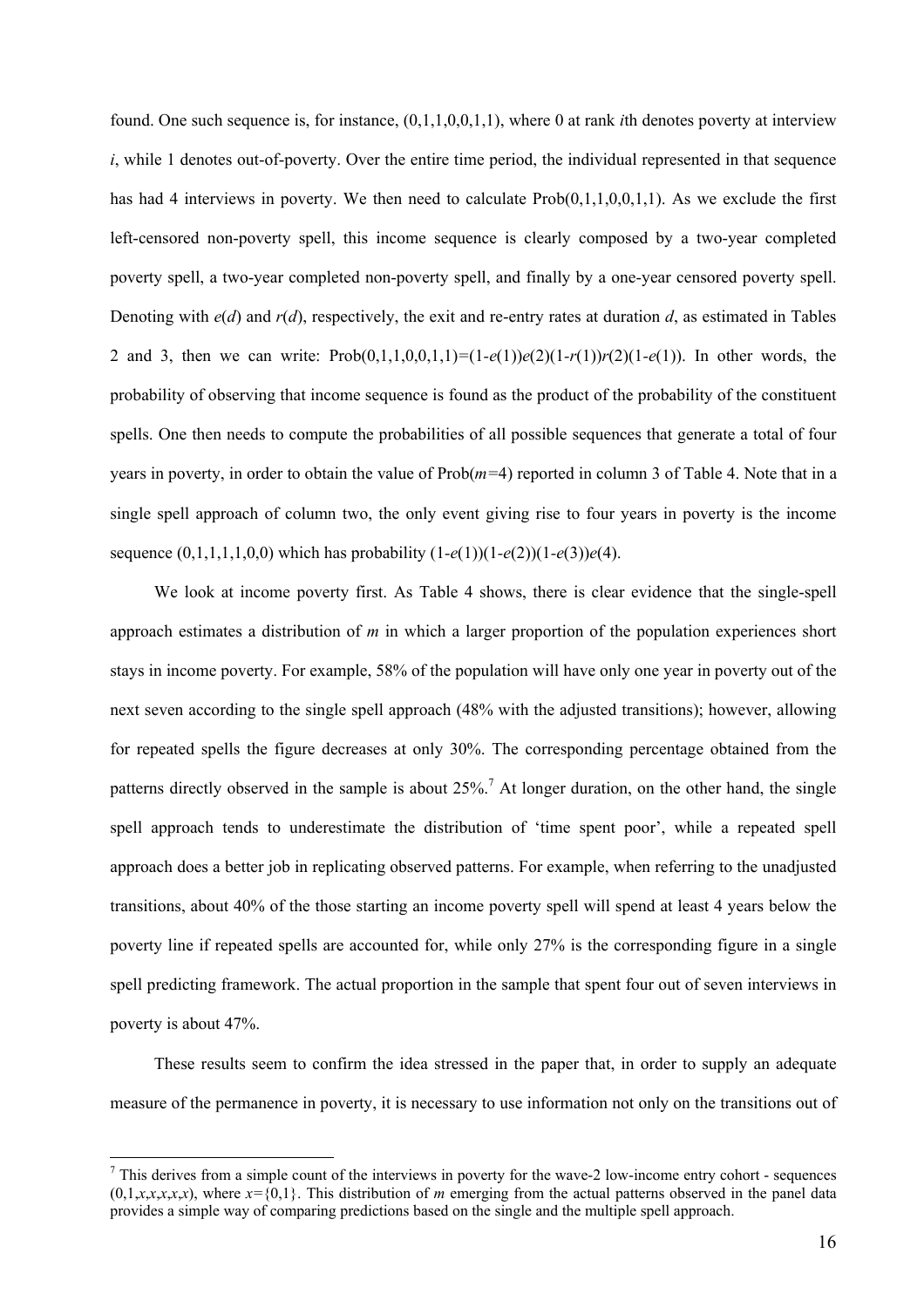poverty, but also on those in entrance, so that the two pieces can be combined to account for the numerous patterns of alternations of low and high incomes that the individuals can experience in practice. It is instructive to compare the poverty persistence over multiple spells obtained for Italy with the results available for Britain, as the same methodology and roughly the same time period was used for both countries [the comparison with the USA would be more problematic as the period analyzed by Stevens (1999) refers to the eighties, rather than the nineties]. Devicienti (2001) finds that in Britain approximately 41% of those who begin a poverty spell will remain poor for at least 4 years once the repeated spells are taken into accounted. It is interesting to note that, as in the case of Italy, the singlespell method would predict fairly misleading measures of poverty persistence in Britain, in fact only 19% would spend at least 4 years in poverty in this country according to this method (the actual proportion in the British sample is 45%).

We now turn to the other definitions of poverty. The estimates of the distribution of the number of years in subjective poverty obtained with the single-spell method shows that a fairly high percentage of the poor population is hit by transitory poverty. In particular, 57% of those who become poor experience only one year out of seven in poverty. The percentage of individuals with persistent subjective poverty (at least four years in seven) is moderate, about 21% with the single-spell method. Once again, the estimate of the distribution obtained with the repeated-spell method is rather different: about 20% of the individuals spend one year in seven in subjective poverty, a percentage that is almost three times lower than in the case of single spells. On the contrary, the percentage of those who live at least four years out of seven in subjective poverty increases at 43%. This is not too different from the analogous percentage found with respect to income poverty, 40% for the unadjusted transitions and 33% with the adjusted ones. As for life-style deprivation, the same measure of poverty persistence is at 27%, suggesting that this form of identifying poverty, albeit potentially capturing situations of more extreme hardship, features a somewhat higher degree of turnover. Note, though, that it is not possible to unambiguously conclude that, among the three definitions considered, subjective poverty is the one characterized by a higher degree of persistence. In fact, such a conclusion would not be confirmed if one looks at the expected number of years in poverty, shown in Table 4. Within the single-spell approach, the expected number of years in poverty is highest for the subjective poverty (3.4), followed by income poverty (3.3., or 2.9 with adjusted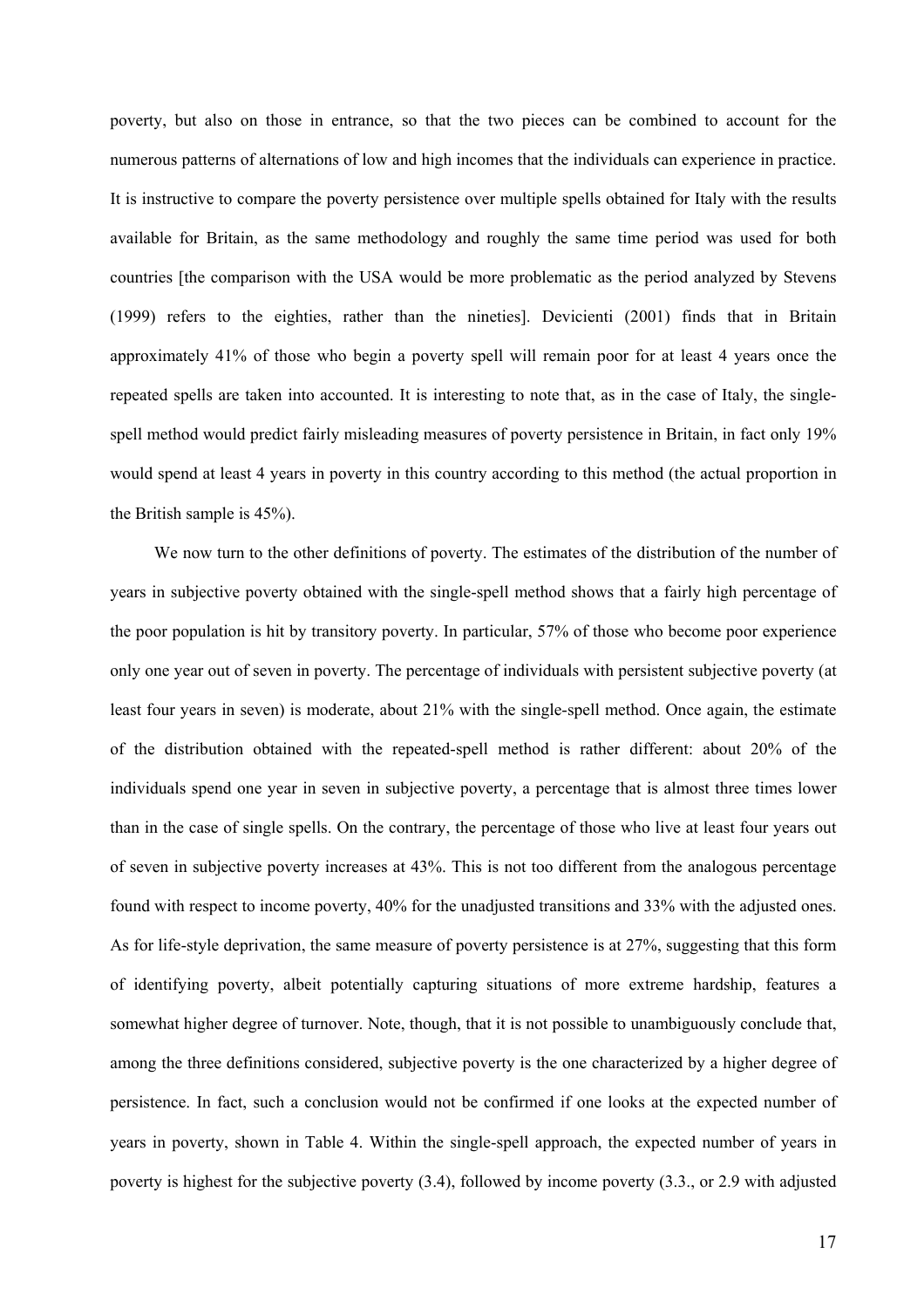transitions), and by life-style deprivation (2.7). However, if as a measure of poverty persistence one refers to the percentage of individuals who spend seven years out of seven in poverty, the ranking changes.<sup>8</sup> Now the highest persistence is obtained with income poverty with unadjusted transitions (14%), followed by subjective poverty (14%) and then by life-style deprivation  $(5\%)$ .

 $<$ Table 4 around here  $>$ 

#### **4. MULTIVARIATE ANALYSIS OF POVERTY EXIT AND RE-ENTRY**

The previous analysis assumed that all the observed spells refer to a completely homogeneous population. It is instead more likely that individuals with particular observable and unobservable characteristics face different risks of exiting from and re-entering into poverty, and therefore of being persistently poor. To provide a more realistic picture of the different risks faced by various groups of the population, we now move from the simple life-table estimates presented so far to multivariate techniques that allow exit and re-entry rates to depend on important socio-economic correlates of poverty transitions.

Each individual is recorded in the data as having experienced either a single type of spell (poverty or out-of poverty) or both. In the latter case, it is possible that the person might have gone through repeated spells of poverty and/or repeated spells of non-poverty. In order to establish how poverty exit and re-entry depend on individual and household controls, we have initially pooled all the spells of a given type and have estimated two separate regressions: one for the chances of leaving poverty and the other for the hazard to re-enter into it. However, these separate estimates of the exit and re-entry rates do not control for unobserved heterogeneity. In effect this estimation strategy is tantamount to assuming that the multiple spells in a given state that an individual experiences are not correlated; it also implies that the spells in the two alternating states (poverty and non-poverty) for the same individual are also uncorrelated. In the absence of unobserved individual heterogeneity, these assumptions might be reasonable and each spell in and out of poverty can be treated as conditionally independent. In this case, the likelihood functions for the two types of spells can be maximized separately (e.g., Lancaster, 1990).

 $\overline{a}$ 

 $8$  Note that the percentage of people with 7 years in poverty out of seven is, by construction, equal in the single and the repeated spell approach.<br><sup>9</sup> Note that in he

Note that in both measurements the percentages are rather higher than those obtained with the simple count of the years in poverty of section 3 (respectively, 6% and 2,7%). These figures clearly show the bias in poverty persistence estimates that do not correct for the right censoring of the observed spells.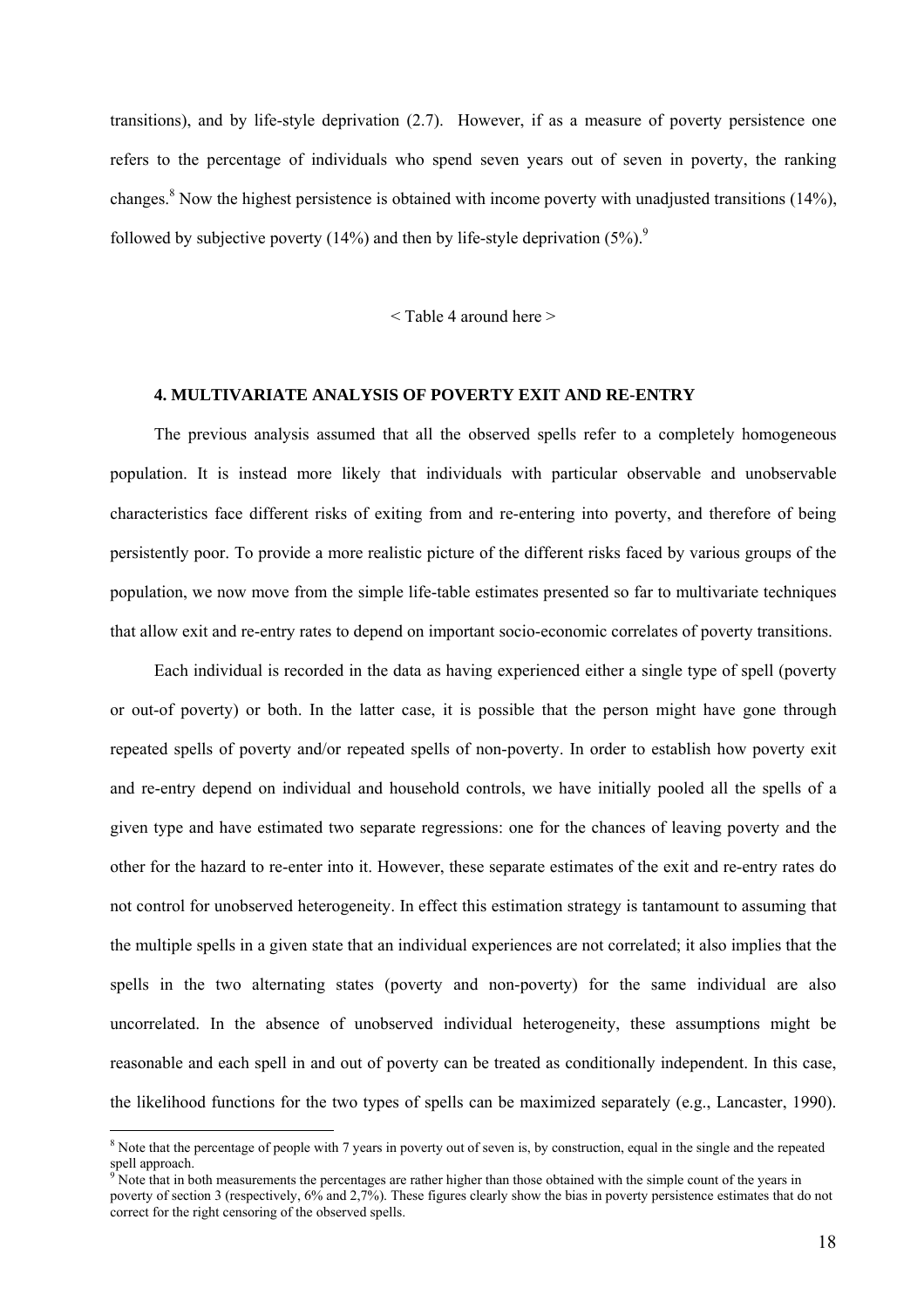However, when individuals differ in unobserved terms like ability, effort, tastes, and these unobservables remain constant over the individual's lifetime, the assumption of uncorrelated spells might be inappropriate. People that have had long stays in poverty in the past might be more likely to experience long spells again, particularly so if it is because of their unobservable characteristics that they have long survived in the state. Similarly, individuals that spent a long time out of poverty in the past might be less likely to experience long spells of poverty in the future.

Our second, and preferred, estimation strategy therefore accounts for spell correlation in the presence of unobserved heterogeneity by following the methods proposed by Stevens (1999). [See also Meghir and Whitehouse, 1997; Ham and LaLonde, 1996; Devicienti, 2001]. In this case the hazard rates depend on spell-specific unobserved heterogeneity terms and these terms are correlated across spells, requiring that the exit and re-entry rates be estimated jointly. In particular, let us consider a group of people that have just entered in a state (at  $d=0$ ) and are at risk of exiting thereafter, at each exit time measured by the (discrete) duration variable  $d$ ,  $d = 1, 2, \ldots, D$ . The probability that person *i* leaves the state at duration *d*, given that has survived in the state to *d*-1, is assumed to be a standard *cloglog* hazard function (Prentice and Gloecker, 1978). For *poverty spells* this hazard is written as:

$$
e_i(d \mid \theta_i^P) = 1 - \exp[-\exp(\theta_i^P + \alpha^P(d) + X_{it}^P(\beta^P))]
$$
\n(2)

This complementary log-log model can be interpreted as the discrete-time counterpart of an underlying continuous-time proportional hazard model (see Allison, 1982; Jenkins 1995). In (2)  $X_{it}$  is a set of covariates that differ across individuals and, potentially, also over calendar time (represented by *t*). These covariates can be fixed or time-variant. The dependence of the hazard upon duration in the spell *d* is explicitly emphasized by (2), while dependence upon  $X_{it}$  - and through  $X_{it}$  upon calendar time  $t$  - is left implicit so as to simplify notation. *β* is a vector of parameters to be estimated, *d* refers to duration in the current poverty spell and  $\alpha(d)$  is some functional form of how duration affects the hazard rate. As assumptions on the form of the baseline function  $\alpha(d)$  can potentially bias the parameter estimates, we will use a fully flexible non-parametric specification (Meyer, 1990) with interval-specific dummies for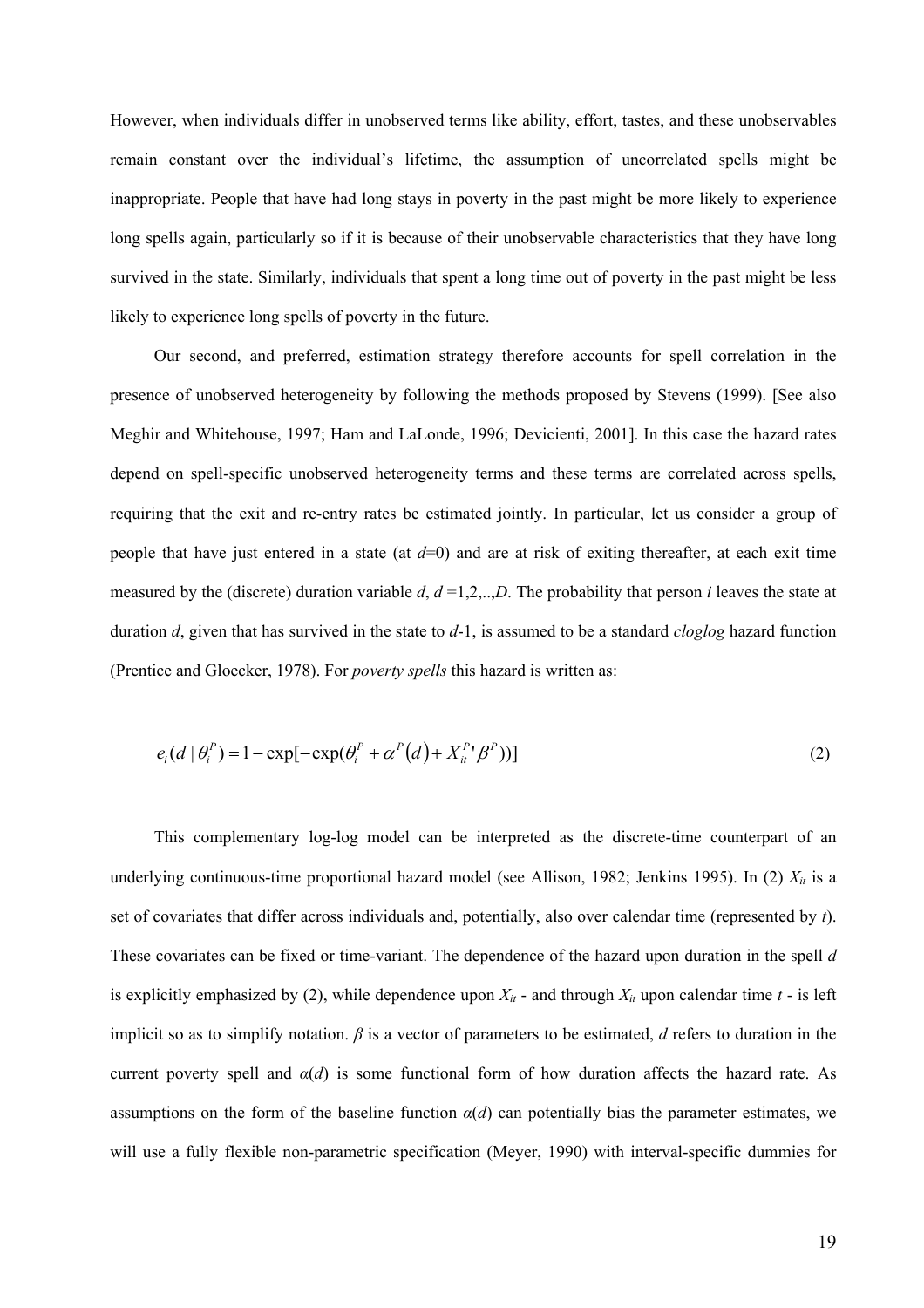the baseline hazard. Finally, note that the hazard rate in (2) is conditional to  $\theta_i^P$ , an individual and statespecific effect common across all poverty spells of individual *i*.

For *non-poverty spells* instead the hazard is written in a similar way as<sup>10</sup>:

$$
r_i(d | \theta_i^N) = 1 - \exp[-\exp(\theta_i^N + \alpha^N(d) + X_{ii}^N \beta^N))]
$$
\n(3)

where  $\theta_i^N$  is individual effect common across all the non-poverty spells of individual *i* and *d* now indicates duration in the current non-poverty spell. As in most random-effect models, we assume that *θ<sup>P</sup>* and  $\theta^N$  are uncorrelated with the observed heterogeneity included in the vectors of covariates  $X^P_{i}$  (poverty spells) and  $X^N_{it}$  (non-poverty spells).

We allow for temporal correlation across spells of the same type, and also for correlation across spells of different types, by assuming that  $\theta^p$  and  $\theta^N$  are jointly distributed. For the model estimation, one can follow two possible routes. The first one is to specify a joint (parametric) distribution  $G(\theta^P, \theta^N)$  for the unobserved heterogeneity and to integrate out the random effects in the likelihood function that includes both poverty and non-poverty spells for any individual in the data. The alternative is to use the Heckman and Singer (1984) estimator, where the distribution  $G(\theta^p, \theta^N)$  is left unspecified – so as to minimize misspecification biases – and is approximated by a bivariate discrete distribution with a number of support points to be determined by the data. We follow the latter approach in this paper, as in Stevens (1999) [see Devicienti, 2001, for a technical appendix describing the estimation strategy at length].

## **5. WHO MOVES OUT OF POVERTY? WHO MOVES BACK IN? THE RESULTS OF THE MULTIVARIATE ANALYSIS**

The results of our models are shown in table 5 for the exit rates and in Table 6 for the re-entry rates. We have experimented with various specifications and here we present our favorite models, which include both household and individual level covariates. While the table reports the coefficient estimates,  $\hat{\beta}$ , the proportional effect of each variable on the hazard rate can be obtained as exp( $\hat{\beta}$ ). In the interest

 $\overline{a}$ 

 $10$  Note that, as we are not modelling the separate probabilities of each household member experiencing the various events with repercussions on household resources, the model in (2) and (3) should essentially be interpreted as a reduced form specification.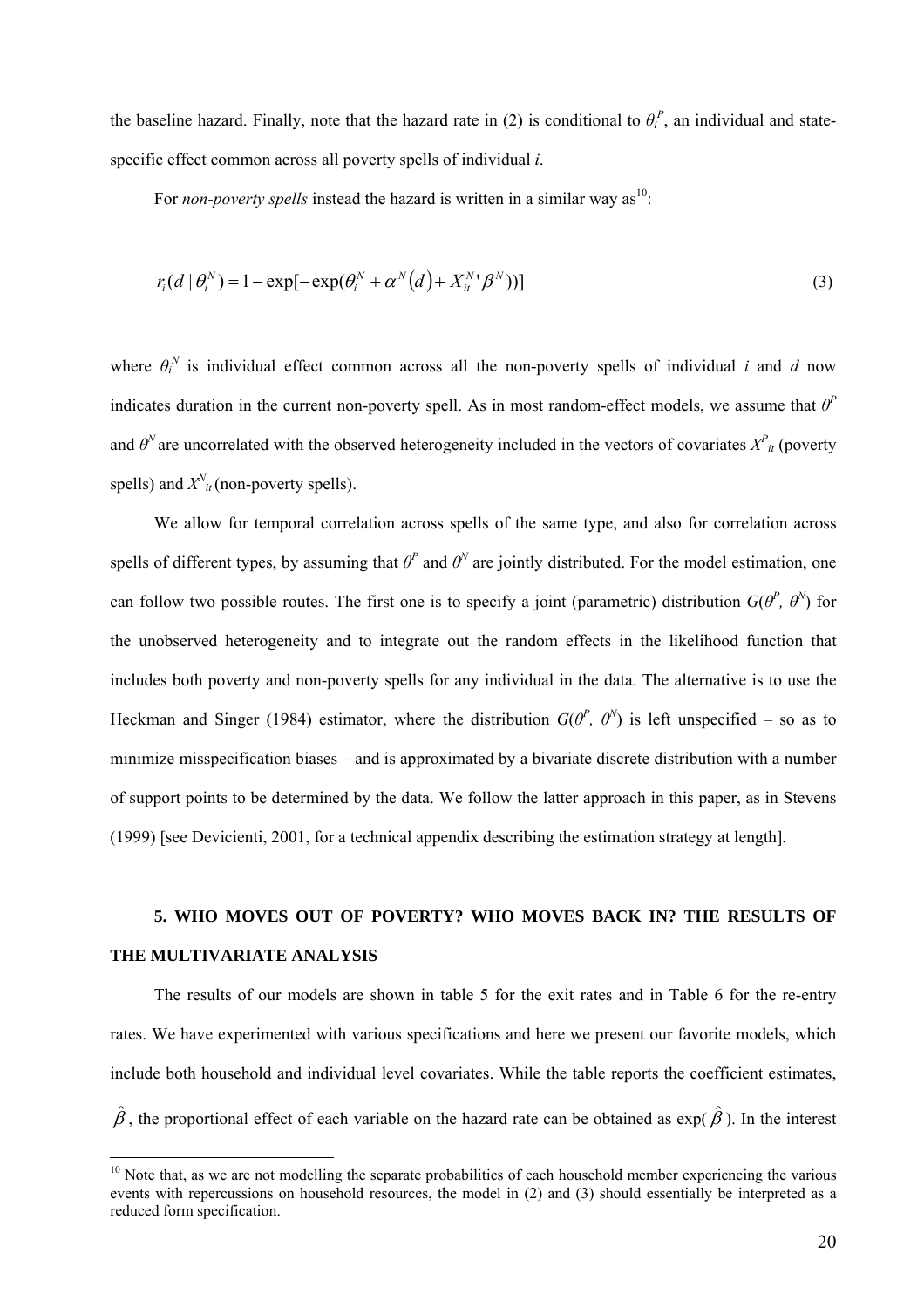of brevity we will only report and comment the results obtained with the joint estimation of the exit and the re-entry rates, which controls for unobserved heterogeneity. In general, the results obtained when separately estimating the exit and re-entry rates, with no control for unobserved heterogeneity, do not differ much from the ones reported here but generally provide a worse fit of the data.<sup>11</sup> In effect, the fixed unobserved terms  $\theta^p$  and  $\theta^N$  mainly act as a shifter of the hazard but do not otherwise significantly alter the estimated impact of the personal and household covariates.

#### *Exit rates*

 $\overline{a}$ 

By examining the coefficients of the interval-specific duration dummies in Table 5, it can be noted that the data broadly confirm the existence of negative duration dependence for the exit rates, as already found with the simple life-table estimates. As one might have expected, though, its importance and significance is somewhat reduced given that we are now controlling for many other economic and demographic factors, including unobserved heterogeneity. This is often the case in duration models and is generally taken as an indication that the duration dependence is at least partly due to sorting effects (those with favorable characteristics tend to leave earlier) rather than indicating "true state dependence" (e.g. a 'scarring' effect due to depreciation of human capital or to deterioration of one's social network). Indeed, the duration dummies are jointly statistical significant for each poverty definition<sup>12</sup>, although a few individual dummies are not. For example, the chances of exiting income poverty remain significantly lower for those already in their fifth or sixth year in poverty than for the rest of the sample, whereas only the first two dummies are significant for subjective poverty and the first four for life-style deprivation. This means that "true state dependence" is likely to exist for the exit rates even after controlling for unobserved heterogeneity. At the same time, the results highlight the importance of using transition models that account for the full duration in the spell, rather than models with a more restrictive dynamics, as those that assume a first-order Markov dynamics.<sup>13</sup>

 $11$  There is not a single instance in which the coefficient of the covariates change sign or differ dramatically in their magnitude when comparing the two sets ob estimates. These alternative estimates are available upon request from the authors.

<sup>&</sup>lt;sup>12</sup> A Wald test that the six duration dummies are jointly statistically not significant is easily rejected at conventional levels for each poverty definition.

 $^{13}$  For example, Giraldo et al. (2002) propose a methodology to distinguish between the two effects and apply it to the case of Italy using the data of the Bank of Italy's SHIW. After assuming a first-order Markov model, they do not find evidence of true state dependence in income poverty.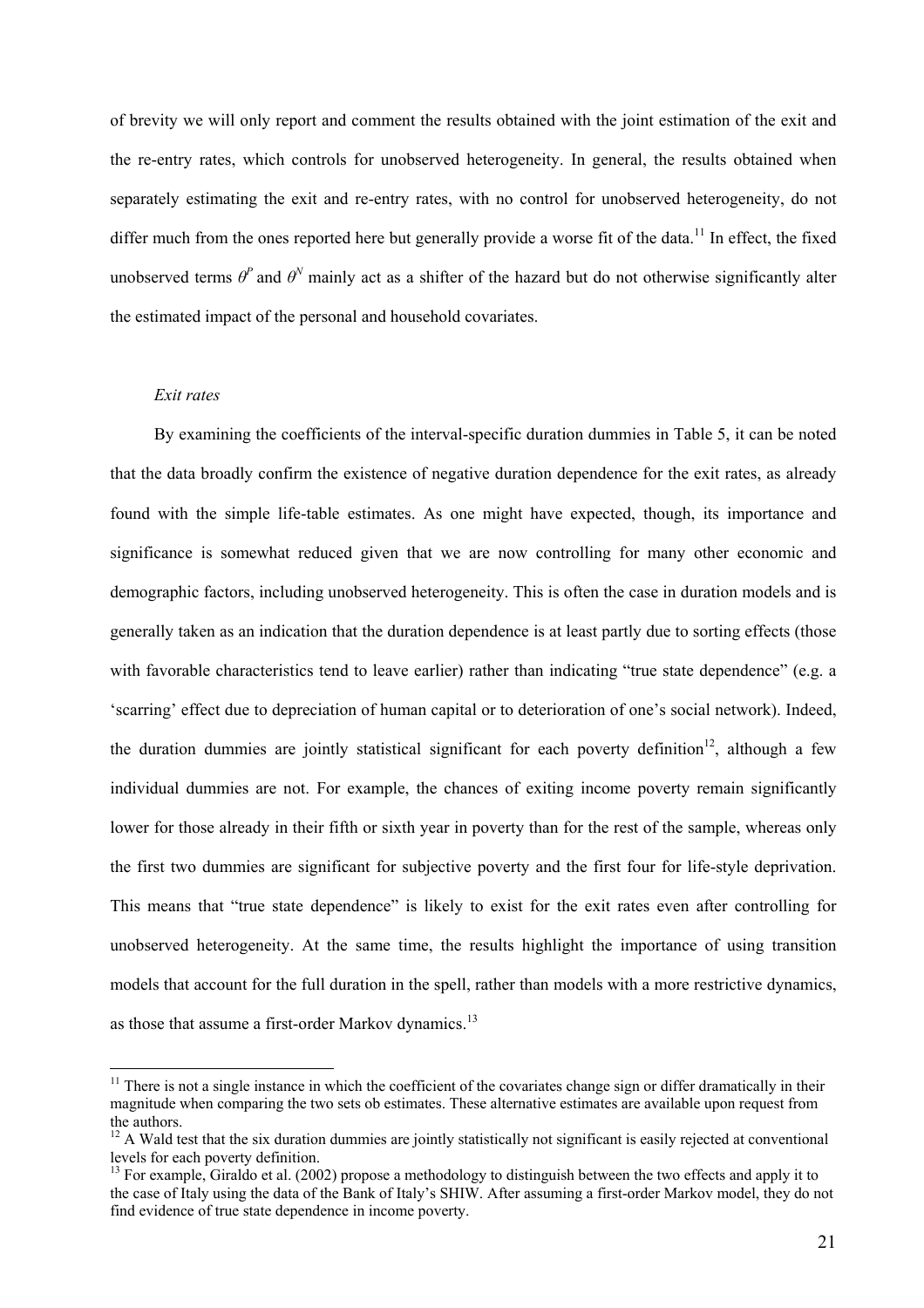In general household and individual characteristics impact the probabilities of escaping poverty in predictable ways and, in many cases, the direction of the effect, if not its size, is similar for each poverty definition. However, there are also a few differences worth noticing.

In most of the literature, the number of children in the household has a negative impact on the probability of leaving poverty: in our case this is confirmed for both income and subjective poverty, but the coefficient is not statistically significant for life-style deprivation. The effects are quantitatively strong: for example, other things equal, the changes of leaving income poverty after one year are equal to 0.59 for the base category (all Xs set to zero) but drop at 0.53 when the variable "number of children" is set equal to 1 and to 0.41 with two children. Interesting as it may be, the computation of relative exit rates is only part of the story. In fact, as shown later on by Table 6, as the number of children increases so do the risks of re-entry in income poverty: the re-entry rate after one year is equal to 0.26 for the base category, but increases at 0.48 if the number of children is equal to three. Therefore, to fully characterize the persistence in poverty of the various groups of the population one has to resort to simulation methods and to a multiple spell methodology that simultaneously accounts for the chances of exits and re-entry in poverty. This is aim of the next section. Accordingly, in the rest of this section we will limit ourselves to a qualitative discussion of the estimated impact of the various covariates.

Families with a larger number of adults (aged between 18 and 64) have lower possibilities to move out of poverty, however defined, than the rest of the population. Note that the models already control for the number of working adults in the household; therefore, the variable "number of adults" capture the negative contribution to a household's budget brought about by non-working adults. The impact of the number of elderly people (aged 65 or more) is instead unclear, crucially depending on the poverty definition adopted. The estimated coefficient is positive and statistical significant in the case of income poverty, perhaps reflecting the social security anomalies of the Italian case, in which fairly generous pensions imply that, other conditions being equal, the presence of an elderly person increases a family's welfare, at least when the latter is measured in terms of equivalent income.<sup>14</sup> The variable is instead negative for life-style deprivation and not statistically significant when looking at subjective poverty,

<sup>&</sup>lt;sup>14</sup> At about 15% of its GDP, Italy has the highest level of pension spending in Europe.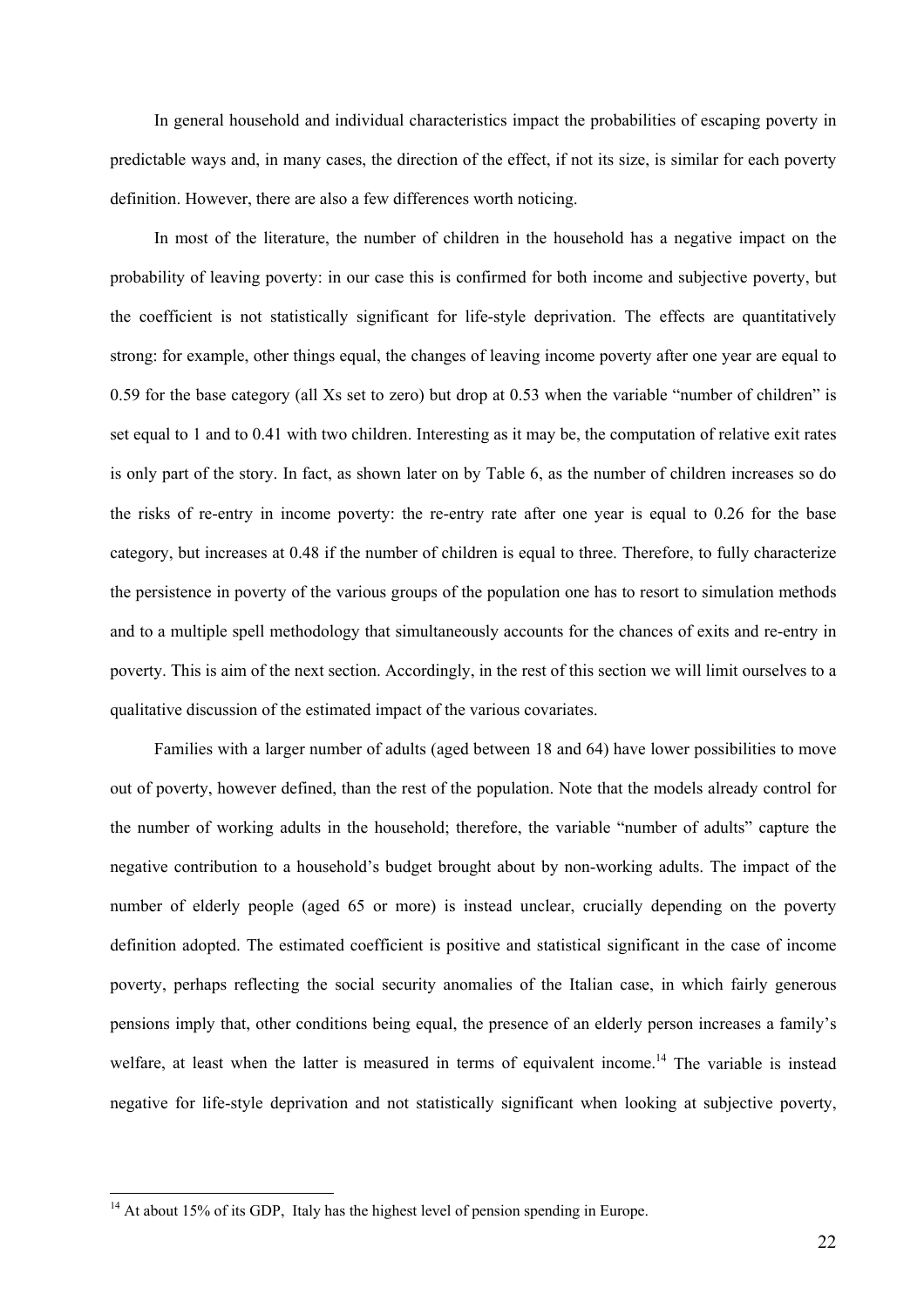which may suggest that the personal income received by the elderly is compensated within the household by their greater needs (e.g., health expenses).

Crucially important for the chances of leaving poverty is the number of working members in the household<sup>15</sup>, which has a positive, economically large and statistically significant coefficient for each poverty definition. The literature on poverty dynamics has pointed out the role of secondary earners (partner, grandparents, etc.) in lifting up poor households above the low-income cut-off (OECD, 1998; Jenkins, 2000). We thus provide further empirical support for this argument, by showing its relevance also beyond the low-income context. Moreover, the result is of particular significance for a country like Italy, as we further elaborate in section 7.

The hazard of leaving poverty increases with the age of the household head, mostly reflecting upward mobility in the head's job career. For both income and subjective poverty the hazard starts to drop after age 46, while for life style-deprivation the turning point is at age 53. This is likely to mirror the decline in the earnings profile in the final stage of a person's career, the lower possibilities of occupational mobility, as well as other important changes in the labor condition or in the family situation (e.g., increasing health-related problems in the household).

The age of the individual does not have a clear effect on the exit rates, once the age of the household head is already controlled for. The models include a dummy (labeled "child") for whether the person is below age 18 and a dummy labeled "old" for persons aged 65 or more. Their inclusion is meant to investigate whether, irrespective of their household-level characteristics, the young and the old tend to face different risks of poverty persistence than the rest of the population. However, the results do not show a clear pattern: either the effects are not significant (subjective poverty) or they provide opposite results (income and life-style deprivation).

Similarly inconclusive are the results concerning the gender of the household head. In fact, those living in households headed by a woman do not appear to face significantly lower exit rates than those living in households headed by a man, with the exception of subjective poverty. Similarly, the gender of the person (as opposed to the head) is not statistically significant, except for income poverty with a negative coefficient.

<sup>&</sup>lt;sup>15</sup> The variable excludes the household head, whose labour market status is captured by a series of dummies.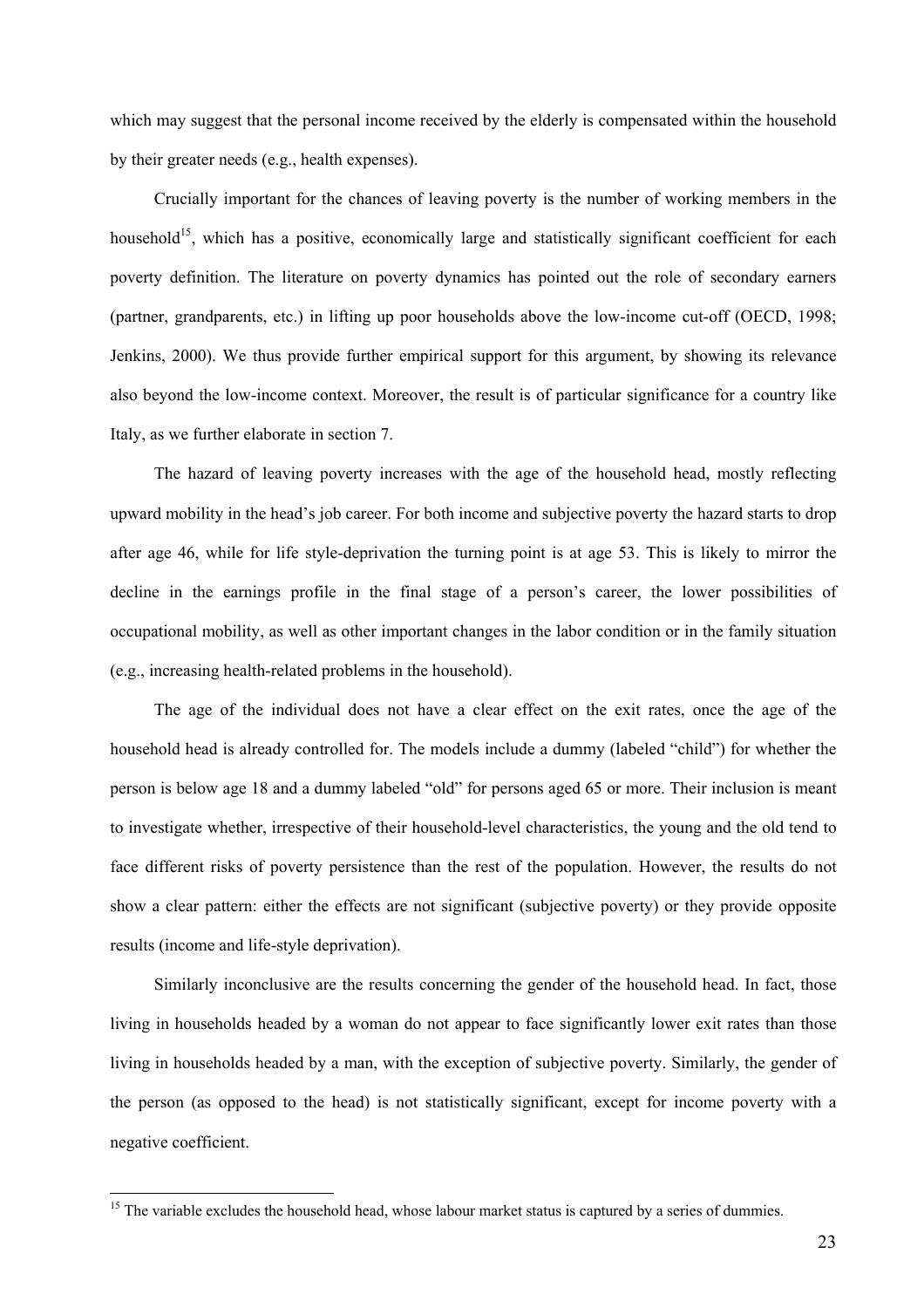The education of the household head is an important determinant of the exit rates. Those living with a head that has a low level of education have systematically lower exit rates than when the head has secondary levels of education (base category). On the contrary, heads with higher level of education (university degree) generally guarantee higher exit probabilities to their households, albeit the dummy is not significant for income poverty.

The status of the household head in the labor market is potentially an important determinant of the chances of escaping poverty, though the effect seems to be more evident in the case of income poverty. Having a household head that works less than 15 hours a week, or is unemployed, discouraged or inactive strongly reduces the probability of leaving income poverty by about 50%-66% with respect to the base category (head works normally). The corresponding impacts in the case of subjective poverty and lifestyle deprivation are lower, and statistically significant only for unemployed and inactive heads. In part this may reflect the availability of channels other than income (e.g., household wealth and non-market coping strategies) that may weaken the relationship between poverty and current income earned by the head. Nonetheless, the result point out the well-known inadequacies of the Italian social security system towards the categories that stay out of labor market for extended periods of time (e.g., Ferrera, 2005; Baldini et al., 2002; Utili and Rostagno, 1998).

Finally, geography seems to be another crucial determinant of the hazard to escape poverty, which is not surprising given the country's longstanding territorial dualism. Those who live in the underdeveloped and backward South of Italy face higher risks of remaining in poverty, however this is defined, whereas those living in the prosperous North seem to face prospects that are rosier or no worse than those living in the centre (base category).

#### < Table 5 around here >

#### *Re-entry rates*

Our discussion of the estimates of the re-entry rates is kept brief as, in general, the variables that make it more difficult a poverty escape are also those that make it more likely a fall back in.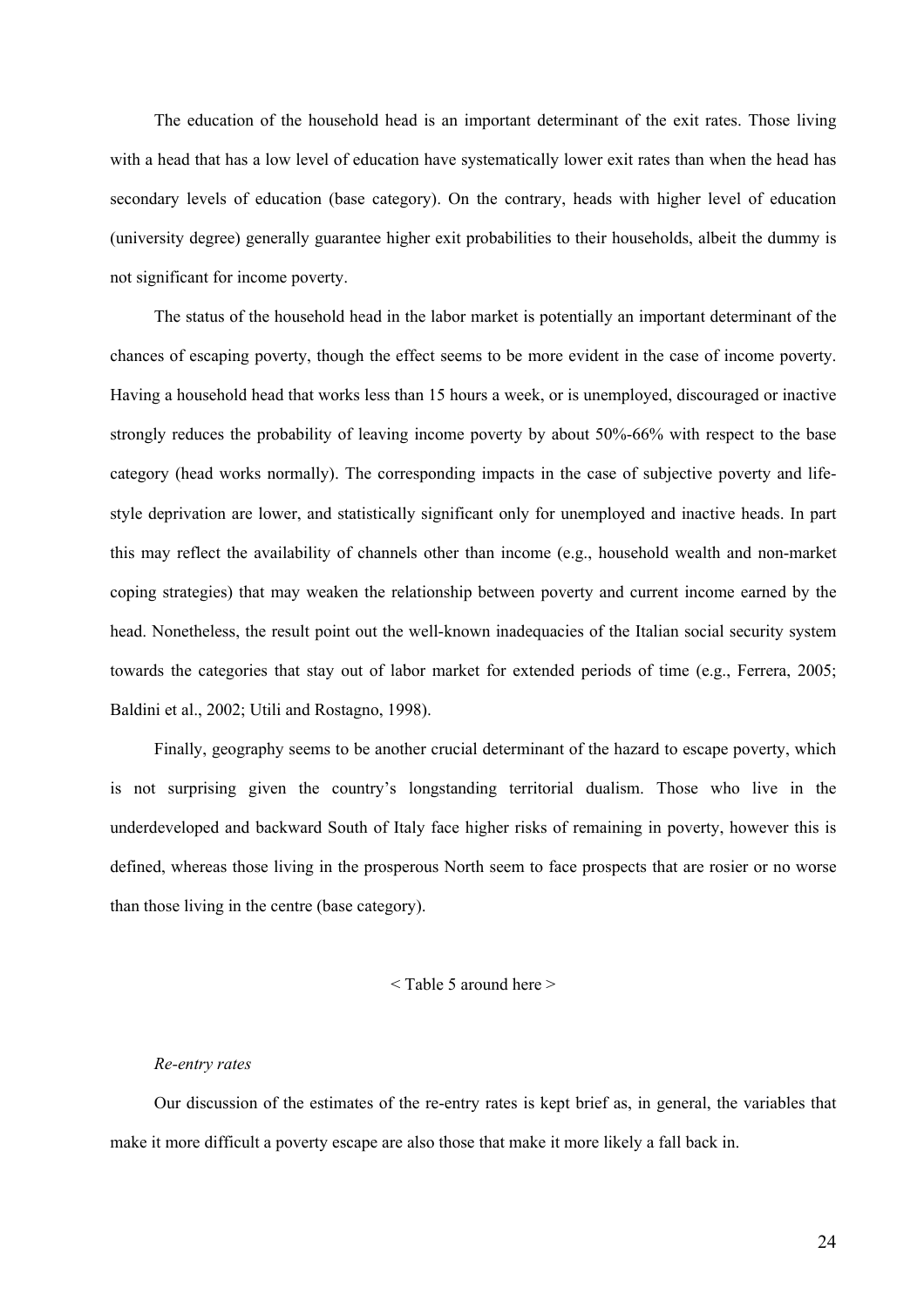As shown by Table 6, negative duration in the hazard to re-enter poverty is found for both income and subjective poverty, with all statistically significant duration dummies. As the chances of returning into poverty decrease with the time spent out of poverty, governments may find it effective to help those individuals that have just managed to leave poverty: job retentions policies, start-up grants, continued income maintenance for the novel poverty escapers are examples of measures likely to produce longlasting poverty reduction effects. Note, however, that the evidence of duration dependence for re-entry rates in life-style deprivation disappears after controlling for observed and unobserved heterogeneity.

For each poverty definition, the hazard for re-entry systematically increases with the number of children present in the household. As for the exit rates, the number of working household members is a crucial determinant of the risks of poverty re-entry. The variable is statistically significant and economically large for each poverty definition. Once this effect is controlled for, not surprisingly the presence of additional (non-working) adults in the household contributes to increase the risk of reentering into poverty. The same is true with respect to the number of elderly members, although the effect is only significant for subjective poverty. Also the education of the household head impacts the re-entry probability in the expected way: higher risks for those with less than secondary education and lower for those with a university degree, for each poverty definition. Another crucial determinant of the hazard is the area of residence: those living in the South face much higher risks of poverty re-entry than elsewhere in the country, with statistically significant effects for each poverty definition. The employment status of the head of the household has broadly the expected effect upon the re-entry rates. In the case of income and subjective poverty, heads working less than 15 hours a week, those who are unemployed, inactive or discouraged imply higher falling-back risks when compared to heads who are normally working. However, these same variables are not significant when life-style deprivation is considered.

The effect of the remaining controls included in the models is less clear-cut. The quadratic in the age of the household head is only significant for life-style deprivation: the re-entry rate decreases with age, with a turning point at about age 53. The dummies for child and female are not significant. Old persons seem to face higher risks of re-entry in life-style deprivation. Those who live in households headed by a woman have higher probabilities of falling back in income and subjective poverty, but not in life-style deprivation.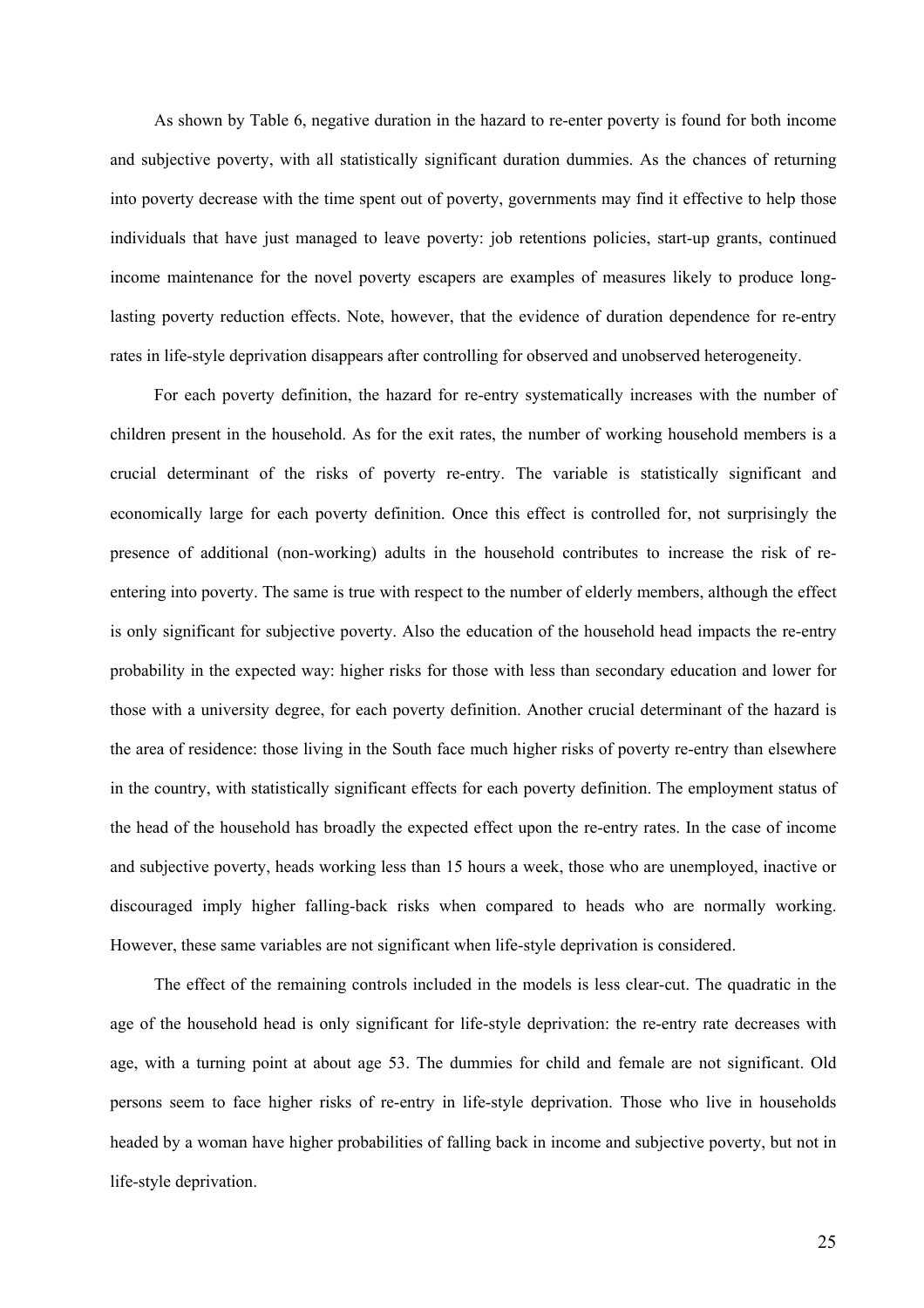#### *Unobserved heterogeneity*

 $\overline{a}$ 

The estimated unobserved heterogeneity distribution is displayed in the final rows of Table 5 and Table 6. For each poverty definition, the data allowed only two support points,  $\theta^k_{low}$  and  $\theta^k_{high}$ , for each of the individual-specific error terms, *k*=*P*,*N*.

Consider income poverty first. The great majority of persons in the population, 91%, are estimated to have high unobserved tendency to exit low-income  $(\theta_{high}^p)$ , normalized to zero with no loss of generality) and low tendency to re-enter  $(\theta_{low}^P\leq 0)$ . A small minority, however, the remaining 9%, have a higher than average persistence, with lower exit rates ( $\theta_{low}^P$ <0) and higher re-entry rates ( $\theta_{high}^V$ , also normalized to zero). The data did not support the presence of the other combinations of unobserved heterogeneity terms (i.e., groups with  $[\theta_{low}^p, \theta_{low}^N]$  and  $[\theta_{high}^p, \theta_{high}^N]$ , respectively) as the corresponding probabilities are estimated to be zero.<sup>16</sup> Note that the estimated support points are large ( $\theta_{low}^P$ =-1.20 and  $\theta_{low}^N = -2.21$ ), implying that the persistence in poverty for the individuals who belong to the unlucky 9% is much longer than for the rest of the population. In fact, other things equal, individuals in this group have an exit rate about 91% smaller and a re-entry rate 77% higher than the rest of the population.

The unobserved heterogeneity distributions for the other two definitions of poverty have similar features. In fact, the estimated support points are fairly comparable in magnitude. As with income poverty, the population could be partitioned in two broad groups also for subjective poverty and life-style deprivation: those with favorable unobserved heterogeneity (high tendency to exit and low tendency to reentry) and those with unfavorable heterogeneity (low tendency to exit and high tendency to re-entry). The group of these disadvantaged individuals makes up about 13% of the population in the case of life-style deprivation, similarly to income poverty. However, the same group represents a much larger share of the population, about 52%, when subjective poverty is being considered. Clearly, it is very difficult for the policy makers to target their interventions on these riskier groups, as by definition they are unobservable. The results here only suggest that there are factors, unobserved to the analyst and the policymakers, which make poverty a very persistent phenomenon, as well as a very challenging one.

<sup>&</sup>lt;sup>16</sup> The model was initially estimated with six support points, but it did not converge indicating that the data would not allow such a general specification for the unobserved heterogeneity distribution. The model was then reestimated by constraining at zero some of the mass probabilities.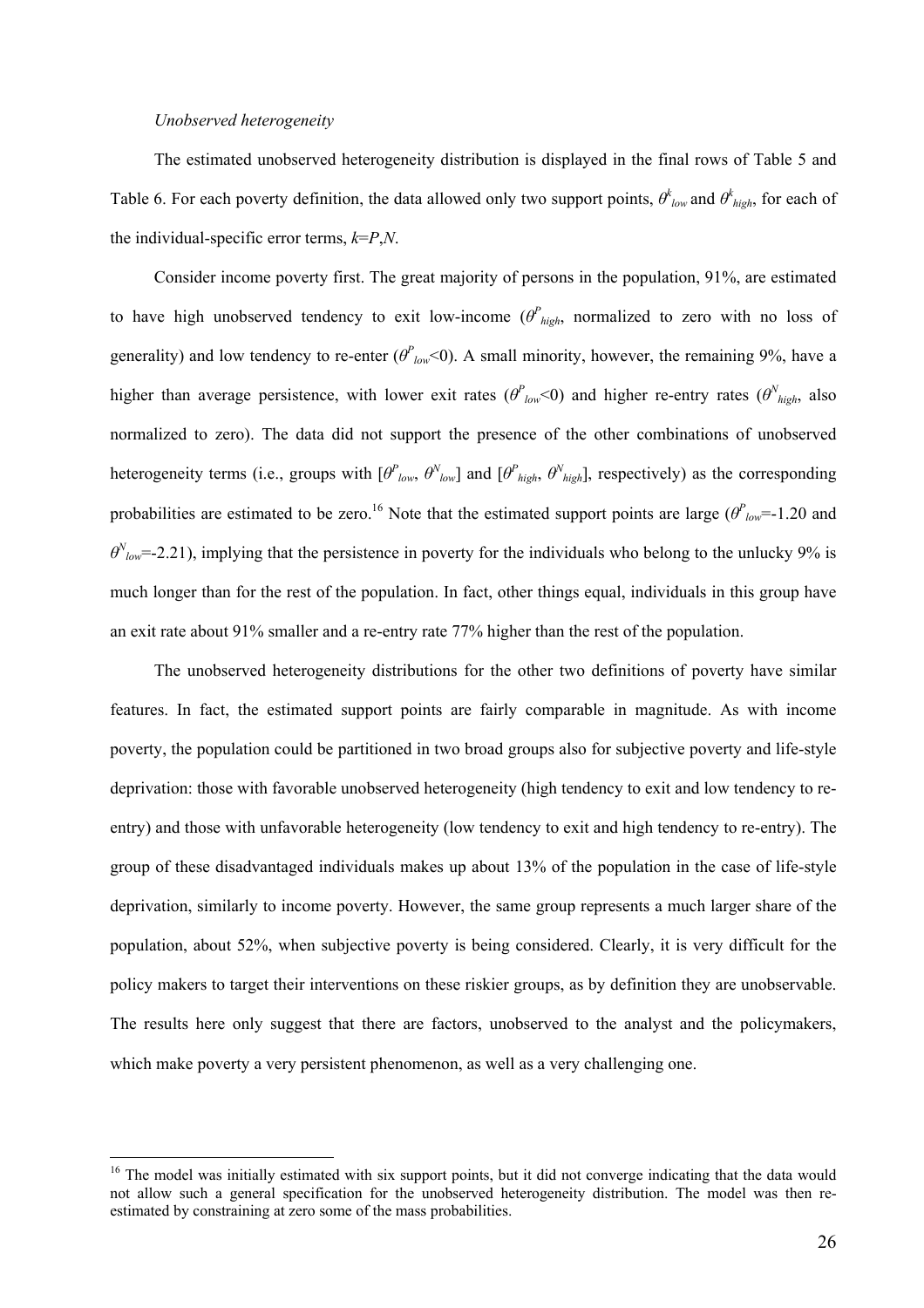< Table 6 around here >

#### **6. PREDICTED POVERTY PERSISTENCE**

The previous section has shown that there are groups of the population who are likely to suffer from persistent poverty. This happens because individuals who belong to these groups do not only have lower exit rates than the rest of the population; they also tend to have higher exit rates. Therefore, to draw implications for the persistence they experience in poverty we need to bring together the information about their exit rates and their re-entry rates, and calculate the distribution of 'time spent poor' over multiple spells. While we have already done that in section 3 with respect to a homogeneous population, we now provide estimates of poverty persistence for a number of selected sub-groups, which well illustrates the areas that need particular policy attention.

To do so, we simulate the longitudinal poverty profiles of a large sample of poverty entrants (10,000 individuals) who are homogeneous in selected economic and demographic characteristics. The simulations use the variables and coefficients estimated in Table 5 and 6, including the estimated distribution of unobserved heterogeneity.<sup>17</sup> The results are presented in Table 7. While the simulations produce the entire distribution of the 'number of years in poverty out of the next 7', the table shows only two summary measures of persistence, in the interest of brevity: the expected number of years in poverty and the percentage of individuals who spend at least four years in poverty, for each of the three definitions. The group types are chosen so as to reflect an increasing risk of poverty persistence, as indicated by the estimates of the exit and re-entry rates of the previous section.<sup>18</sup>

Consider first the case of a couple without children, the head aged 50, highly educated, normally employed and resident in the North of Italy (group A in Table 7). For a person with those characteristics and just fallen below the poverty line, poverty persistence – measured by the number of expected years under the threshold – is equal to 1.56 years for income poverty.<sup>19</sup> For subjective poverty and lifestyle deprivation the figure is not very different, equal to 1.71 and 1.60, respectively. Couples with those

 $\overline{a}$ 

 $17$  Devicienti (2001) provide further details on the simulation methodology.

<sup>&</sup>lt;sup>18</sup> The groups considered in Table 7 are formed by combining only the variables that were broadly statistical significant in the models of Table 5 and 6. The remaining variables are set to zero (base category).

<sup>&</sup>lt;sup>19</sup> Note that the simulations refer to those who have just entered in poverty, therefore everyone is poor at least for one year by definition.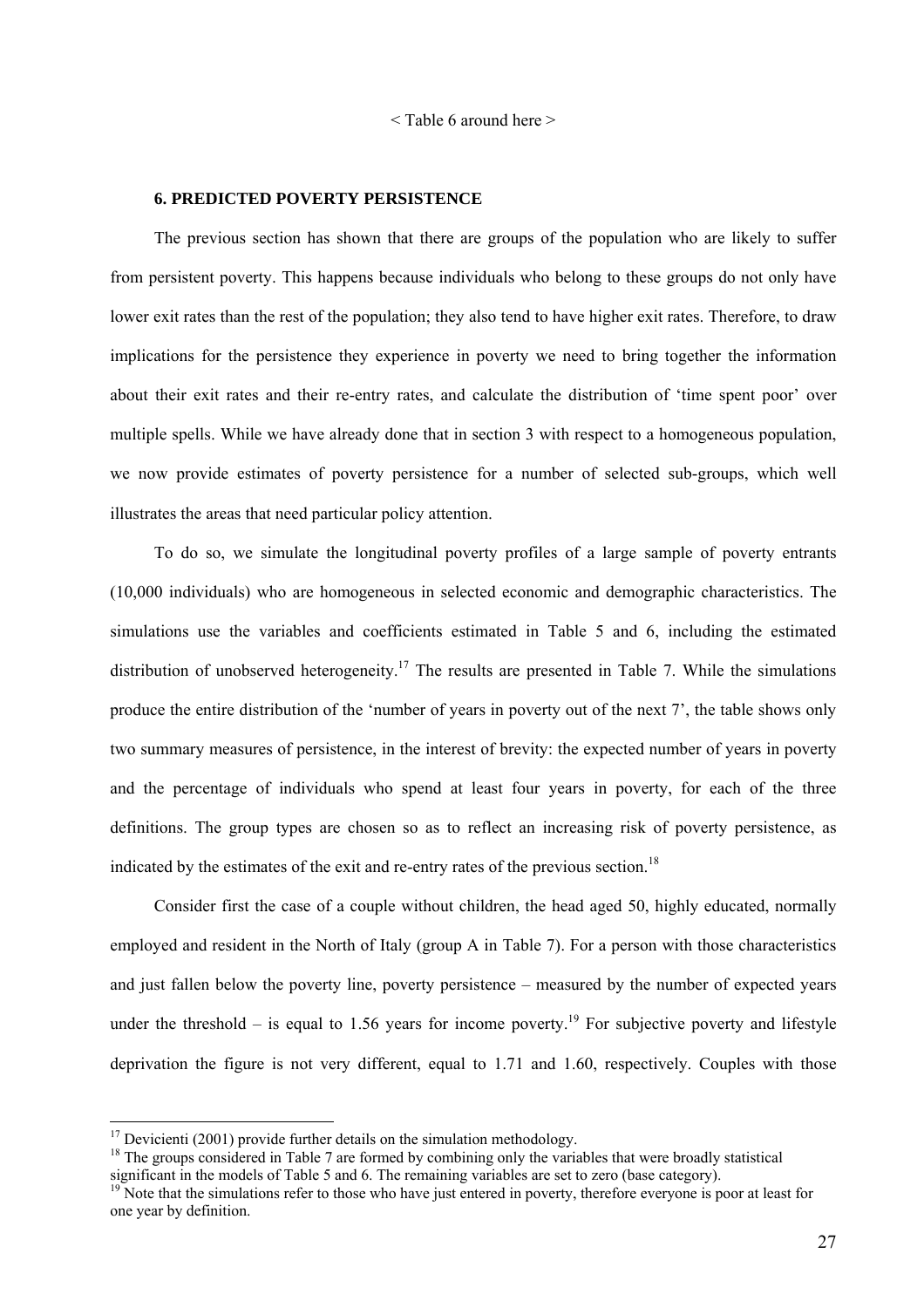characteristics, if they slip under the poverty line, do not have too many worries that the condition is of persistent nature, most of them in fact succeed in exiting fairly soon. In fact, only 4% of these individuals will be poor for at least four out of the next seven years for both income poverty and life-style deprivation, and 7% for subjective poverty.

The rest of the rows in Table 7 add "risk factors" cumulatively. The next row (group B) depicts the situation of a person living in the previous household type, but where there are two children. The expected number of years in poverty is now estimated at 1.88 for income poverty, 2.05 for subjective poverty and 1.62 for life-style deprivation. In the next row (group C) the spouse does not work and poverty persistence increases further, ranging from 1.70 to 2.44 years according to the poverty definition. If additionally the head is not working (group D), the expected number of years in poverty rises to between 2.15 and 2.89, and if the head has also low education (group E) persistence ranges between 3.03 and 4.33 years. In this case, the percentage of people with at least four years in poverty is 27% for life style deprivation, 33% for income poverty and as high as 51% for subjective poverty. The situation worsens still if the same household lives in the South of Italy (group F): in this case persistence is expected to be of between 4.45 and 5.03 years, with 57-67% of individuals with at least four years below the line, which increase further if in addition the household head is a young person (aged 30 in group G). The worst scenario represented in the table is that of a young lone-mother, aged 25, with three children, with low education, not working and living in the South. In this case, poverty is extremely persistent, ranging between 5.20 and 5.75 years, and with 72-76% of persons in such a household type spending at least four years below the line.

The bottom panel of the table considers instead the poverty experience of elderly couples, usually regarded as a broad group at high poverty risk and in need of special policy attention. Group I could represent the situation of an elderly couple, with no children, head aged 75, with high education, retired, spouse not working and living in the North of Italy. Indeed, poverty in this case is not particularly persistent: 1.93 years for income poverty, 2.21 for subjective poverty and 2.47 for life-style deprivation. However, things rapidly worsen as soon as additional risk factors are added to the household situation. So, if the head has low education and lives in the South (group M), persistence is now at 3.43 years for income poverty, 4.31 for subjective poverty and 5.12 for life-style deprivation. It is interesting to note that

28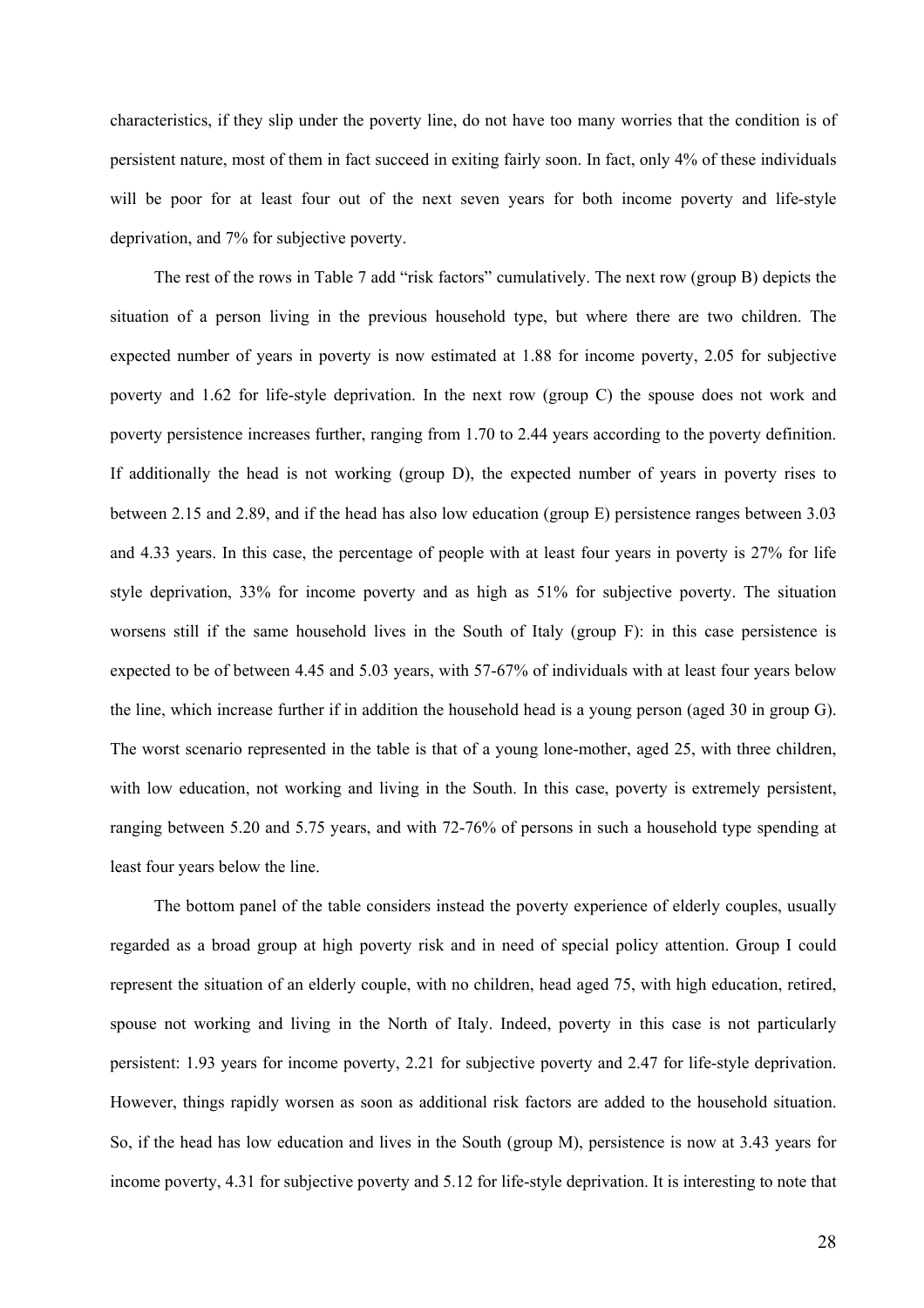elderly households appears to be less worse-off when poverty is defined in terms of low-income, rather than when it is directly perceived by the household involved or inferred from a multidimensional perspective. This is perhaps not surprising, in light of the country's rather generous pensions sustaining a household's income during retirement stages. However, an income-based definition may fall short of accounting for the additional needs typically related to the later stages of one's life cycle, whereas both the subjective and the multidimensional approaches may, at least in principle, come closer to represent the real situation of elderly households. The final two rows of the table show how persistent poverty can be when additional non-working members are present in the household and the head is relatively old. If an inactive adult person is added (perhaps a disabled relative) and the head is aged 85, the number of years in poverty is expected to lie between 4.89 and 6.06 years, and between 61 and 88%% of these persons will be poor for at least four years.

#### < Table 7 around here >

#### **7. CONCLUSIONS**

This paper has provided an empirical assessment on the dynamics and persistence of poverty for individuals living in Italy during the nineties, using the eight waves of the ECHP panel (1994-2001). The analysis has focused on the phenomenon longitudinal dimension, studying how long individuals remain below the poverty line, how successfully they are in exiting from it, and how often they fall back in. Unlike most of the recent literature on poverty dynamics, which has focused on low-income only, in this paper poverty has been defined following three different approaches and the analysis has been conducted in parallel for each of them. Our first definition is based on the traditional monetary approach and identifies the poor in terms of low equivalent household income. The second is a subjective definition of poverty, based on the individual's self-perception of his/her ability to make ends meet given available financial resources. Our third definition, which we have called "life-style deprivation", is multidimensional and defines the poor in terms of deprivation from a bundle of items (durable goods and services), whose possession is widely spread in contemporaneous Italy.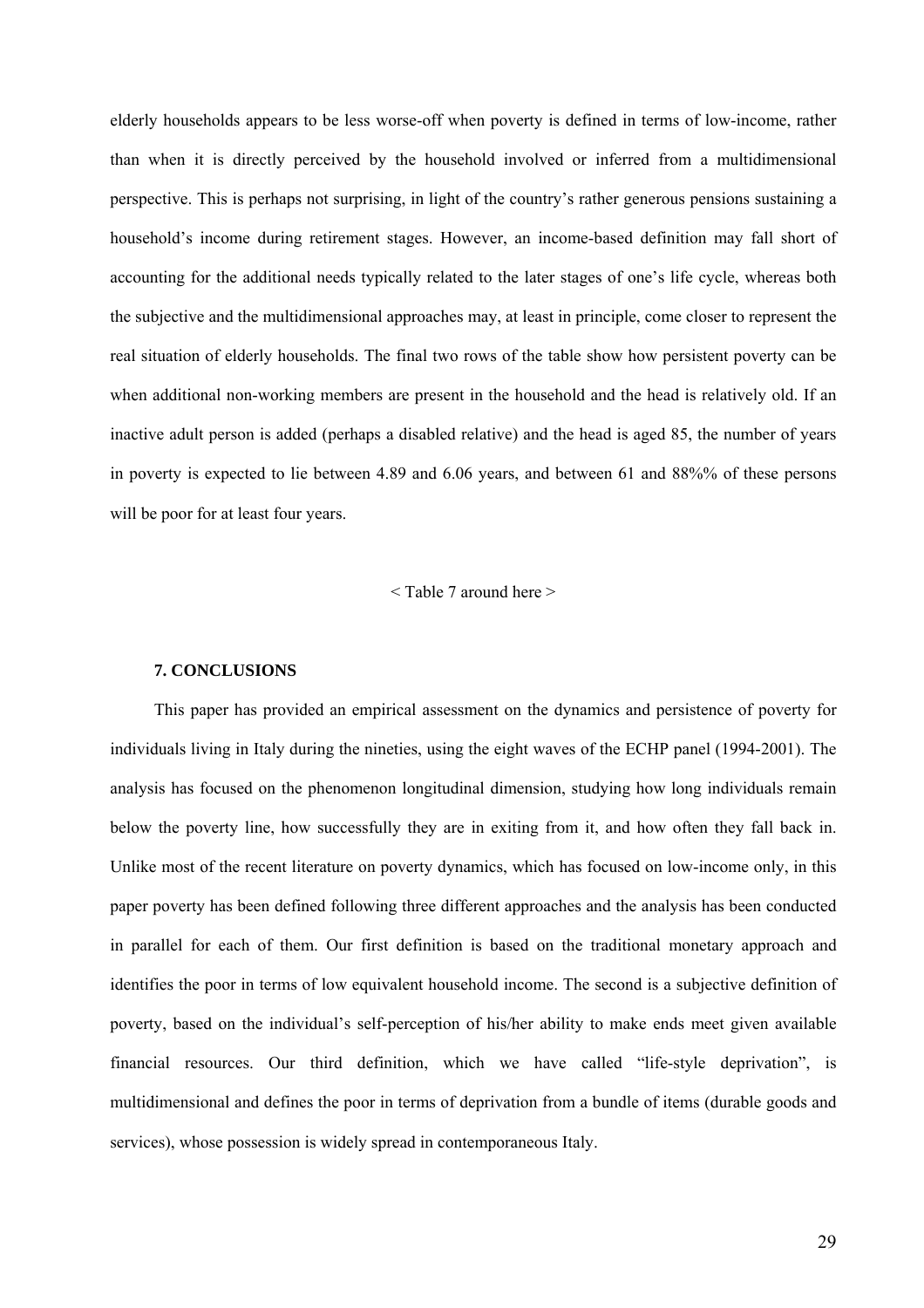The results have shown that poverty features a high degree of turnover: from one year to the next a large number of the Italian population enter and exit from the state in object. We find that these results are true for any of the alternative definitions of poverty considered. Thus movements in and out of poverty cannot be simply related to spurious transitions due to measurement errors in household income. In fact, between 48 and 63% of those who have just started a spell in poverty manage to escape after only one year, depending of which poverty definition is used. However, between 19 and 28% of those who have just left poverty fall back in it after only one year. Therefore, the danger of a re-entry in the immediate future following an exit remains high, which implies that, for a correct measurement of poverty persistence, one cannot dispense with the use of a repeated-spell approach. When we apply the latter, we compute that, depending on the poverty definition, between 21 and 32% of those who become poor remain so for just one year out of the next seven, creating a sort of "temporary poor". However, between 27% and 43% of the poverty entrants are expected to remain poor for at least four years out of seven, and the expected number of years in poverty in a 7-year window lies between 2.7 and 3.4 years. As expected, estimated poverty dynamics and persistence showed differences according to the particular definition adopted and whether or not one attempts to reduce spurious low-income transitions through ad-hoc corrections. Overall, while we were generally unable to rank the various definitions in terms of the degree of turnover and persistence that they generate, we were struck more by the similarities than by the differences in the longitudinal behavior of the three ways of identifying the poor.

Despite poverty appears to be rather transitory in general, there are groups of individuals who are likely to spend a higher number of years below the threshold than the rest of the population. This may occur when certain types of individuals have both lower poverty exit rates and higher re-entry rates. To shed light on the identity of these groups, we have estimated discrete-time multivariate hazard rate models, which control for observed and correlated unobserved heterogeneity. Allowing for the latter was found to be important, as the estimates showed that individuals whose unobserved traits make them less able to escape poverty are also those with an (unobserved) high tendency to fall back in.

Our data generally reveal the existence of a negative relation between hazard rates and the duration of the spell, even after controlling for observed and unobserved heterogeneity. As the permanence in poverty lengthens, it becomes more and more difficult to succeed in moving out of it with one's own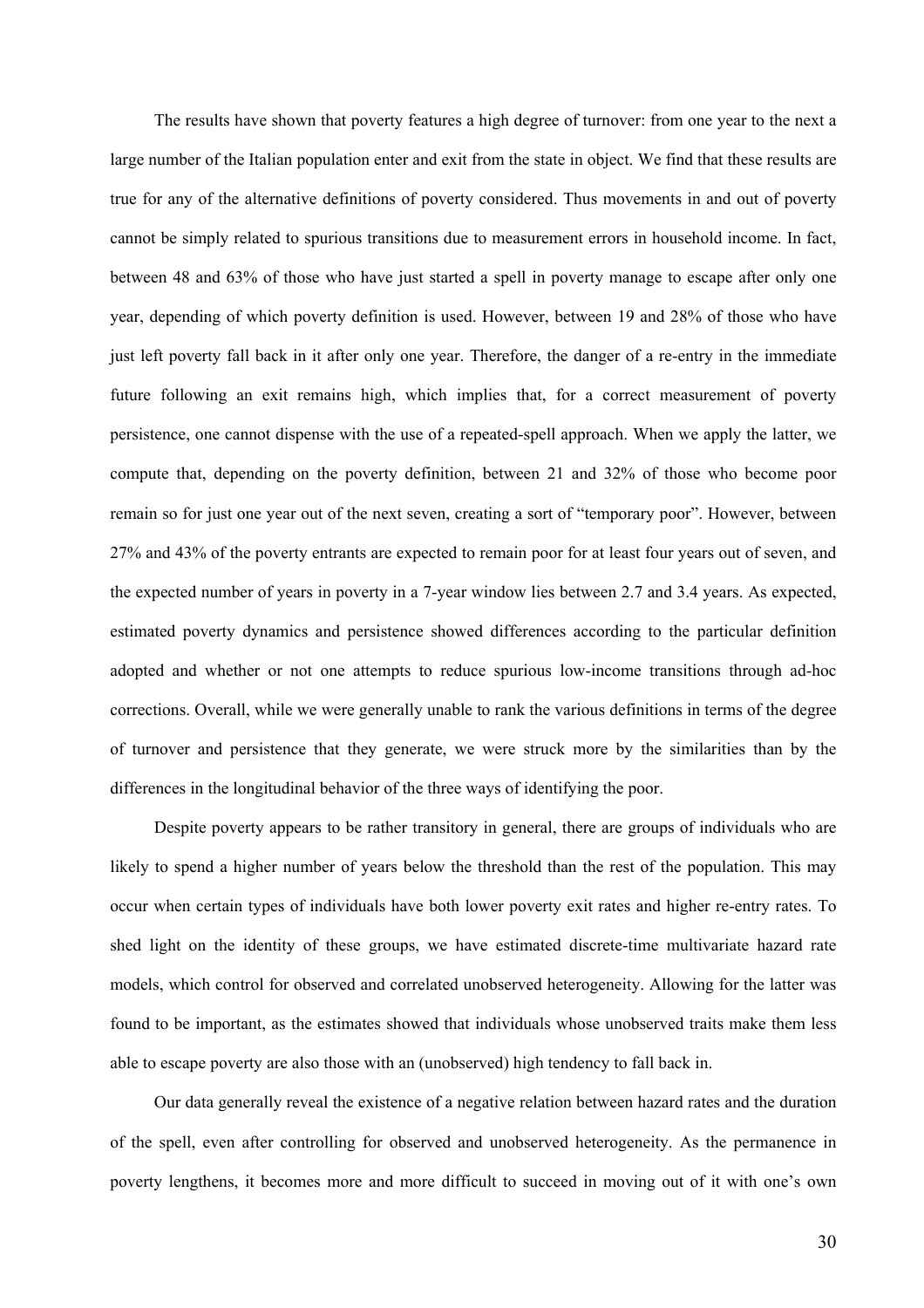means. This implies that policies should be specifically addressed to the long-term poor, who are otherwise condemned to a spiral of persistent poverty and outright social exclusion. At the same time, the presence of negative duration dependence in the exit rates implies that timely policy interventions, if successful in promoting an early escape above the threshold, can have long-term effects of poverty reduction. Some evidence of negative duration dependence is also found for the re-entry rates, and therefore policies should also be directed at preventing early re-entry. From an econometric point of view, these findings highlight the importance of allowing for an unrestricted dynamics in models studying poverty persistence; therefore models assuming a simpler, first-order Markov dynamics may produce invalid inference.

The results of the multivariate models have shown that people at risk of poverty persistence broadly share the same characteristics, for each poverty definition. Moreover, simulation exercises have computed the distribution of the number of years in poverty for selected groups of individuals, using the model estimates. People living in households with many children, with a head who is either very young or very old, and who has a low level of education constitute cases with higher risk of persistent poverty than the rest of the population. The situation may be even worse for those living with a non-working head (unemployed, out of the labor forces) or working an insufficient number of hours, although these variables were not always statistical significant. What was found to be of crucial importance, with large and statistically significant coefficients for each of the poverty definitions considered, was the household's area of residence and the number of working members other than the household head. This is not surprising for a country like Italy, characterized by a longstanding territorial dualism, with a stagnant and underdeveloped south, and a poorly performing labor market. In fact, Italy shares with some other southern European countries a series of negative records, such as the highest rate of long-term unemployment, the highest youth unemployment rate, the lowest participation rate of women and older workers, and, lastly, the lowest employment rate, which is very far from the target of 70% of the working age population that the European Union has set for 2010. Job opportunities are unevenly distributed among the labor force. Imperfections and institutional rigidities produce the effect, among others, of increasing the marginalization of specific segments of the working population (Dell'Arringa, 2003).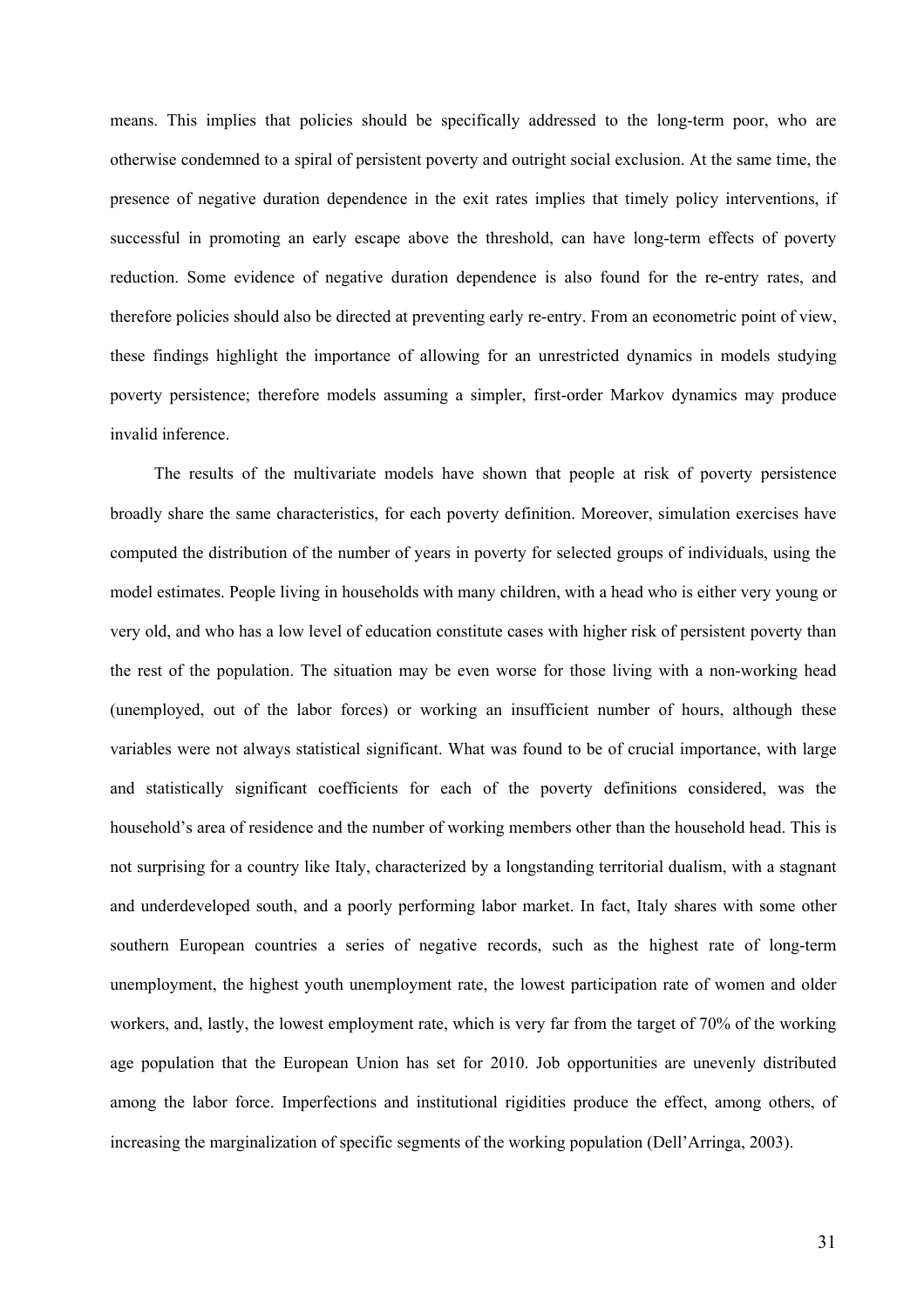For Italy, perhaps more than elsewhere in Europe, we would therefore emphasize the importance that policies aimed at increasing the presence of secondary income earners in the household may have in the context of the complex strategies to combat poverty. Some examples that appear particularly appropriate to the Italian case include the extension of nursery schools and other fundamental social services, the promotion of part-time and other work arrangements suitable to the needs of young people, women and the elderly, a greater investment in re-training programs and access to new technologies, as well as changes in retirement rules and the elimination of a wide range of institutions reducing the incentive to labor market participation (e.g., Negri and Saraceno, 1996).

While the emphasis on the labor market policies seems widely justified by the estimation results, the well-known limits of the Italian social security system also clearly emerge, as reflected by the risks faced by specific groups of the population, above all those characterized by the presence in the household of children, elderly people or members unable to participate to the labor market for various reasons. Recent tendencies of reform towards a rationalization of public expense for social assistance, a more effective targeting of the policy interventions, and the overcoming of the traditional sectorial logic in favor of a selective-universalistic approach look like promising directions for the future, as is the introduction of a long-awaited minimum income guarantee (Sacchi and Bastagli, 2005).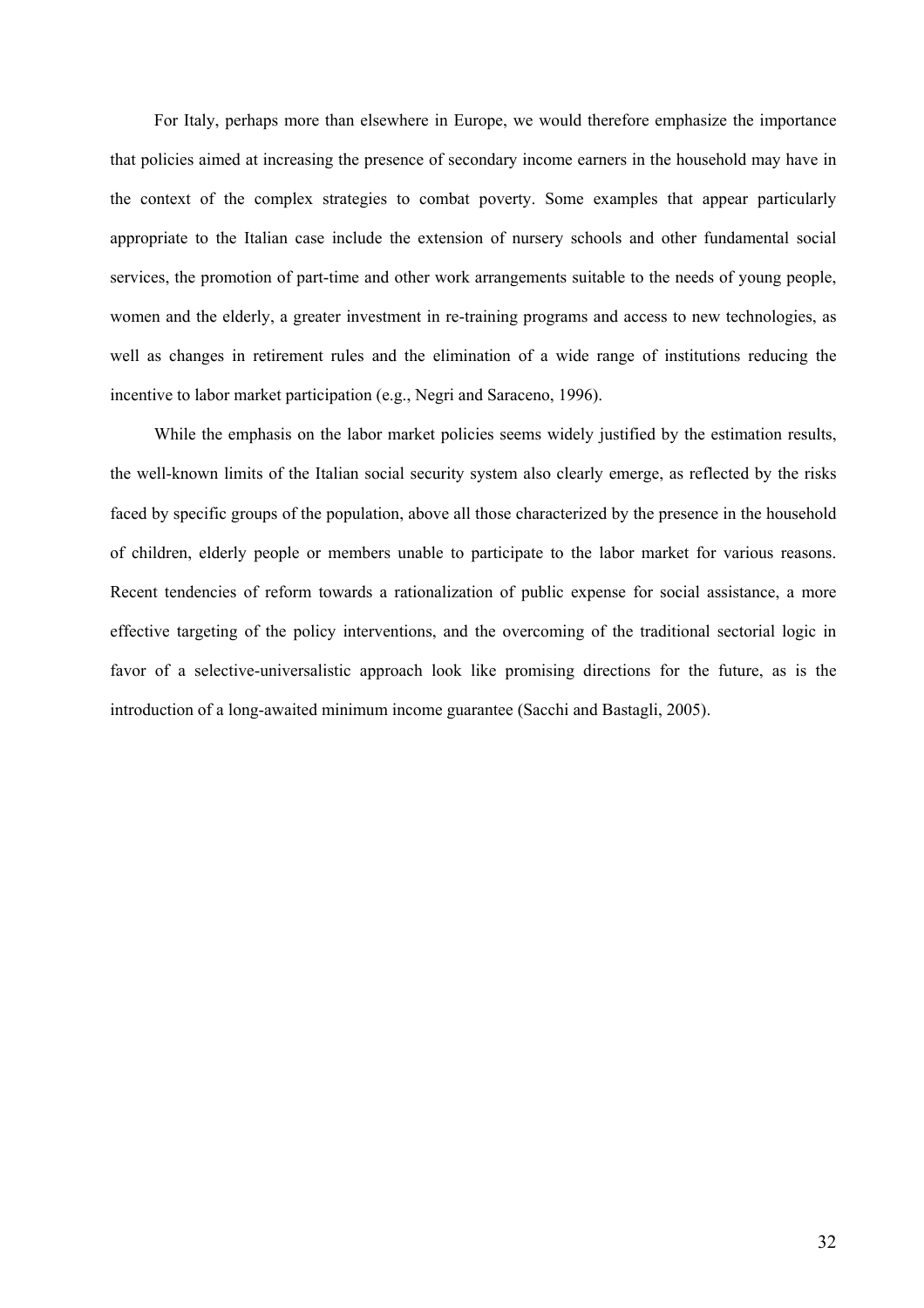#### **REFERENCES**

Addabbo T. (2000), "Poverty Dynamics: Analysis of Household Income in Italy", Labor 14(1), 119-144.

Allison, P.D. (1982), *Discrete-time methods for the analysis of event histories*. In *Sociological Methodology*, S. Leinhardt (ed.), 61-97. San Francisco: Jossey-Bass Publishers.

Baldini M., Bosi P. and Toso S. (2002) "Targeting Welfare in Italia: Old Problems and Perspectives of Reform", Fiscal Studies, 23, 1, pp. 51-75.

Bane, M.J. and Ellwood, D.T. (1986), "Slipping into and out of poverty: the dynamics of spells", *Journal of Human Resources*, 21, pp 1-23.

Biewen, M. (2005), "The Covariance Structure of East and West German Incomes and its Implications for the Persistence of Poverty and Inequality", German Economic Review, 6 (4), 445-469)

Biewen, M. (2006): Who are the chronic poor? An econometric analysis of chronic poverty in Germany, Research on Economic Inequality, Vol. 13, pp. 31 - 62

Brandolini A., P. Cipollone e P. Sestito (2002), "Earnings Dispersion, Low Pay and Household Poverty in Italy, 1977-1998", in D. Cohen, T. Piketty e G. Saint-Paul (a cura di), The Economics of Rising Inequalities, pp. 225-264. Oxford: Oxford University Press.

Breen R. and Moisio P. (2004) "Poverty Dynamics Corrected For Measurement Error", *Journal Of Economic Inequality* **2:** 171–191.

Cantό Sanchez, O. (2003), Finding out the Routes to Escape Poverty: the relevance of demographic vs. labour market events in Spain, Review of Income and Wealth*,* Series 49, Number 4, December, pp: 569-589.

Cantό Sanchez, O. (2002), Climbing out of poverty, Falling back in: Low incomes' stability in Spain, Applied Economics, 34, pp. 1903-1916.

Cappellari, L. and Jenkins, S.P. (2002), "Who Stays Poor? Who Becomes Poor? Evidence From The British Household Panel Survey", *The Economic Journal*, 112, C60-C66.

Cappellari L and Jenkins SP (2004), "Modelling Low Income Transitions", Journal of Applied Econometrics, 19, 5, pp. 593-610.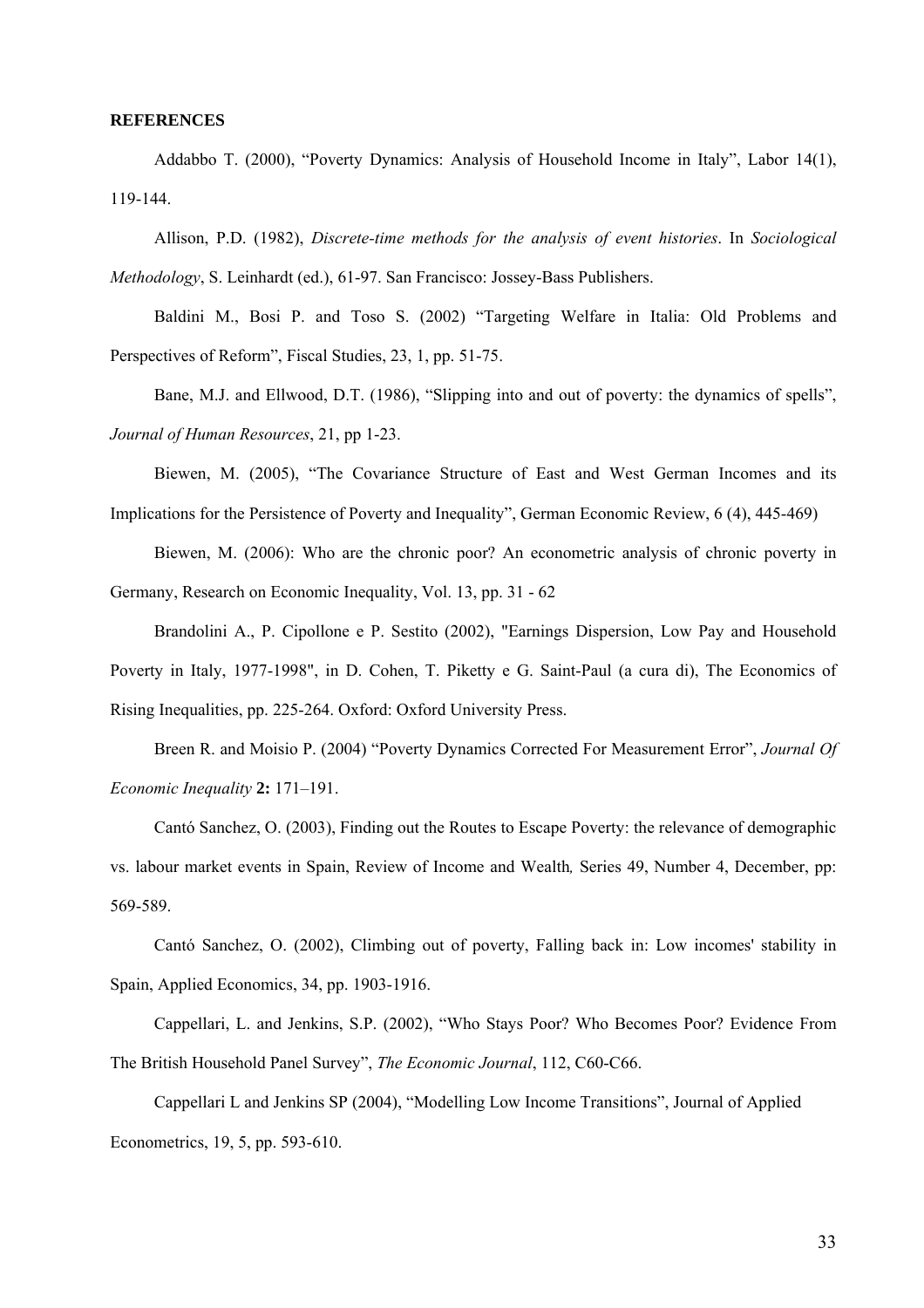Commissione d'Indagine sull'Esclusione Sociale (2004) "Rapporto sulle Politiche contro la Povertà e l'Esclusione Sociale", Ministero del Lavoro e delle Politiche Sociali, Roma.

Dell'Arringa C. (2003), "The Italian Labor Market: Problems and Prospects", Quaderni dell'Istituto di Economia dell'Impresa e del Lavoro, Università Cattolica del S. Cuore, Milan, n.33, pp. 1- 35.

Deutsch J. and Silber J (2005). "Measuring Multidimensional Poverty: An empirical Comparison Of Various Approaches", Review of Income and Wealth, 51, 1, 145-174.

Devicienti F (2002), "Poverty Persistence In Britain: A Multivariate Analysis Using The BHPS,

1991-1997", In P. Moyes, C. Seidl And A.F. Shorrocks (Eds), Inequalities: Theory, Measurement And Applications, *Journal Of Economics*, Suppl. 9: 1-34.

Devicienti F (2001), "Estimating Poverty Persistence in Britain", LABORatorio R. Revelli,

Working Paper Series, no. 1. Downloadable from: www.laboratoriorevelli.it.

Duncan, G.J., Coe, R.D. and Hill, M.S. (1984), "The dynamics of poverty". In: Duncan, G.J., Coe,

R.D., Corcoran, M.E., Hill, M.S., Hoffman, S.D. and Morgan, J.N. (eds), *Years of Poverty, Years of* 

*Plenty: The Changing Economic Fortunes of American Workers and Families*. Institute for Social

Research, University of Michigan, Ann Arbor MI.

Ferrera M. (2005) "Welfare State Reform in Southern Europe. Fighting Poverty and Social Exclusion in Italy, Portugal and Greece", (eds.), Routledge, London.

Giraldo A., Rettore E. and Trivellato U. (2002) "The Persistence Of Poverty: True State Dependence or Unobserved Heterogeneity? Some Evidence form The Italian Survey on Household Income and Wealth", Working Paper, Dip. Scienze Statistiche, Università di Padova.

Jarvis, S. and Jenkins, S.P. (1997), "Low income dynamics in 1990s Britain", *Fiscal Studies*, 18, pp 1-20.

Jenkins, S.P. (1995) "Easy Estimation Methods For Discrete-Time Duration Models". *Oxford Bullettin Of Economics And Statistics*, 57, 1, Pp 129-37.

Jenkins, S.P. (2000) "Modelling Household Income Dynamics", *Journal Of Population Economics*, 13 (4).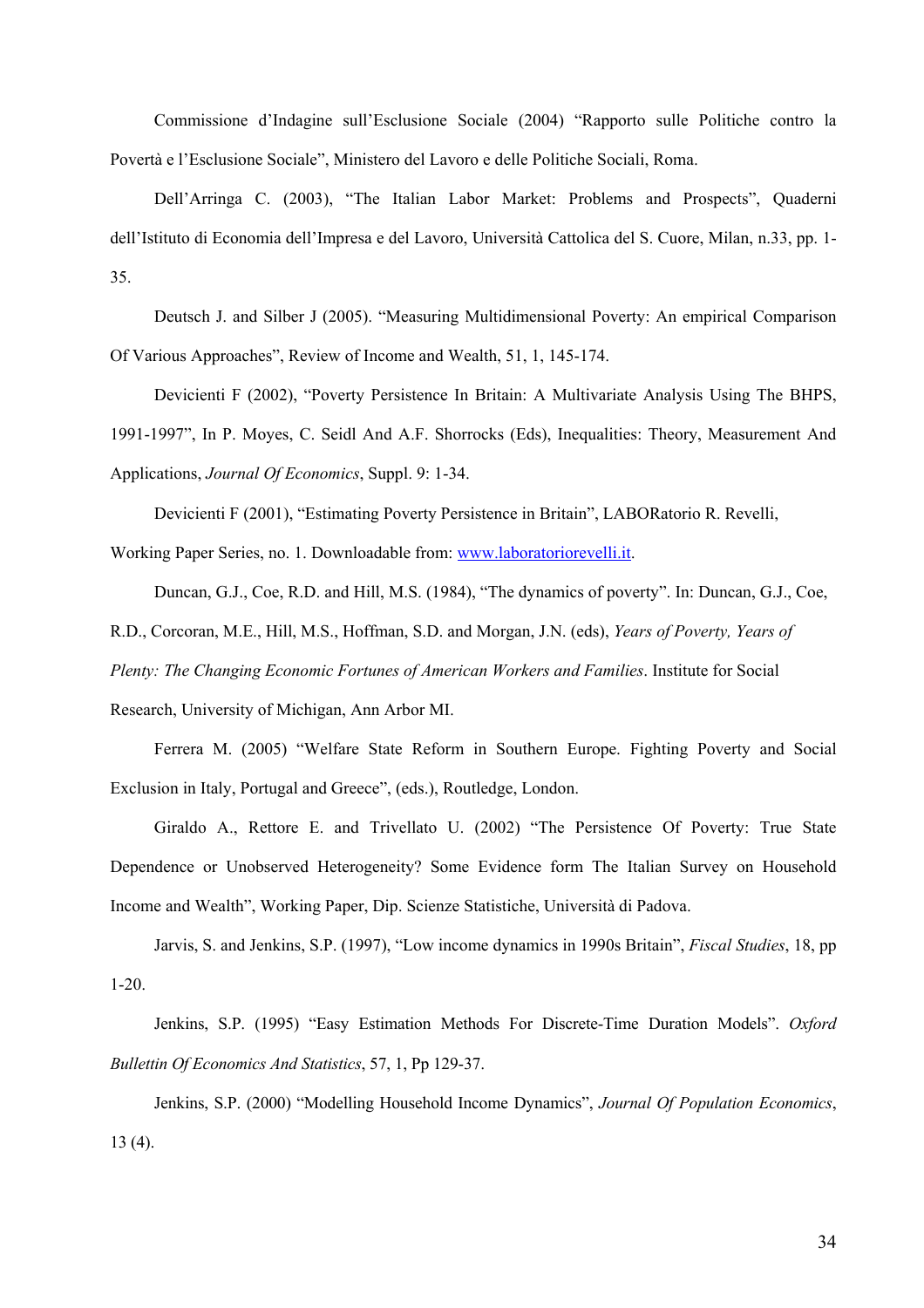Jenkins, S.P., Rigg, J., Devicienti F. (2001), *The Dynamics of Poverty in Britain*, Department for Work and Pensions, Research Report No 157, London.

Kiefer, N. (1988), "Econometric Analysis Of Duration Data", *Journal Of Economic Literature*, 26, pp. 646-679.

Lancaster, T. (1990), *The Econometric Analysis of Transition Data*, Cambridge University Press, Cambridge.

Lemmi A., Pannuzi N., Mazzolli B., Cheli B., Betti G. (1997), "Misure di povertà multidimensionali relative: il caso dell'Italia nella prima metà degli anni novanta"; in: C. Quintano (curatore) Scritti di Statistica Economica, R. Curto, Napoli.

Meyer, B.D. (1990), "Unemployment insurance and unemployment spells", *Econometrica*, 58(4), 757-782.

Negri N. e Saraceno C. (1996) *Le Politiche Contro la Povertà*, Il Mulino. Bologna.

OECD (1998), *"Low-income dynamics in four OECD* countries", *OECD Economic Outlook*, chapter VI, 171-185.

OECD (2001), "When Money is Tight: Poverty Dynamics in OECD Countries", chap. 2 in *Employment Outlook*, Paris.

Peracchi F., "The European Community Household Panel: A Review", Empirical Economics, 27 (2002), 63-90.

Perry, B. (2002) " The mismatch between income measures and direct outcome measures of poverty", *Social Policy Journal of New Zealand*, 19, pp. 101-127.

Poggi A. (2007), Does persistence of social exclusion exist in Spain?, *Journal of Economic Inequality*, 5(1): 53-72.

Prentice, R. and Gloecker, L. (1978), "Regression analysis of grouped survival data with application to breast cancer data", *Biometrics*, 34, pp 57-67.

Sacchi S. and Bastagli F. (2005), "Italy – Striving Uphill But Stopping Halfway: The Troubled Journey of the Experimental Minimum Insertion Income", in Ferrera M. (eds.) "Welfare State Reform in Southern Europe. Fighting Poverty and Social Exclusion in Italy, Portugal and Greece", Routledge, London.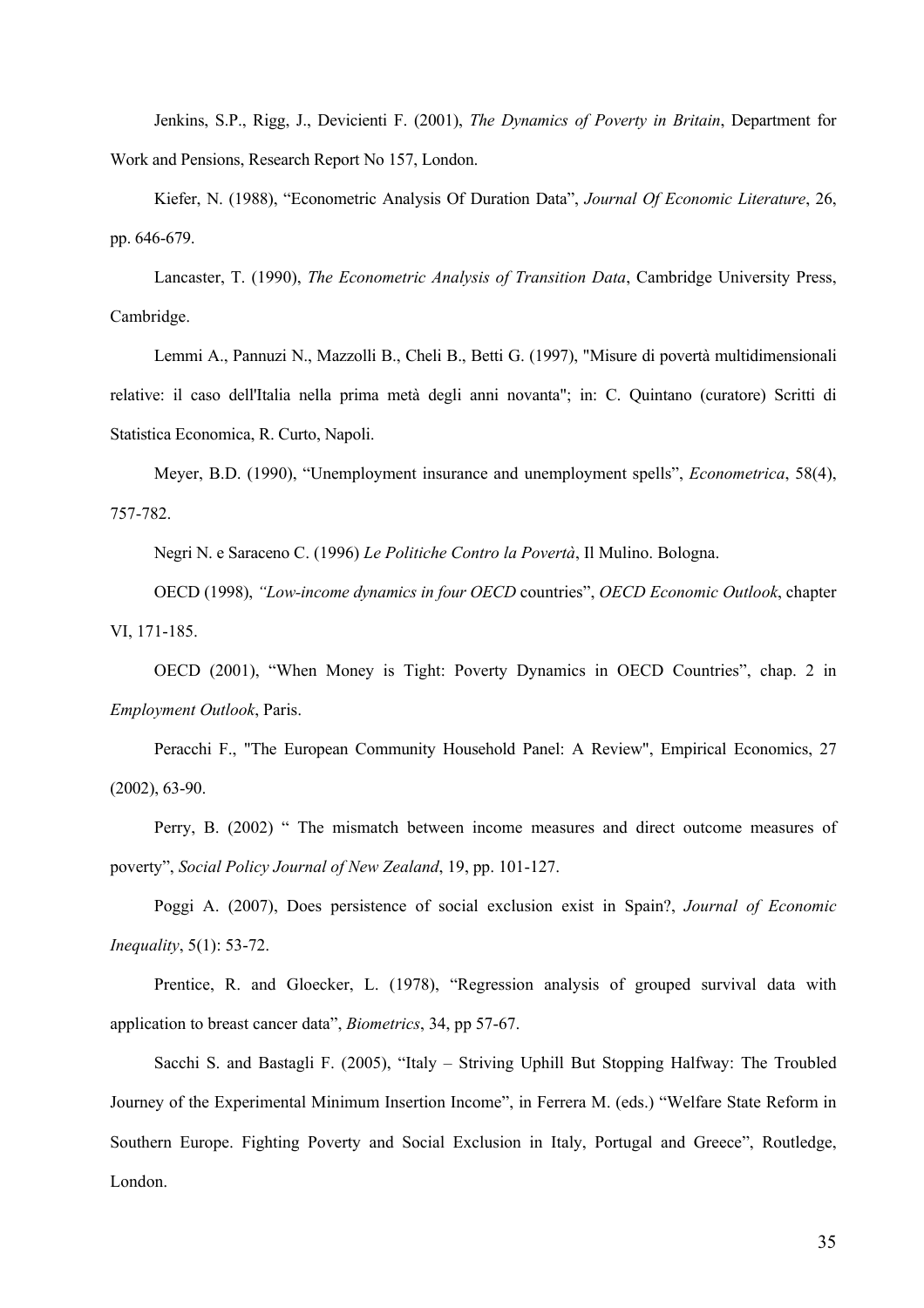Stevens AH (1999) "Climbing Out Of Poverty, Falling Back In: Measuring The Persistence Of Poverty Over Multiple Spells". *Journal Of Human Resources*: XXXIV, (34)3: 557-588.

Sen, A.K. (1985), *Commodities and Capabilities*, Oxford University Press, Oxford.

Sen A.K. (1997), *On economic inequality. Enlarged edition whit a substantial annexe by J.E. Foster and A. Sen*, Clarendon Press- Oxford UK.

Utili F. and Rostagno M. (1998) "The Italian Social Protection System: The Poverty of Welfare", IMF Working Paper, WP/98/74.

Valletta R.G. (2006), "The Ins and Outs of Poverty in Advanced Economics: Government Policies and Poverty Dynamics in Canada, Germany, Great Britain and the United States", *Review of Income and Wealth*, 52(2), pp. 261-284.

Whelan, C.T., Layte, R., and Maitre, B. (2004) "Understanding the Mismatch between income poverty and deprivation: a dynamic comparative analysis", *European Sociological Review*, Vol. 20, pp.287-302.

Whelan C.T. and Maitre B. (2006) "Comparing Poverty and Deprivation Dynamics: Issues of Reliability and Validity", *The Journal of Economic Inequality*, 4: 303–323.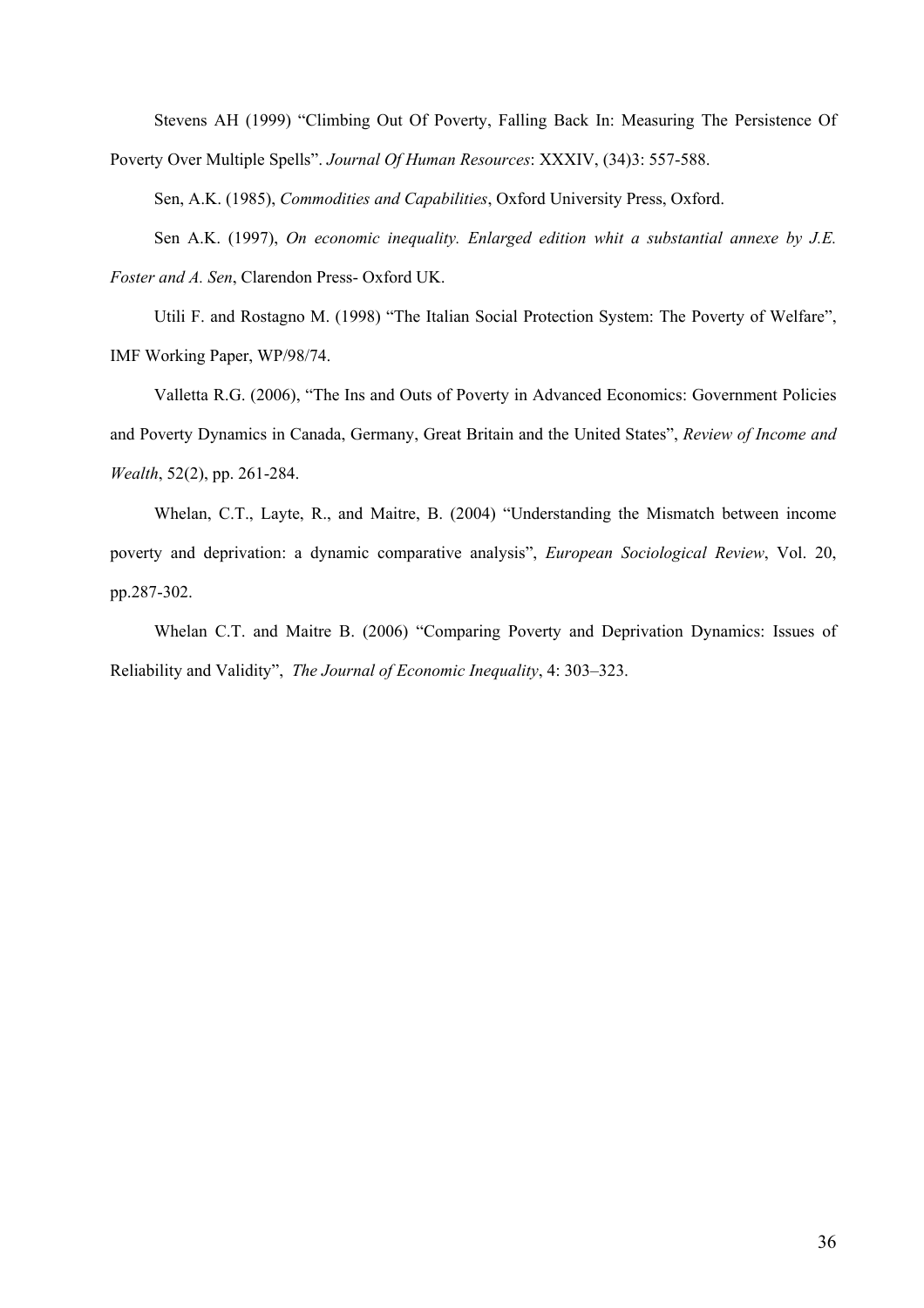## **Tables:**

#### **Table 1: Cross-Sectional Poverty, 1994-2001**

| $A$ .                            | Number of years in poverty (unbalanced sample) |       |       |       |       |       |       |       |  |
|----------------------------------|------------------------------------------------|-------|-------|-------|-------|-------|-------|-------|--|
|                                  | 1994                                           | 1995  | 1996  | 1997  | 1998  | 1999  | 2000  | 2001  |  |
| Number of individuals            | 21396                                          | 21423 | 21224 | 19861 | 19141 | 18449 | 17516 | 16014 |  |
| income poverty                   |                                                |       |       |       |       |       |       |       |  |
| poverty line fixed in real terms | 20.42                                          | 20.08 | 18.8  | 17.12 | 14.68 | 13.61 | 12.54 | 13.02 |  |
| poverty line time-varying        | 20.42                                          | 20.39 | 20.13 | 19.5  | 17.97 | 18.01 | 18.44 | 19.31 |  |
| <b>Subjective poverty</b>        | 22.11                                          | 22.51 | 18.81 | 19.11 | 24.08 | 23.46 | 21.42 | 21.66 |  |
| Life-style deprivation           | 16.01                                          | 16.15 | 14.84 | 12.09 | 11.21 | 10.21 | 9.38  | 9.97  |  |

| Β.                                               |          | Percentage of individuals in poverty for x years (balanced sample) |      |     |     |     |     |     |     |  |
|--------------------------------------------------|----------|--------------------------------------------------------------------|------|-----|-----|-----|-----|-----|-----|--|
| Number of years in poverty $(x)$                 | $\bf{0}$ |                                                                    |      | 3   | 4   |     | 6   |     | 8   |  |
| Income poverty<br>(line fixed in real terms)     | 58.9     | 13.6                                                               | 7.2  | 5.1 | 4.0 | 3.4 | 2.5 | 3.2 | 2.4 |  |
| Income poverty (relative)<br>(line time-varying) | 54.0     | 13.4                                                               | 7.3  | 6.3 | 4.2 | 4.0 | 3.1 | 3.9 | 3.5 |  |
| <b>Subjective poverty</b>                        | 44.3     | 17.8                                                               | 10.2 | 6.5 | 5.7 | 4.3 | 4.3 | 3.7 | 3.3 |  |
| Life-style deprivation                           | 64.4     | 14.8                                                               | 7.4  | 4.3 | 3.1 | 2.0 | 1.6 |     |     |  |

*Note:* Panel A is based on an unbalanced sample of persons (adults and children) in complete respondent households for all waves for which they are in the sample. The "fixed" (in real terms) poverty line is 60% of wave 1 median equivalent income. The time-varying poverty line is 60% of contemporaneous median equivalent income (see text). ECHP crosssectional and longitudinal weights have been used in panel A and B, respectively.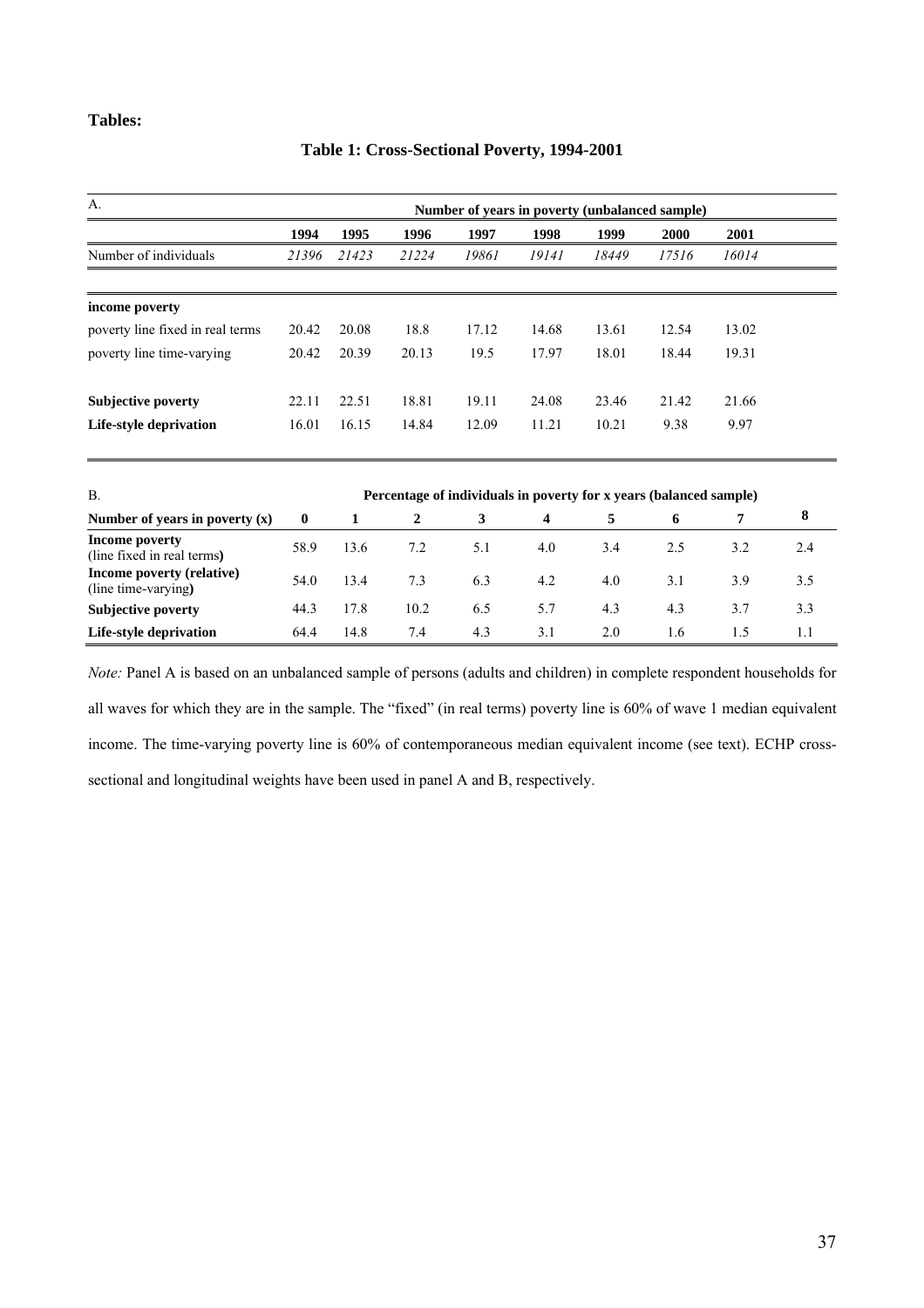## **Table 2: Survivor Function And Exit Rates From Poverty, For All Persons Beginning A Poverty Spell (Kaplan-Meier Estimates)**

| Number of                                     |                                                                                                              | Income poverty |                                                        |         | <b>Subjective poverty</b>      |                      | Life-style deprivation         |                      |
|-----------------------------------------------|--------------------------------------------------------------------------------------------------------------|----------------|--------------------------------------------------------|---------|--------------------------------|----------------------|--------------------------------|----------------------|
| interviews<br>since start<br>poverty<br>Spell | Survivor<br>Function<br>Exit rates<br>(s.e.)<br>(s.e.)<br>Adjusted<br>Adjusted<br>transitions<br>transitions |                | Survivor<br>Exit rates<br>Function<br>(s.e.)<br>(s.e.) |         | Survivor<br>Function<br>(s.e.) | Exit rates<br>(s.e.) | Survivor<br>Function<br>(s.e.) | Exit rates<br>(s.e.) |
| 1                                             | 1.00                                                                                                         |                | 1.00                                                   |         | 1.00                           |                      | 1.00                           |                      |
|                                               |                                                                                                              |                |                                                        |         |                                |                      |                                |                      |
| $\overline{2}$                                | 0.52                                                                                                         | 0.48           | 0.42                                                   | 0.58    | 0.43                           | 0.56                 | 0.37                           | 0.63                 |
|                                               | (0.007)                                                                                                      | (0.01)         | (0.007)                                                | (0.01)  | (0.005)                        | (0.007)              | (0.0062)                       | (0.0102)             |
| 3                                             | 0.34                                                                                                         | 0.35           | 0.23                                                   | 0.46    | 0.28                           | 0.36                 | 0.20                           | 0.47                 |
|                                               | (0.007)                                                                                                      | (0.014)        | (0.006)                                                | (0.016) | (0.005)                        | (0.01)               | (0.0054)                       | (0.0159)             |
| $\overline{4}$                                | 0.27                                                                                                         | 0.20           | 0.16                                                   | 0.29    | 0.21                           | 0.23                 | 0.13                           | 0.34                 |
|                                               | (0.008)                                                                                                      | (0.016)        | (0.006)                                                | (0.02)  | (0.005)                        | (0.012)              | (0.0049)                       | (0.0215)             |
| 5                                             | 0.21                                                                                                         | 0.22           | 0.12                                                   | 0.29    | 0.17                           | 0.21                 | 0.09                           | 0.31                 |
|                                               | (0.008)                                                                                                      | (0.023)        | (0.006)                                                | (0.026) | (0.005)                        | (0.017)              | (0.0045)                       | (0.0275)             |
| 6                                             | $0.18\,$                                                                                                     | 0.17           | 0.09                                                   | 0.20    | 0.14                           | 0.16                 | 0.06                           | 0.33                 |
|                                               | (0.009)                                                                                                      | (0.029)        | (0.006)                                                | (0.031) | (0.005)                        | (0.023)              | (0.0042)                       | (0.0404)             |
| 7                                             | 0.14                                                                                                         | 0.19           | 0.07                                                   | 0.22    | 0.10                           | 0.28                 | 0.05                           | 0.16                 |
|                                               | (0.01)                                                                                                       | (0.048)        | (0.006)                                                | (0.051) | (0.007)                        | (0.049)              | (0.0042)                       | (0.044)              |

*Note:* Life table estimates based on all non-left censored poverty spells, pooled from the ECHP waves 1-8. The number of individuals starting a poverty spell is 6095 for income poverty, 8838 for subjective poverty and 6095 for life-style deprivation. Standard errors in parenthesis. 'Adjusted transitions' define exits from poverty (out-ofpoverty) as occurring only if post-transition income is greater (less) than 110% (90%) of the poverty line.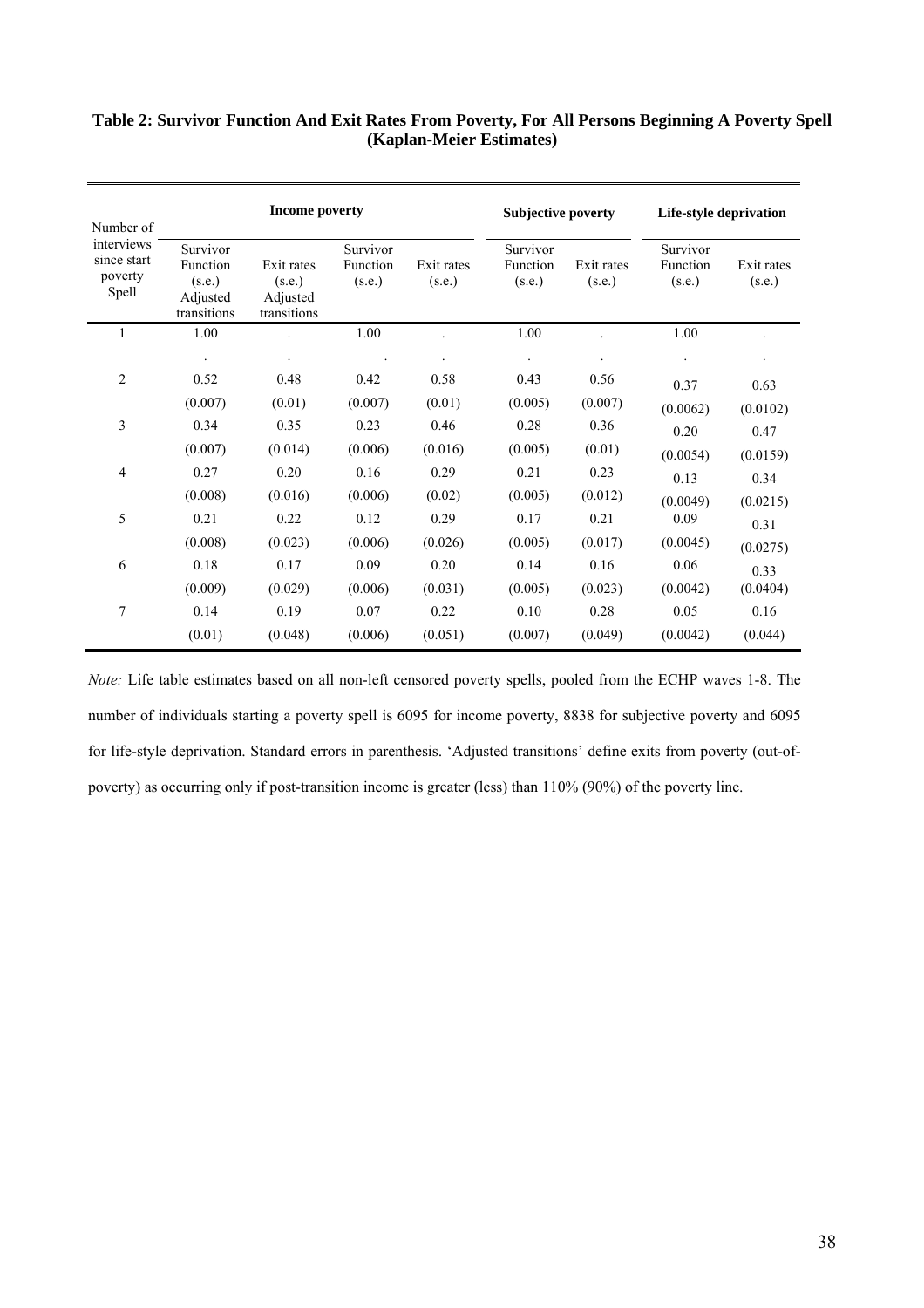## **Table 3: Survivor Function And Poverty Re-Entry Rates, For All Persons Ending A Poverty Spell (Kaplan-Meier Estimates)**

| Number of                                         |                                                           | <b>Income poverty</b>                                  |                                |                             | <b>Subjective poverty</b>      |                             | Life-style deprivation         |                             |
|---------------------------------------------------|-----------------------------------------------------------|--------------------------------------------------------|--------------------------------|-----------------------------|--------------------------------|-----------------------------|--------------------------------|-----------------------------|
| interviews<br>since start<br>non-poverty<br>Spell | Survivor<br>Function<br>(s.e.)<br>Adjusted<br>transitions | Re-entry<br>rates<br>(s.e.)<br>Adjusted<br>transitions | Survivor<br>Function<br>(s.e.) | Re-entry<br>rates<br>(s.e.) | Survivor<br>Function<br>(s.e.) | Re-entry<br>rates<br>(s.e.) | Survivor<br>Function<br>(s.e.) | Re-entry<br>rates<br>(s.e.) |
| 1                                                 | 1                                                         |                                                        | 1                              |                             | 1                              |                             | 1                              |                             |
|                                                   |                                                           |                                                        |                                |                             |                                |                             |                                |                             |
| $\overline{2}$                                    | 0.81                                                      | 0.19                                                   | 0.75                           | 0.25                        | 0.72                           | 0.28                        | 0.77                           | 0.23                        |
|                                                   | (0.005)                                                   | (0.005)                                                | (0.005)                        | (0.006)                     | (0.005)                        | (0.005)                     | (0.005)                        | (0.0057)                    |
| 3                                                 | 0.73                                                      | 0.10                                                   | 0.64                           | 0.15                        | 0.56                           | 0.22                        | 0.66                           | 0.14                        |
|                                                   | (0.006)                                                   | (0.005)                                                | (0.006)                        | (0.006)                     | (0.005)                        | (0.006)                     | (0.0059)                       | (0.0056)                    |
| $\overline{4}$                                    | 0.68                                                      | 0.07                                                   | 0.57                           | 0.11                        | 0.46                           | 0.17                        | 0.60                           | 0.09                        |
|                                                   | (0.006)                                                   | (0.005)                                                | (0.007)                        | (0.006)                     | (0.006)                        | (0.007)                     | (0.0063)                       | (0.0055)                    |
| 5                                                 | 0.65                                                      | 0.04                                                   | 0.54                           | 0.07                        | 0.40                           | 0.12                        | 0.55                           | 0.08                        |
|                                                   | (0.007)                                                   | (0.005)                                                | (0.007)                        | (0.006)                     | (0.006)                        | (0.008)                     | (0.0069)                       | (0.0064)                    |
| 6                                                 | 0.63                                                      | 0.03                                                   | 0.51                           | 0.05                        | 0.36                           | 0.10                        | 0.51                           | 0.07                        |
|                                                   | (0.007)                                                   | (0.006)                                                | (0.008)                        | (0.007)                     | (0.007)                        | (0.009)                     | (0.0077)                       | (0.0079)                    |
| 7                                                 | 0.61                                                      | 0.02                                                   | 0.49                           | 0.04                        | 0.33                           | 0.08                        | 0.49                           | 0.05                        |
|                                                   | (0.008)                                                   | (0.006)                                                | (0.008)                        | (0.008)                     | (0.007)                        | (0.013)                     | (0.0087)                       | (0.0096)                    |

*Note:* Life table estimates based on all non-left censored non-poverty spells, pooled from the ECHP waves 1-8. The number of individuals starting an out-of-poverty spell is 6749 for income poverty, 8858 for subjective poverty and 7104 for life-style deprivation. Standard errors in parenthesis. 'Adjusted transitions' define exits from poverty (out-of-poverty) as occurring only if post-transition income is greater (less) than 110% (90%) of the poverty line.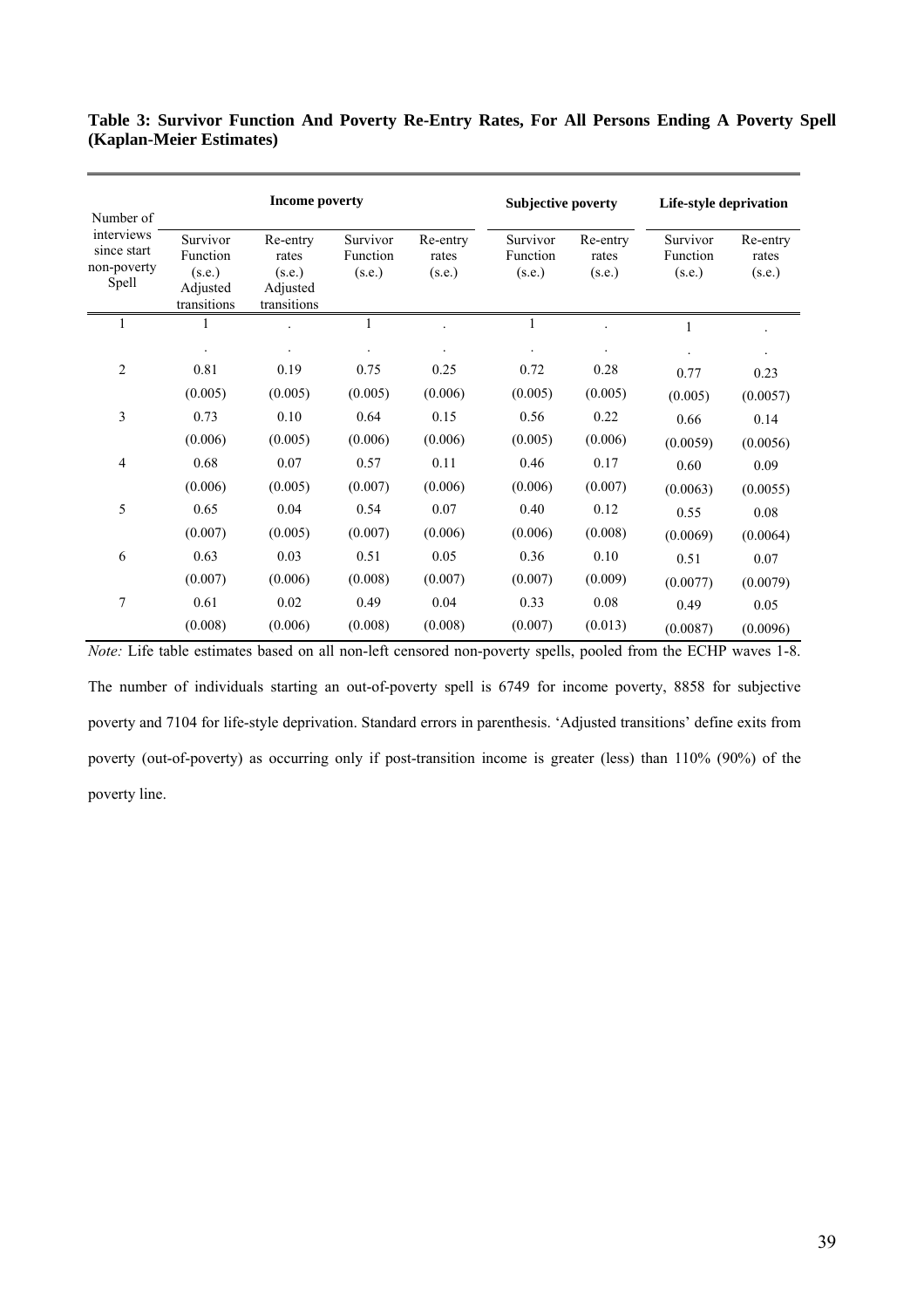|                                                         |                           | <b>Income poverty</b> |                         |                          | <b>Subjective poverty</b> |                   | Life-style deprivation |                   |
|---------------------------------------------------------|---------------------------|-----------------------|-------------------------|--------------------------|---------------------------|-------------------|------------------------|-------------------|
| Number of interviews with<br>low income out of the next | Unadjusted<br>transitions |                       | Adjusted<br>transitions |                          |                           |                   |                        |                   |
| seven                                                   | Single<br>spell           | Repeated<br>Spell     | Single<br>spell         | Repeated<br><b>Spell</b> | Single<br>spell           | Repeated<br>Spell | Single spell           | Repeated<br>Spell |
| $\mathbf{1}$                                            | 48.0                      | 30.1                  | 57.6                    | 29.3                     | 56.6                      | 20.6              | 63.3                   | 32.3              |
| $\overline{2}$                                          | 18.2                      | 18.8                  | 19.5                    | 22.0                     | 15.7                      | 19.8              | 17.2                   | 24.0              |
| $\mathfrak{Z}$                                          | 6.9                       | 11.5                  | 6.6                     | 15.9                     | 6.4                       | 17.0              | 6.6                    | 16.3              |
| $\overline{4}$                                          | 5.8                       | 9.8                   | 4.7                     | 11.8                     | 4.5                       | 13.2              | 4.0                    | 10.8              |
| 5                                                       | 3.5                       | 7.7                   | 2.3                     | 7.8                      | 2.7                       | 9.9               | 3.0                    | 7.5               |
| 6                                                       | 3.4                       | 7.9                   | 2.0                     | 5.9                      | 3.9                       | 9.4               | 1.0                    | 4.1               |
| $\overline{7}$                                          | 14.2                      | 14.2                  | 7.3                     | 7.3                      | 10.1                      | 10.1              | 4.9                    | 4.9               |
| <b>Expected numbed of</b><br>years in poverty           | 2.7                       | 3.3                   | 2.1                     | 2.9                      | 2.3                       | 3.4               | 1.9                    | 2.7               |
| % of individuals poor for<br>at least 4 years           | 26.9                      | 39.6                  | 16.3                    | 32.8                     | 21.2                      | 42.6              | 12.9                   | 27.3              |

## **Table 4: Distribution Of The 'Number Of Interviews In Poverty Out Of The Next Seven'**

*Note:* Adjusted transitions' define exits from poverty (out-of-poverty) as occurring only if post-transition

income is greater (less) than 110% (90%) of the poverty line.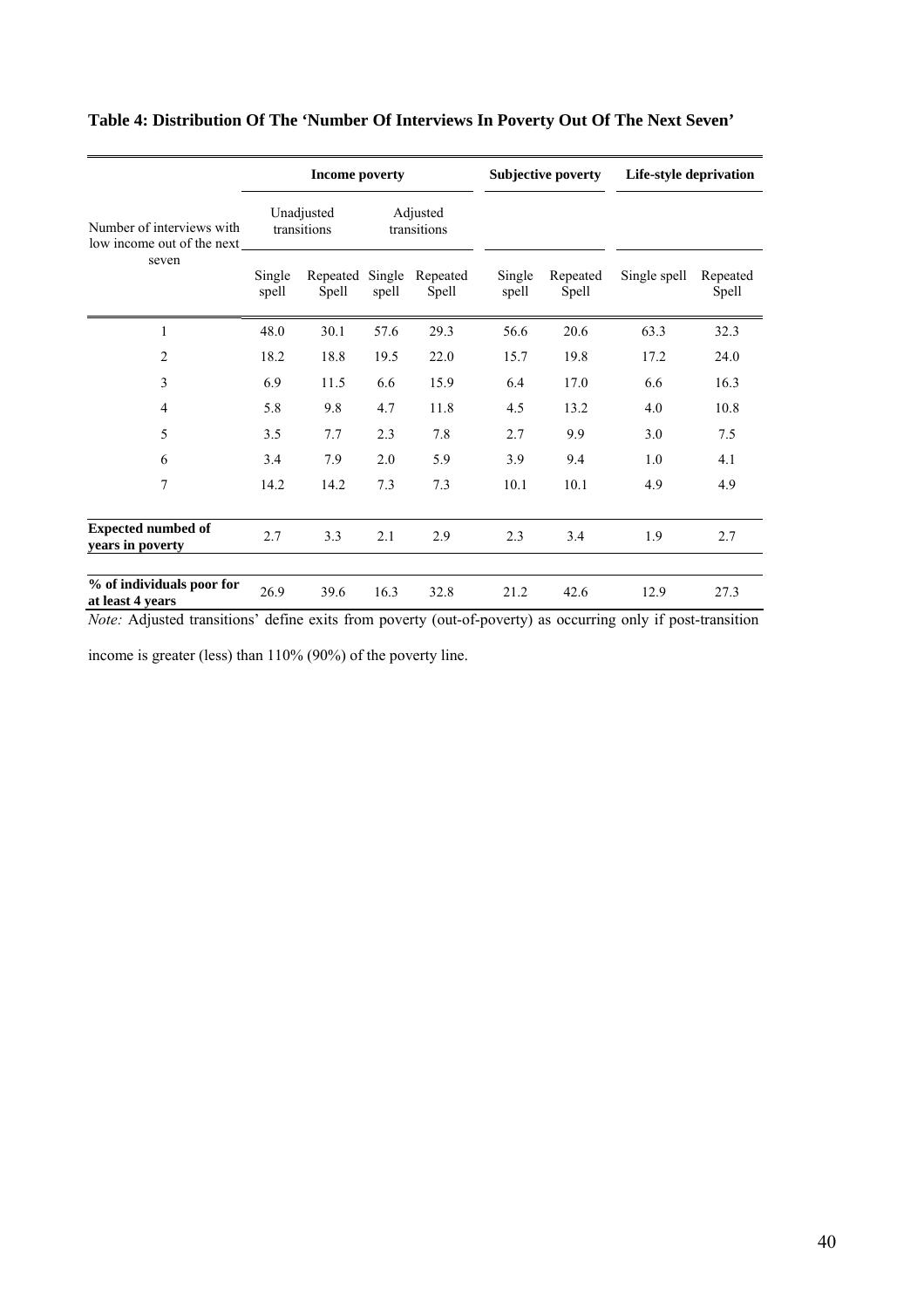## **Table 5: Multivariate analysis of exit rates**

|                                                                 |                         | <b>Income poverty</b> |          | <b>Subjective poverty</b> |          | Life-style deprivation |
|-----------------------------------------------------------------|-------------------------|-----------------------|----------|---------------------------|----------|------------------------|
|                                                                 | Coeff.                  | s.e.                  | Coef.    | s.e                       | Coef.    | s.e                    |
| <b>Covariates</b>                                               |                         |                       |          |                           |          |                        |
| 1 <sup>st</sup> year in the spell                               | $-0.225$                | 0.287                 | 0.785    | $0.243$ ***               | $-0.539$ | $0.308*$               |
| $2nd$ year in the spell                                         | $-0.393$                | 0.292                 | 0.452    | $0.253*$                  | $-0.733$ | $0.311$ ***            |
| 3 <sup>rd</sup> year in the spell                               | $-0.880$<br>$0.302**$   |                       | 0.122    | 0.259                     | $-0.836$ | $0.316***$             |
| 4 <sup>th</sup> year in the spell                               | $0.315**$<br>$-0.778$   |                       | $-0.025$ | 0.270                     | $-0.606$ | $0.331**$              |
| 5 <sup>th</sup> year in the spell                               | $-1.532$                | $0.374$ ***           | $-0.178$ | 0.302                     | 0.092    | 0.353                  |
| $6th$ year in the spell                                         | $0.433$ ***<br>$-1.349$ |                       | 0.066    | 0.330                     | $-0.268$ | 0.531                  |
| number of children                                              | $-0.159$                | $0.023$ ***           | $-0.128$ | $0.247$ ***               | $-0.014$ | 0.261                  |
| no. persons aged 18-64                                          | $-0.134$                | $0.022$ ***           | $-0.110$ | $0.193$ ***               | $-0.083$ | $0.212$ ***            |
| no. persons aged 65+                                            | 0.300                   | $0.056$ ***           | 0.050    | 0.480                     | $-0.132$ | $0.557$ ***            |
| no. of workers                                                  | 0.323                   | $0.033$ ***           | 0.202    | $0.264$ ***               | 0.099    | $0.321$ ***            |
| Child                                                           | $-0.058$                | 0.056                 | $-0.020$ | 0.053                     | 0.005    | $0.058*$               |
| Old                                                             | $-0.166$                | $0.089*$              | $-0.064$ | 0.075                     | 0.002    | $0.088**$              |
| Female                                                          | $-0.089$                | $0.041**$             | $-0.008$ | 0.036                     | 0.051    | 0.041                  |
| age of hh head / 100                                            | 5.066                   | $0.012$ ***           | 2.525    | $0.923$ ***               | 3.696    | $1.048$ ***            |
| age of hh head squared / 1000                                   | $-0.547$                | $0.000$ ***           | $-0.274$ | $0.089$ ***               | $-0.346$ | $0.102$ ***            |
| female hh head                                                  | 0.065                   | 0.058                 | $-0.196$ | $0.047$ ***               | $-0.030$ | 0.056                  |
| low education of hh head                                        | $-0.156$                | $0.048$ ***           | $-0.221$ | $0.044$ ***               | $-0.103$ | $0.046**$              |
| high education of hh head                                       | 0.059                   | 0.117                 | 0.453    | $0.094$ ***               | 0.432    | $0.134$ ***            |
| hh head working <15 hours weekly                                | $-0.448$                | $0.168$ ***           | $-0.016$ | 0.142                     | $-0.184$ | 0.255                  |
| Unemployed hh head                                              | $-0.674$                | $0.088$ ***           | $-0.780$ | $0.077$ ***               | 0.165    | 0.174                  |
| Discouraged hh head                                             | $-1.068$                | $0.236$ ***           | $-0.151$ | 0.146                     | 0.097    | 0.173                  |
| Inactive hh head                                                | $-0.274$                | $0.060$ ***           | $-0.148$ | $0.054$ **                | $-0.430$ | $0.182**$              |
| North                                                           | 0.156                   | $0.062$ ***           | $-0.047$ | 0.053                     | 0.392    | $0.070$ ***            |
| South                                                           | $-0.392$                | $0.053$ ***           | $-0.283$ | $0.049$ ***               | $-0.141$ | $0.056$ ***            |
| Unobserved heterogeneity distribution                           |                         |                       |          |                           |          |                        |
| Mass points:<br>$\theta_{low}$                                  | $-1.203$                | $0.143$ ***           | $-1.249$ | $0.074$ ***               | $-1.382$ | $0.123$ ***            |
| $\theta_{high}$                                                 | $0*$                    |                       | $0*$     |                           | $0*$     |                        |
| Mass probabilities:                                             |                         |                       |          |                           |          |                        |
| $Prob(\boldsymbol{\theta^P}_{low},\boldsymbol{\theta^N}_{low})$ | $0*$                    |                       | $0*$     |                           | $0*$     |                        |
| $Prob(\theta_{high}^P, \theta_{low}^N)$                         | 0.91                    | $0.024$ ***           | 0.48     | $0.032$ ***               | 0.87     | $0.029$ ***            |
| $Prob(\theta^P_{high}, \theta^N_{high})$                        | $0*$                    |                       | $0*$     |                           | $0*$     |                        |
| $Prob(\theta^P_{low}, \theta^N_{high})$                         | 0.09                    | $0.024$ ***           | 0.52     | $0.032$ ***               | 0.13     | $0.029$ ***            |
| <b>Number of observations</b>                                   | 20596                   |                       | 26987    |                           | 21089    |                        |
| Log likelihood                                                  | $-9303$                 |                       | $-14554$ |                           | -9599    |                        |

Notes: Exit and re-entry rates (Table 5 and 6, respectively) are estimated jointly, controlling for unobserved heterogeneity. \* constrained at zero in the likelihood maximization.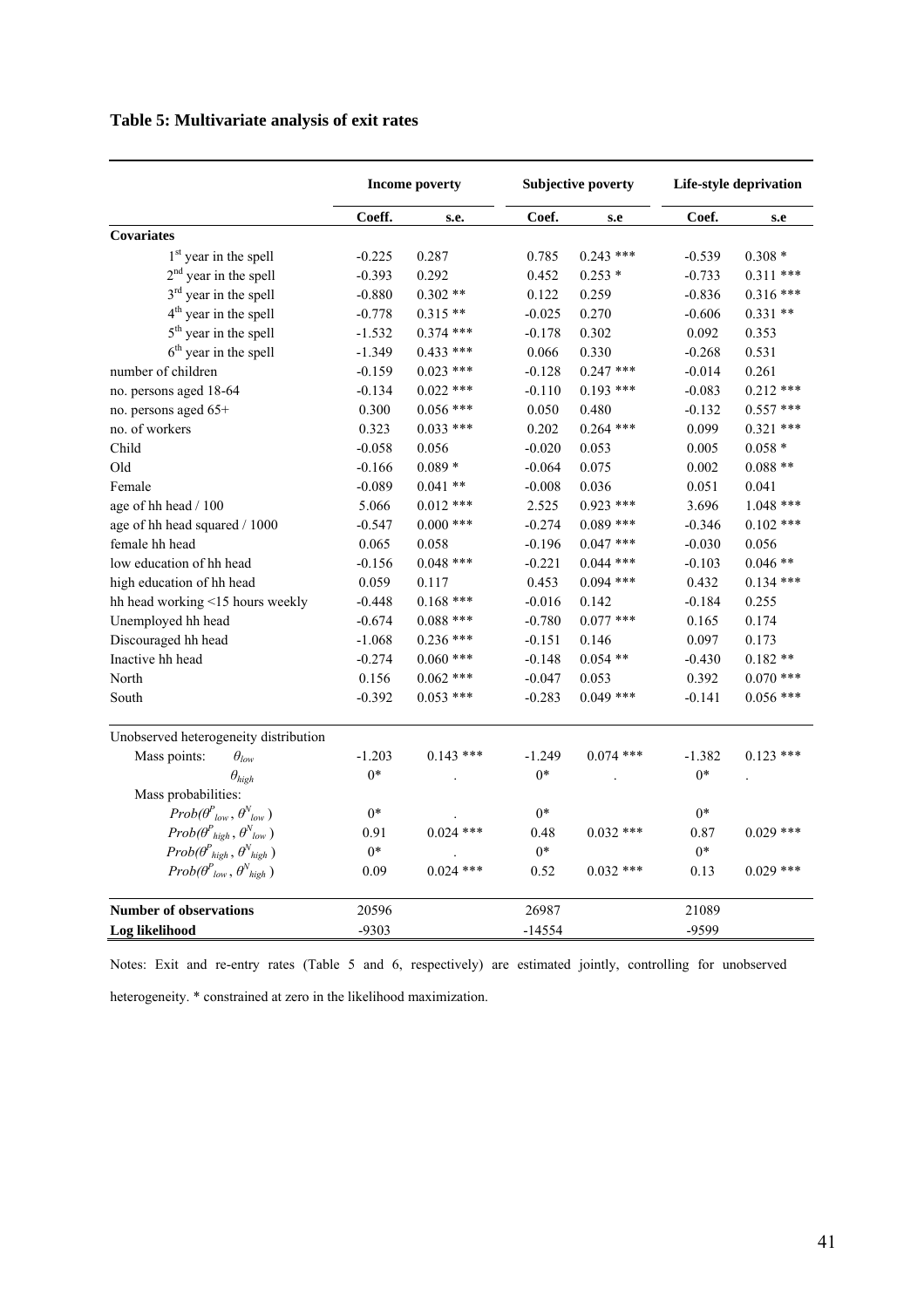## **Table 6: Multivariate analysis of exit rates**

|                                                                 |                         | <b>Income poverty</b> |          | <b>Subjective poverty</b> | Life-style deprivation |             |  |
|-----------------------------------------------------------------|-------------------------|-----------------------|----------|---------------------------|------------------------|-------------|--|
|                                                                 | Coeff.                  | s.e                   | Coef.    | s.e                       | Coef.                  | s.e         |  |
| <b>Covariates</b>                                               |                         |                       |          |                           |                        |             |  |
| 1 <sup>st</sup> year in the spell                               | $-1.511$                | $0.441$ ***           | $-1.804$ | $0.307$ ***               | 0.856                  | $0.451*$    |  |
| $2nd$ year in the spell                                         | $-1.857$                | $0.446$ ***           | $-1.884$ | $0.313$ ***               | 0.546                  | 0.463       |  |
| 3 <sup>rd</sup> year in the spell                               | $-1.943$                | $0.445$ ***           | $-2.157$ | $0.319$ ***               | 0.097                  | 0.469       |  |
| 4 <sup>th</sup> year in the spell                               | $-2.397$                | $0.448$ ***           | $-2.167$ | $0.325$ ***               | 0.163                  | 0.473       |  |
| 5 <sup>th</sup> year in the spell                               | $-2.580$<br>$0.459$ *** |                       | $-2.396$ | $0.338$ ***               | 0.030                  | 0.483       |  |
| $6th$ year in the spell                                         | $-3.056$                | $0.507$ ***           | $-2.329$ | $0.365$ ***               | $-0.492$               | 0.524       |  |
| number of children                                              | 0.337                   | $0.026$ ***           | 0.114    | $0.297$ ***               | 0.133                  | $0.325$ *** |  |
| no. persons aged 18-64                                          | 0.309                   | $0.028$ ***           | 0.138    | $0.233$ ***               | 0.214                  | $0.263$ *** |  |
| no. persons aged 65+                                            | $-0.046$                | 0.066                 | 0.168    | $0.598**$                 | $-0.048$               | 0.704       |  |
| no. of workers                                                  | $-0.646$                | $0.042$ ***           | $-0.311$ | $0.338$ ***               | $-0.208$               | $0.390$ *** |  |
| Child                                                           | 0.093                   | 0.070                 | $-0.026$ | 0.065                     | $-0.037$               | 0.072       |  |
| Old                                                             | $-0.063$                | 0.107                 | 0.009    | 0.092                     | 0.216                  | $0.109**$   |  |
| Female                                                          | 0.067                   | 0.051                 | $-0.002$ | 0.045                     | $-0.019$               | 0.051       |  |
| age of hh head                                                  | 1.251                   | 0.015                 | 1.586    | 1.185                     | $-8.641$               | $1.286$ *** |  |
| age of hh head squared                                          | 0.037                   | 0.000                 | $-0.126$ | 0.115                     | 0.826                  | $0.126$ *** |  |
| female hh head                                                  | 0.292                   | $0.072$ ***           | 0.347    | $0.057$ ***               | $-0.002$               | 0.071       |  |
| low education of hh head                                        | 0.114                   | $0.062*$              | 0.351    | $0.057$ ***               | 0.274                  | $0.061$ *** |  |
| high education of hh head                                       | $-0.651$                | $0.196$ ***           | $-0.246$ | $0.123**$                 | $-0.695$               | $0.201$ *** |  |
| hh head working <15 hours weekly                                | 0.449                   | $0.257**$             | 0.131    | 0.214                     | 0.022                  | 0.290       |  |
| Unemployed hh head                                              | 0.931                   | $0.105$ ***           | 0.744    | $0.101$ ***               | $-0.328$               | 0.224       |  |
| Discouraged hh head                                             | 0.602                   | $0.218$ ***           | 1.054    | $0.203$ ***               | $-0.160$               | 0.219       |  |
| Inactive hh head                                                | 0.225                   | $0.077$ ***           | 0.079    | 0.065                     | 0.224                  | 0.229       |  |
| North                                                           | $-0.110$                | 0.089                 | $-0.182$ | $0.069$ ***               | 0.195                  | $0.101**$   |  |
| South                                                           | 0.450                   | $0.072$ ***           | 0.234    | $0.060$ ***               | 0.915                  | $0.086$ *** |  |
| Unobserved heterogeneity distribution                           |                         |                       |          |                           |                        |             |  |
| Mass points:<br>$\theta_{low}$                                  | $-2.212$                | $0.211$ ***           | $-1.747$ | $0.086$ ***               | $-1.659$               | $0.189$ *** |  |
| $\theta_{high}$                                                 | $0*$                    |                       | $0*$     |                           | $0*$                   |             |  |
| Mass probabilities:                                             |                         |                       |          |                           |                        |             |  |
| $Prob(\boldsymbol{\theta^P}_{low},\boldsymbol{\theta^N}_{low})$ | $0*$                    |                       | $0*$     |                           | $0*$                   |             |  |
| $Prob(\theta^P_{high}, \theta^N_{low})$                         | 0.91                    | $0.024$ ***           | 0.48     | $0.032$ ***               | 0.87                   | $0.029$ *** |  |
| $Prob(\theta_{high}^P, \theta_{high}^N)$                        | $0*$                    |                       | $0*$     |                           | $0*$                   |             |  |
| $Prob(\theta^P_{low}, \theta^N_{high})$                         | 0.09                    | $0.024$ ***           | 0.52     | $0.032$ ***               | 0.13                   | $0.029$ *** |  |
| <b>Number of observations</b>                                   | 20596                   |                       | 26987    |                           | 21089                  |             |  |
| Log likelihood                                                  | $-9303$                 |                       | $-14554$ |                           | -9599                  |             |  |

Notes: Exit and re-entry rates (Table 5 and 6, respectively) are estimated jointly, controlling for unobserved

heterogeneity. \* constrained at zero in the likelihood maximization.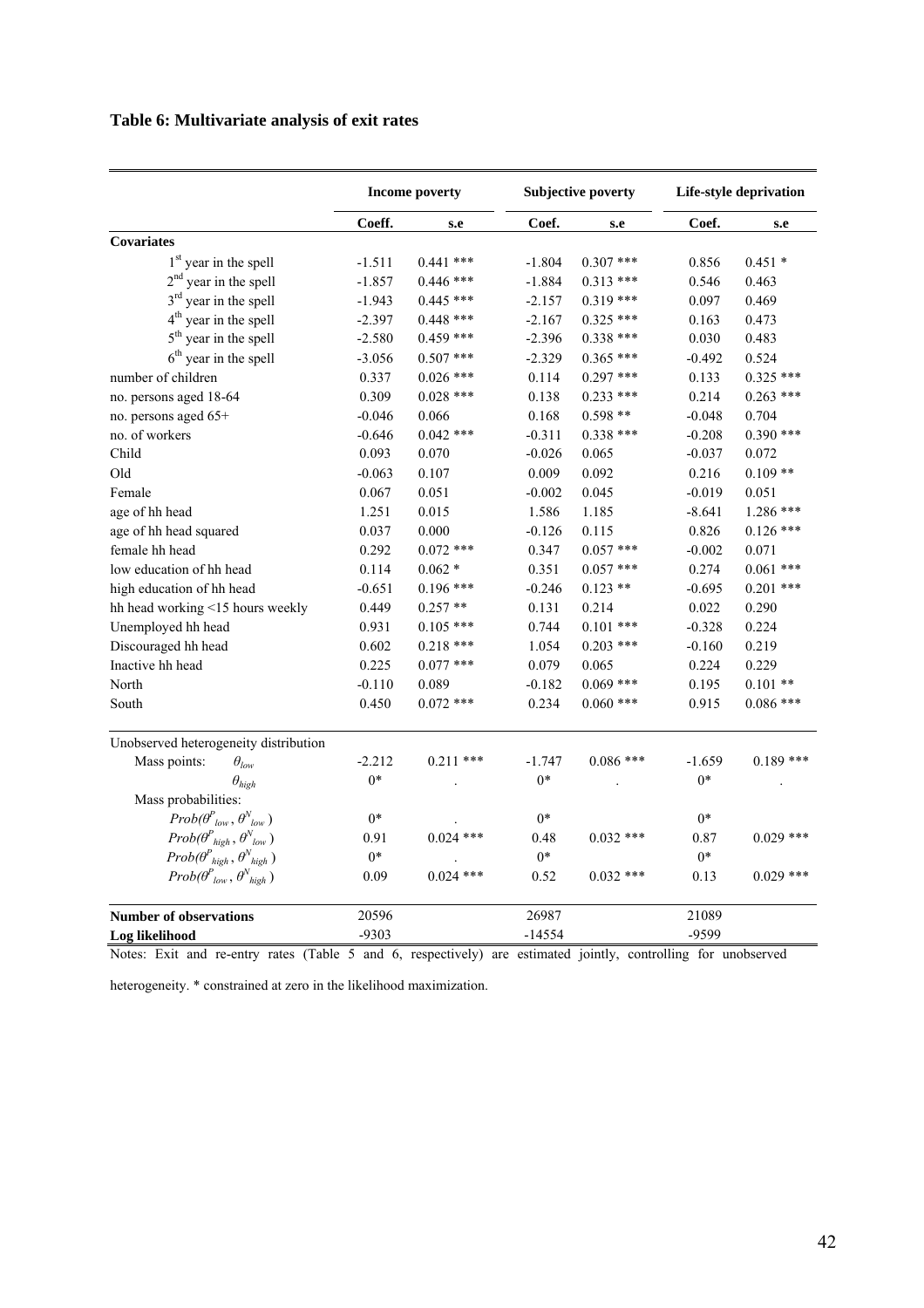## **Table 7: Estimated persistence in poverty: selected subgroups of the population (Repeated Spell Approach)**

|               |                                                                                                                                                                           | <b>Income poverty</b>                    |                                             | <b>Subjective poverty</b>                |                                               | Life style deprivation                |                                               |  |
|---------------|---------------------------------------------------------------------------------------------------------------------------------------------------------------------------|------------------------------------------|---------------------------------------------|------------------------------------------|-----------------------------------------------|---------------------------------------|-----------------------------------------------|--|
|               | Group                                                                                                                                                                     | Mean<br>number of<br>years in<br>poverty | % with at<br>least 4<br>years in<br>poverty | Mean<br>number of<br>years in<br>poverty | $%$ with at<br>least 4<br>years in<br>poverty | Mean number<br>of years in<br>poverty | $%$ with at<br>least 4<br>years in<br>poverty |  |
| $\mathbf{A}$  | Person in a 2-adult household, no children,<br>household head aged 50 and with high levels<br>of education, both normally working, living<br>in the North of the country. | 1.56                                     | 0.04                                        | 1.71                                     | 0.07                                          | 1.60                                  | 0.04                                          |  |
| $\, {\bf B}$  | As above, plus 2 children                                                                                                                                                 | 1.88                                     | 0.08                                        | 2.05                                     | 0.12                                          | 1.62                                  | 0.05                                          |  |
| $\mathcal{C}$ | As above, plus spouse not working                                                                                                                                         | 2.36                                     | 0.15                                        | 2.44                                     | 0.19                                          | 1.70                                  | 0.06                                          |  |
| D             | As above, plus inactive head                                                                                                                                              | 2.89                                     | 0.24                                        | 2.76                                     | 0.25                                          | 2.15                                  | 0.12                                          |  |
| E             | As above, plus head with low education                                                                                                                                    | 3.46                                     | 0.33                                        | 4.33                                     | 0.51                                          | 3.03                                  | 0.27                                          |  |
| $\mathbf{F}$  | As above, plus living in the South                                                                                                                                        | 5.03                                     | 0.67                                        | 4.82                                     | 0.61                                          | 4.45                                  | 0.57                                          |  |
| G             | As above, plus young head (age 30)                                                                                                                                        | 5.55                                     | 0.72                                        | 4.91                                     | 0.62                                          | 5.05                                  | 0.69                                          |  |
| H             | As above, plus single-mother aged 25 with<br>three children                                                                                                               | 5.75                                     | 0.76                                        | 5.44                                     | 0.72                                          | 5.20                                  | 0.73                                          |  |
| I             | Elderly couple, no children, head aged 75,<br>with high education, retired, spouse not<br>working, living in the North                                                    | 1.93                                     | 0.09                                        | 2.21                                     | 0.15                                          | 2.47                                  | 0.17                                          |  |
| L             | As above, plus head low education                                                                                                                                         | 2.26                                     | 0.14                                        | 3.47                                     | 0.42                                          | 3.56                                  | 0.38                                          |  |
| M             | As above, plus living in the South                                                                                                                                        | 3.43                                     | 0.33                                        | 4.31                                     | 0.52                                          | 5.12                                  | 0.70                                          |  |
| ${\bf N}$     | As above, plus a living-in non working adult                                                                                                                              | 3.83                                     | 0.40                                        | 4.54                                     | 0.56                                          | 5.41                                  | 0.77                                          |  |
| $\mathcal{O}$ | As above, plus head aged 85                                                                                                                                               | 5.04                                     | 0.61                                        | 5.29                                     | 0.63                                          | 6.06                                  | 0.88                                          |  |

*Note:* Simulations for those just starting a poverty spell, using estimated parameters and variables as in Table 5 and 6.